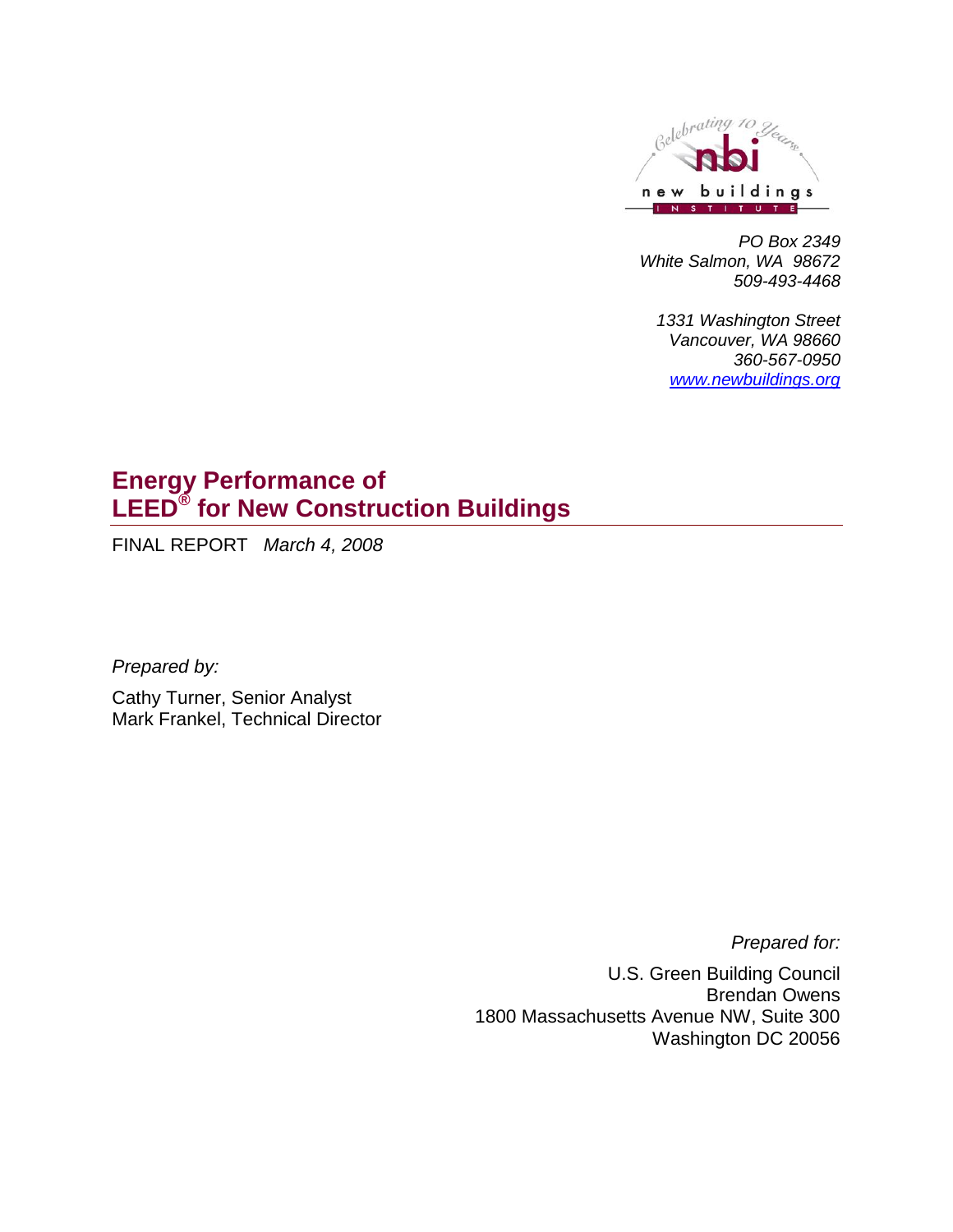# *Acknowledgements*

This report was prepared by New Buildings Institute (NBI) and funded by the U.S. Green Building Council (USGBC) with support from the U.S. Environmental Protection Agency. We thank the many building owners, operators, and designers who assisted in providing data for the study. We also appreciate the following technical reviewers for their generous time and thoughtful comments.

#### Technical Reviewers

- Center for the Built Environment: Gail Brager
- Pacific Northwest National Labs: Kim Fowler, Mark Halvorson, Dave Hunt, Andrew Nicholls
- Seattle Department of Planning & Development: John Hogan
- U.S. Environmental Protection Agency: Bill vonNeida

#### **Disclaimer**

This work was performed with reasonable care and in accordance with the highest professional standards. However, neither NBI nor any entity funding the work make any warranty or representation, expressed or implied, with regard to any analyses or conclusions contained in this report. Neither the funding provided by the project sponsors nor the participation of the reviewers constitutes an endorsement of the views expressed herein.

#### **About NBI**

New Buildings Institute is a nonprofit organization with the mission of making buildings better for people and the environment. As a leading think tank on approaches to significantly improve the built environment, NBI serves as a carrier of successful ideas between states and regions, researchers, and the market. We work with the building design, engineering, and owner community, as well as national, regional, state, and utility groups, to promote improved energy performance in commercial construction. Specific project work includes building research, design guidelines, green building performance evaluation, code and policies, and training. For more information, visit www.newbuildings.org.

#### **About USGBC**

The U.S. Green Building Council is a nonprofit membership organization whose vision is a sustainable built environment within a generation. Its membership includes corporations, builders, universities, government agencies, and other nonprofit organizations. Since UGSBC's founding in 1993, the Council has grown to include more than 14,000 member companies and organizations, a comprehensive family of  $LEED<sup>®</sup>$  green building rating systems, an expansive educational offering, the industry's popular Greenbuild International Conference and Expo [\(www.greenbuildexpo.org\)](http://www.greenbuildexpo.org/), and a network of 77 local chapters, affiliates, and organizing groups. For more information, visit [www.usgbc.org](http://www.usgbc.org/)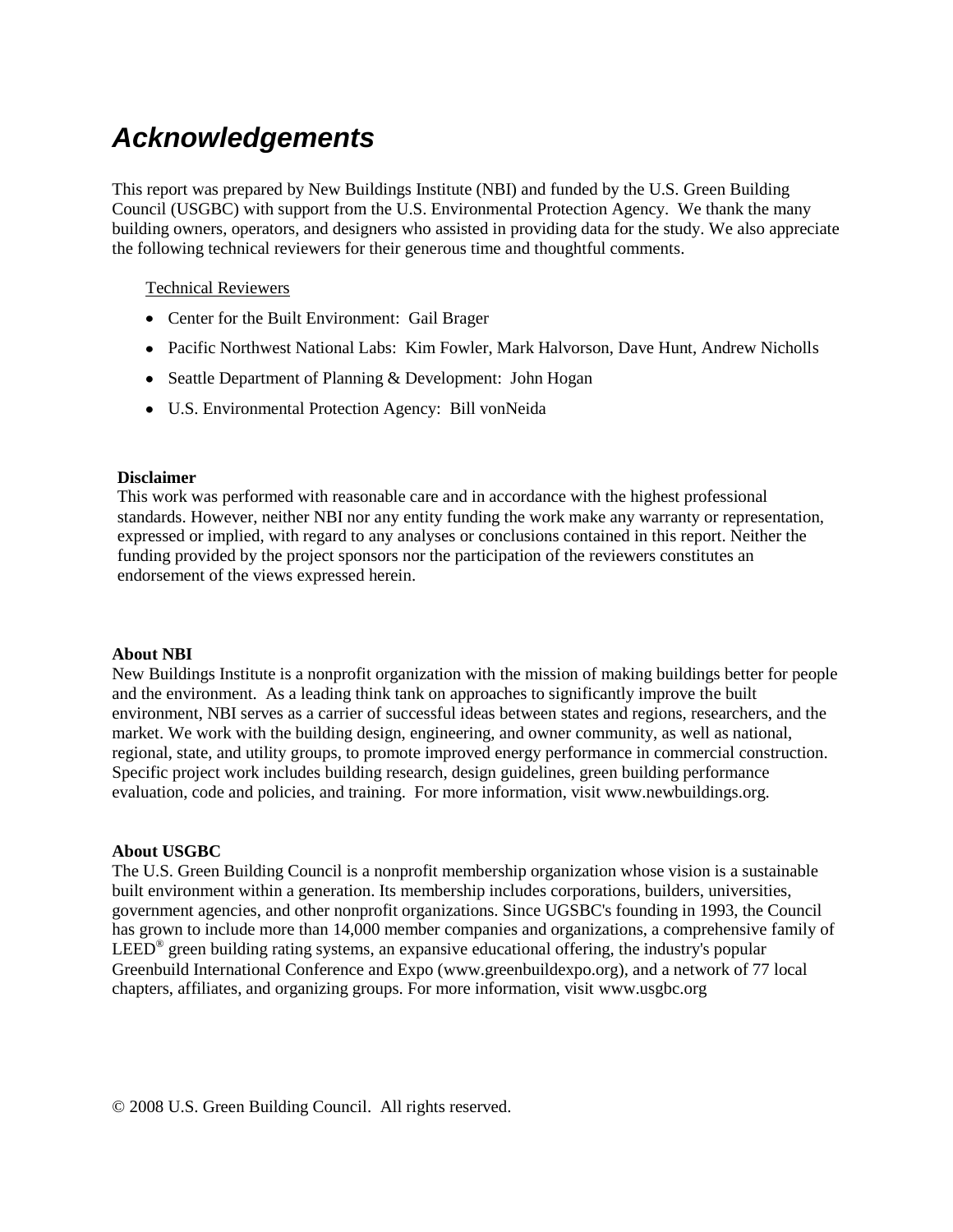# **Table of Contents**

| 1     |  |
|-------|--|
| 2     |  |
| 3     |  |
| 4     |  |
| 4.1   |  |
| 4.2   |  |
| 4.3   |  |
| 4.4   |  |
| 5     |  |
| 5.1   |  |
| 5.1.1 |  |
| 5.1.2 |  |
| 5.1.3 |  |
| 5.1.4 |  |
| 5.2   |  |
| 5.2.1 |  |
| 5.2.2 |  |
|       |  |
| 5.3.1 |  |
| 5.3.2 |  |
| 5.3.3 |  |
| 5.4   |  |
| 6     |  |
| 7     |  |
| 8     |  |
|       |  |
|       |  |
|       |  |
|       |  |
|       |  |
|       |  |
|       |  |
|       |  |
|       |  |
|       |  |
|       |  |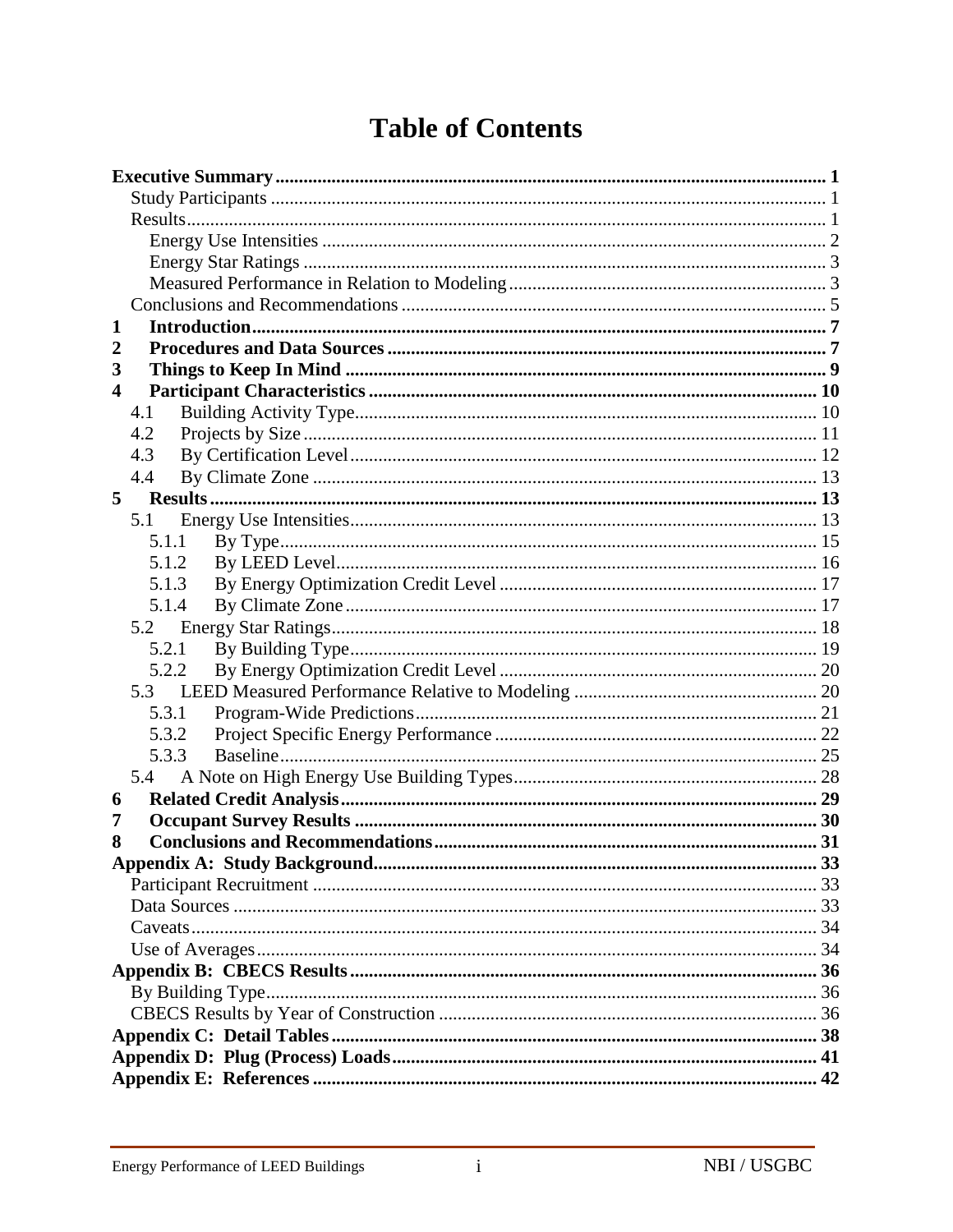## **Figures and Tables**

| Figure ES- 1: LEED-NC Certifications by Year, and Percent for Each Year in This Study 1      |  |
|----------------------------------------------------------------------------------------------|--|
|                                                                                              |  |
|                                                                                              |  |
|                                                                                              |  |
|                                                                                              |  |
|                                                                                              |  |
| Figure 1: LEED-NC Certifications by Year, and Percent for Each Year Included in This Study 7 |  |
|                                                                                              |  |
|                                                                                              |  |
|                                                                                              |  |
|                                                                                              |  |
|                                                                                              |  |
|                                                                                              |  |
|                                                                                              |  |
| Figure 9: EUIs (kBtu/sf) for Medium Energy Buildings, with Medians by RatingLevel  15        |  |
|                                                                                              |  |
|                                                                                              |  |
|                                                                                              |  |
|                                                                                              |  |
|                                                                                              |  |
|                                                                                              |  |
|                                                                                              |  |
| Figure 17: Measured/Design EUI by LEED rating level, with Medians 21                         |  |
|                                                                                              |  |
|                                                                                              |  |
|                                                                                              |  |
|                                                                                              |  |
|                                                                                              |  |
|                                                                                              |  |
|                                                                                              |  |
|                                                                                              |  |
|                                                                                              |  |
|                                                                                              |  |
|                                                                                              |  |
|                                                                                              |  |
|                                                                                              |  |
|                                                                                              |  |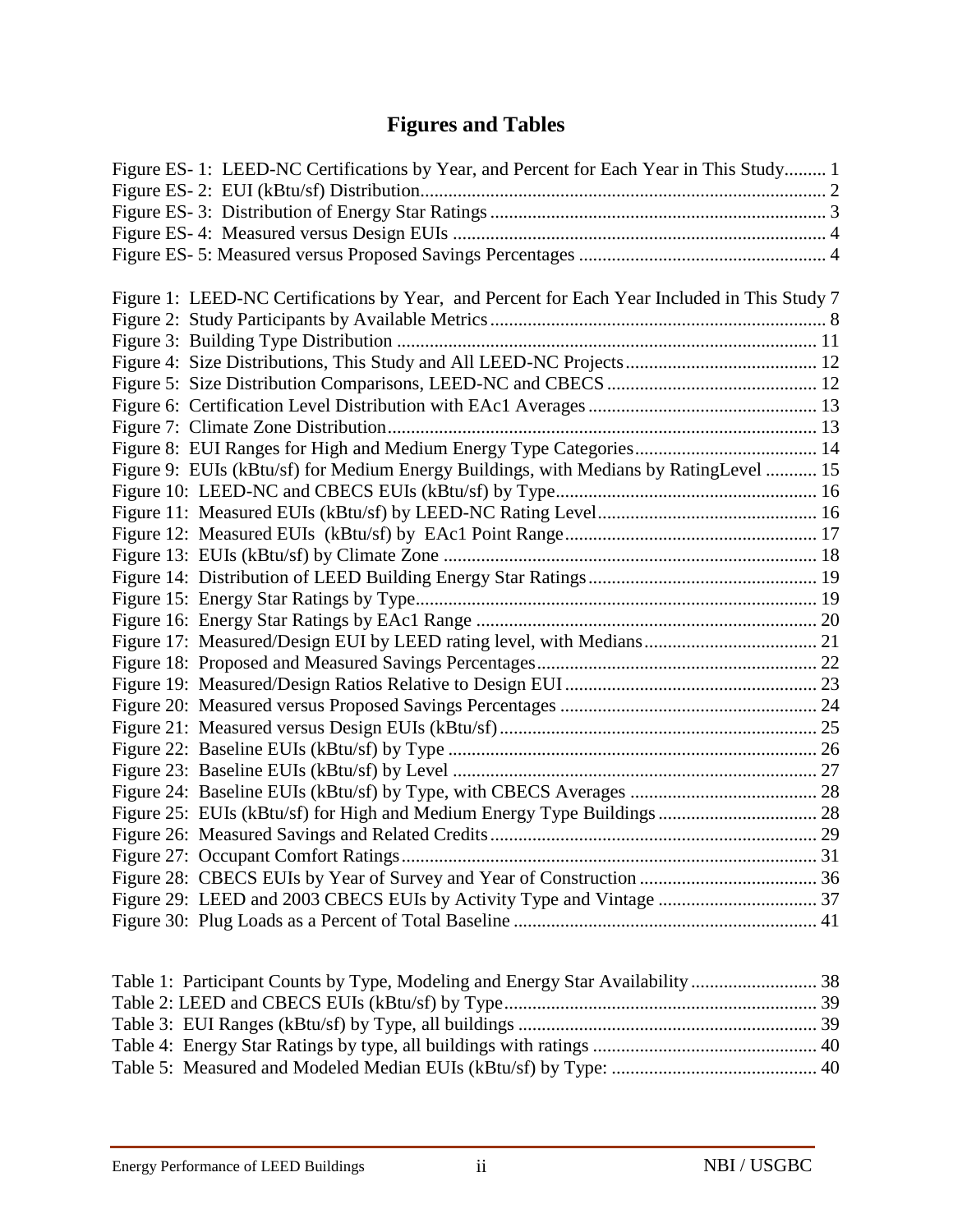# **Energy Performance of LEED**® **for New Construction Buildings**

# <span id="page-4-0"></span>**Executive Summary**

This study analyzes measured energy performance for 121 LEED New Construction (NC) buildings, providing a critical information link between intention and outcome for LEED projects. The results show that projects certified by the USGBC LEED program average substantial energy performance improvement over non-LEED building stock. This Executive Summary briefly summarizes key study findings. See the full report for further detail on study methodology and results.

### <span id="page-4-1"></span>*Study Participants*

With the recent exponential growth in annual LEED certifications, the number of occupied LEED buildings now permits meaningful studies of how measured performance meets energy efficiency objectives. All 552 LEED-NC version 2 buildings certified through 2006 were invited to participate in this study. The only requirement for inclusion was the ability to provide at least one full year of measured post-occupancy energy usage data for the entire LEED project. Twenty-two percent (121) of currently certified buildings were able to provide the requested information and are included in the results.



<span id="page-4-3"></span><span id="page-4-2"></span>**Figure ES- 1: LEED-NC Certifications by Year, and Percent for Each Year in This Study**

### *Results*

Measured performance results show that on average LEED buildings are saving energy. The study analyzes whole-building energy usage with three different metrics, each of which is summarized in the following sections and described in further detail in the full report:

Energy Use Intensity (EUI) comparison of LEED and national building stock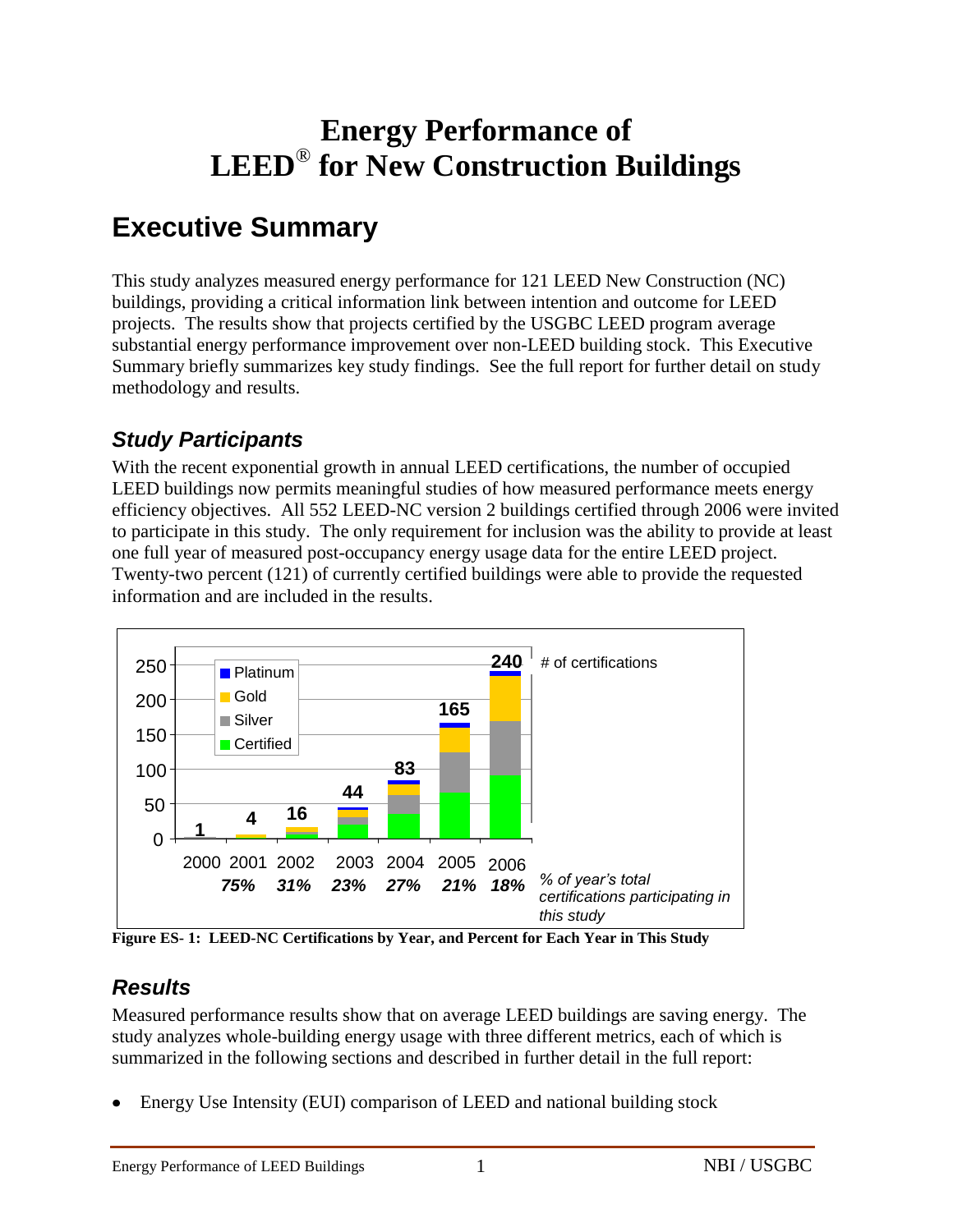- Energy Star ratings of LEED buildings
- Measured results compared to initial design and baseline modeling

While each metric has inherent advantages and limitations, agreement among the multiple perspectives increases confidence in the overall conclusions.

### <span id="page-5-0"></span>**Energy Use Intensities**

The most basic benchmark compares LEED building energy use intensity (in kBtu/sf/yr) to data from all national building stock. National EUI data comes from the Commercial Building Energy Consumption Survey (CBECS), a national survey of building energy characteristics completed every four years by the federal Energy Information Administration. For all 121 LEED buildings, the median measured EUI was 69 kBtu/sf, 24% below (better than) the CBECS national average for all commercial building stock. Comparisons by building activity type showed similar relationships. For offices, the single most common type, LEED EUIs averaged 33% below CBECS.

[Figure ES-](#page-5-1) 2 shows the median EUIs by certification level and the individual measured EUIs for each of 100 participating buildings, excluding those consisting of high energy activity types such as labs, data centers and supermarkets. Note that the median performance of gold and platinum buildings is very close to the interim goals of Architecture 2030, shown here for office buildings at 50% of the CBECS office average.



<span id="page-5-1"></span>**Figure ES- 2: EUI (kBtu/sf) Distribution**

The 21 high energy type buildings in the study (not individually shown above) had EUIs up to nearly 700 kBtu/sf, with a median of 238. These activity types were segregated because energy use here is largely driven by the requirements and process loads of occupant activities, as opposed to basic building systems, making their analysis more complex. For purposes and analysis in this study, these high energy use buildings are generally considered separately.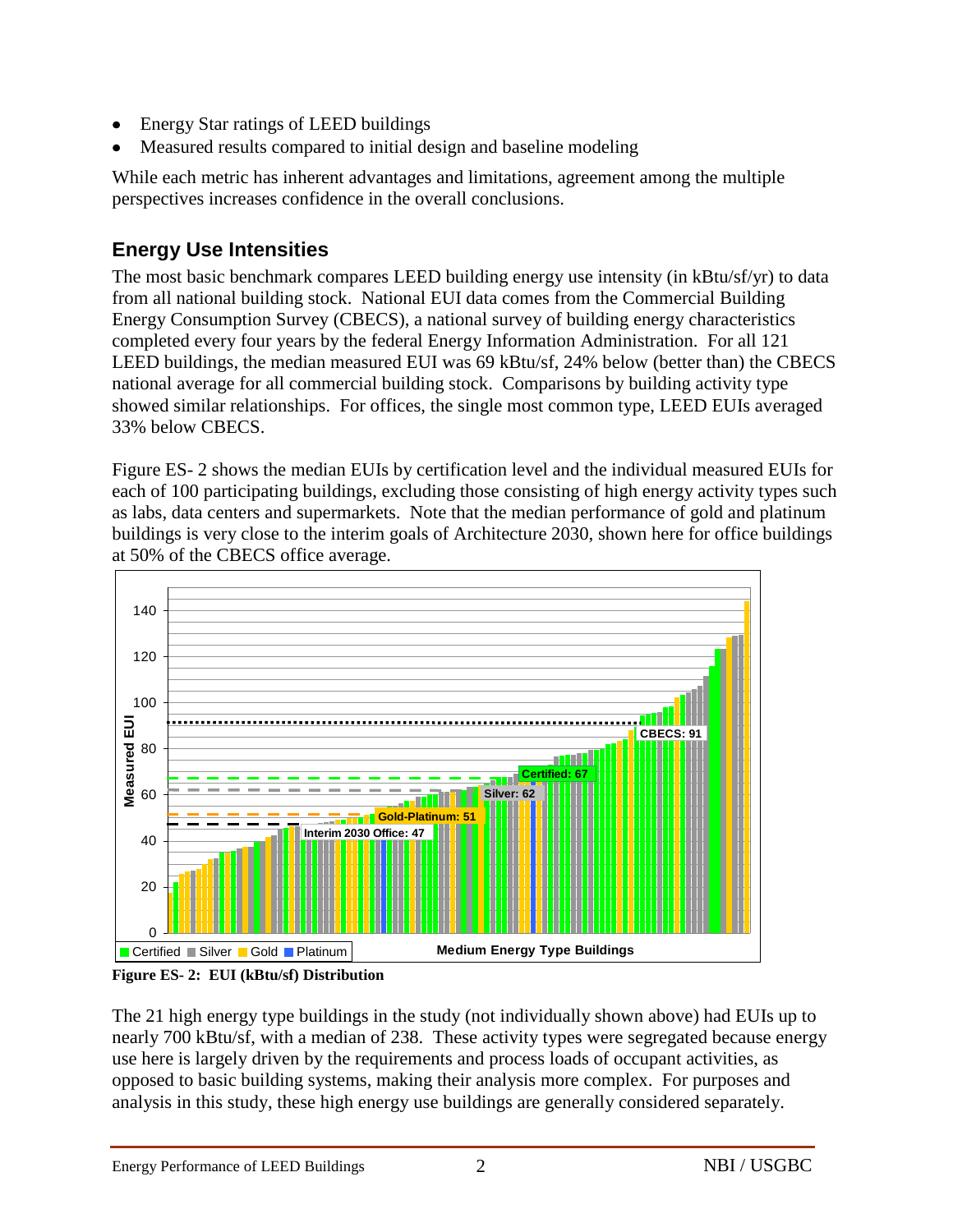### **Energy Star Ratings**

<span id="page-6-0"></span>EPA's Energy Star program rates a building's energy use in relation to existing national building stock for the same activity type. The calculations are further normalized for temperature and other key variables, such as schedule and occupancy. The average Energy Star rating of LEED buildings was 68 (meaning better than 68% of similar buildings), compared with a median rating of 50 for the complete national building stock. Nearly half of LEED buildings had Energy Star ratings of at least 75, meeting the qualification level for an EPA-certified Energy Star building.



<span id="page-6-2"></span>**Figure ES- 3: Distribution of Energy Star Ratings**

While the average LEED Energy Star Rating is favorable, the figure above shows that one quarter of these buildings had ratings below 50, meaning they used more energy than average for comparable existing building stock. Further investigation of the reasons for these shortfalls holds potential for significant further improvements of overall LEED performance.

### <span id="page-6-1"></span>**Measured Performance in Relation to Modeling**

The LEED program awards energy performance points on the basis of predicted energy cost savings compared to a modeled code baseline building. The baseline is generated using the energy cost budget (ECB) approach and performance requirements in the ASHRAE 90.1 standard. Most buildings in this study used the 1999 version of this standard. Measured energy savings for the buildings in this study average 28% compared to code baselines, close to the average 25% savings predicted by energy modeling in the LEED submittals.

Program-wide, energy modeling turns out to be a good predictor of *average* building energy performance for the sample. However, as with the other metrics in the study, there is wide scatter among the individual results that make up the average savings. Some buildings do much better than anticipated, as evidenced by those in [Figure ES-](#page-7-0) 4 with measured EUI below the dotted line. On the other hand, nearly an equal number are doing worse - sometimes much worse.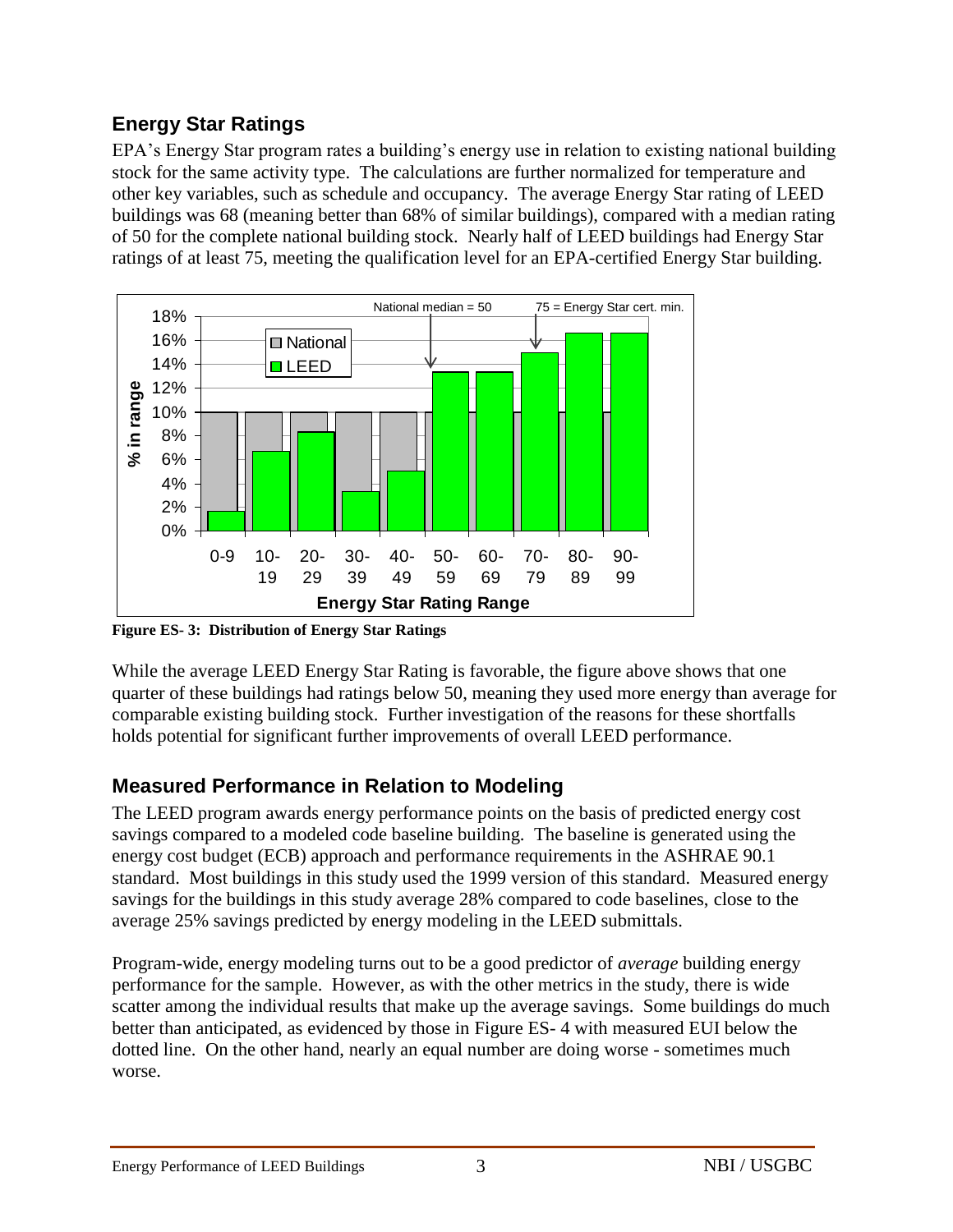

<span id="page-7-0"></span>**Figure ES- 4: Measured versus Design EUIs** All EUIs in kBtu/sf

At the extreme, several buildings use more energy than the predicted code *baseline* modeling, as shown in the comparison of measured vs. proposed savings percentages in Figure ES-5. This degree of scatter suggests significant room for improvement in energy use prediction accuracy on an individual project basis.



<span id="page-7-1"></span>**Figure ES- 5: Measured versus Proposed Savings Percentages**

Variation in results is likely to come from a number of sources, including differences in operational practices and schedules, equipment, construction changes and other issues not anticipated in the energy modeling process. More in-depth analysis of some of the best and worst performers could identify ways to eliminate the poorer outcomes and communicate lessons from the best results.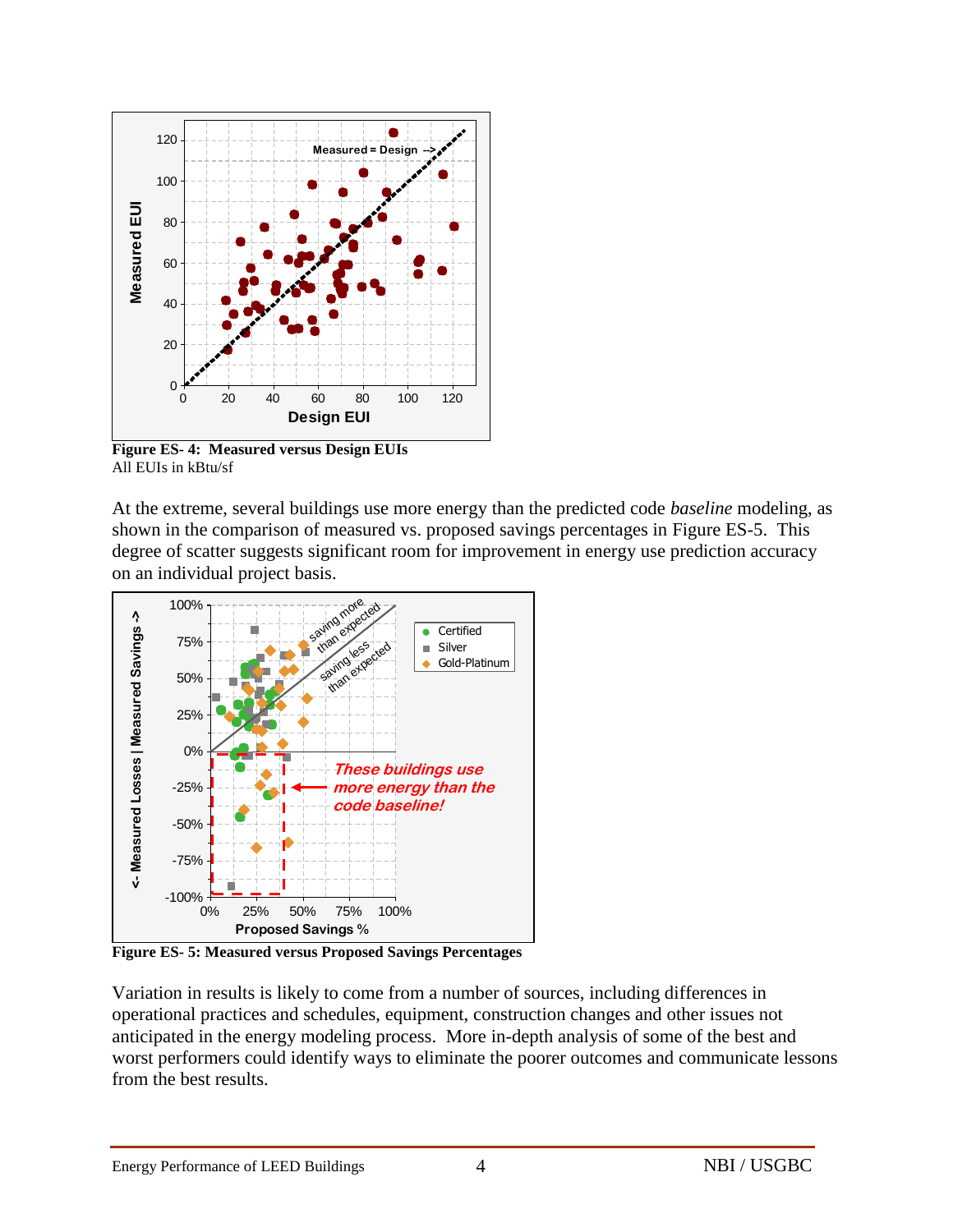### *Conclusions and Recommendations*

<span id="page-8-0"></span>1. **On average, LEED buildings are delivering anticipated savings**. Each of three views of building performance show average LEED energy use 25-30% better than the national average, a level similar to that anticipated by LEED modeling. Average savings increase for the higher LEED levels, with Gold/Platinum buildings approaching the interim goal of Architecture 2030.

2. **Within each of the metrics, measured performance displays a large degree of scatter, suggesting opportunities for improved programs and procedures**. Measured EUIs for over half the projects deviate by more than 25% from design projections, with 30% significantly better and 25% significantly worse. Statistically credible, precise quantification of LEED savings will first require narrowing this range of variability. A follow-up study of some of the good and poor performers could identify ways to eliminate the worst results and identify lessons to incorporate from the best results.

#### 3. **More feedback is needed from actual building performance results to design-phase**

**energy modeling**. The current variability between predicted and measured performance has significant implications for the accuracy of prospective life-cycle cost evaluations for any given building. Better feedback to the design community is needed to help calibrate energy modeling results. Follow-up investigation into reasons for measured-to-design deviations, and for the wide variations in modeled baseline performance, could improve future modeling and benchmarking.

4. **Project types with high process loads are problematic.** Lab buildings on average use more than twice as much energy as anticipated in their energy models. Energy use characteristics of high energy building types are apparently not well understood by designers. Neither LEED nor the modeling protocol addresses these projects effectively.

5. **The energy performance baseline used by LEED to define a reference benchmark is not as aggressive as anticipated**. Although the performance baseline used by LEED (ASHRAE 90.1) is generally assumed to deliver buildings with significantly higher performance than the national CBECS baseline, the average performance of the code baseline buildings in this study was close to the average performance of national building stock. Like the measured and predicted building performance values, the baseline performance EUI's occupied a wide range, even within building types. Also, buildings targeting more aggressive energy performance tended to be compared to a more stringent baseline performance standard than more conventional buildings. These issues suggest a need for more comprehensive analysis of the anticipated energy performance of the baseline.

6. **Continued improvements to the LEED program are suggested**. Improvements in LEED program submittal screening, quality control and follow-up are suggested to help encourage and maintain energy savings. Related LEED credits such as Advanced Commissioning and Measurement and Verification (M&V) could be reworked to more directly contribute to better energy performance and provide more directly useful information to owners and operators.

The full report provides more detail on Study Procedures, Participant Characteristics, result analysis for each of the three metrics and recommendations for further study.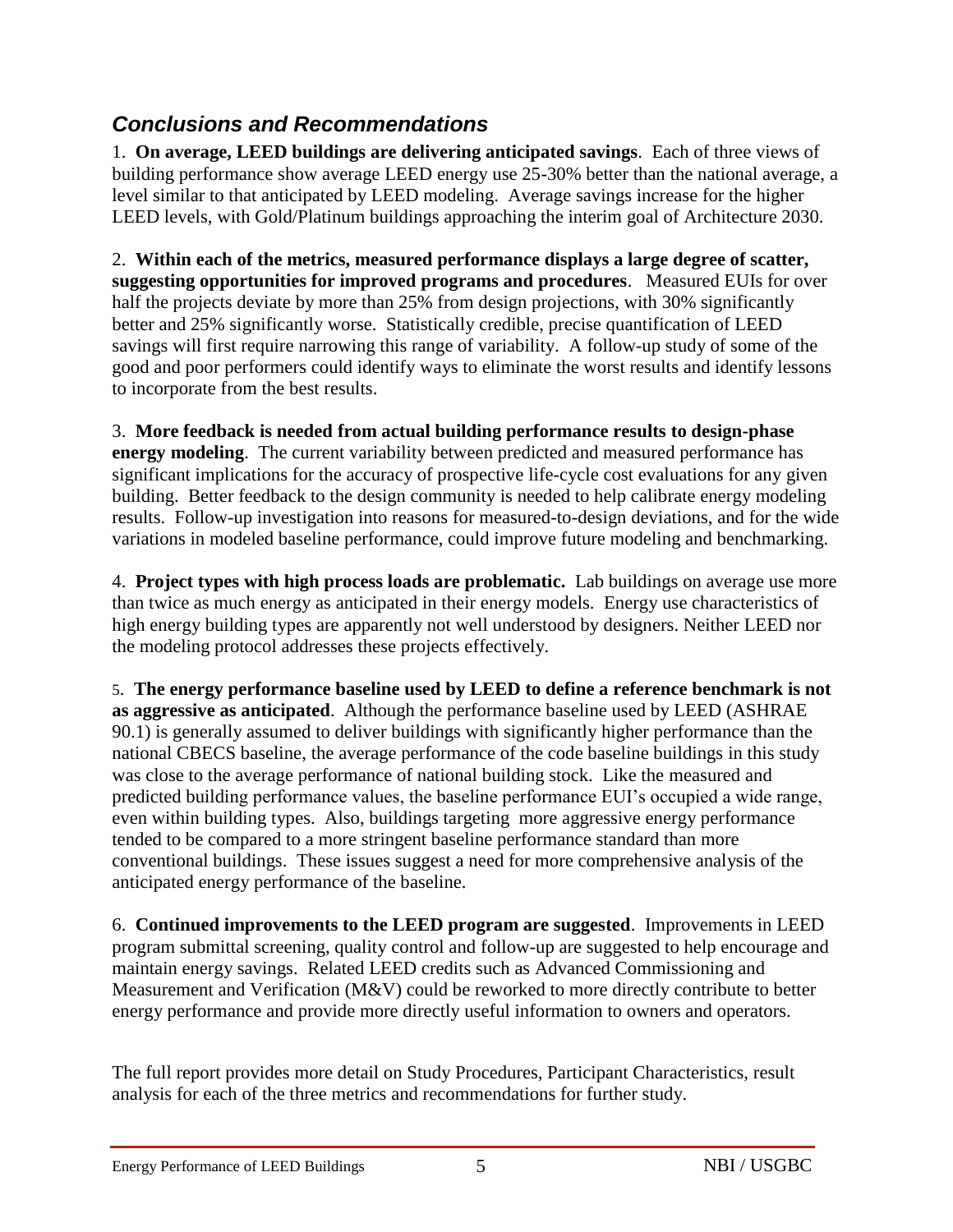*This page intentionally left blank.*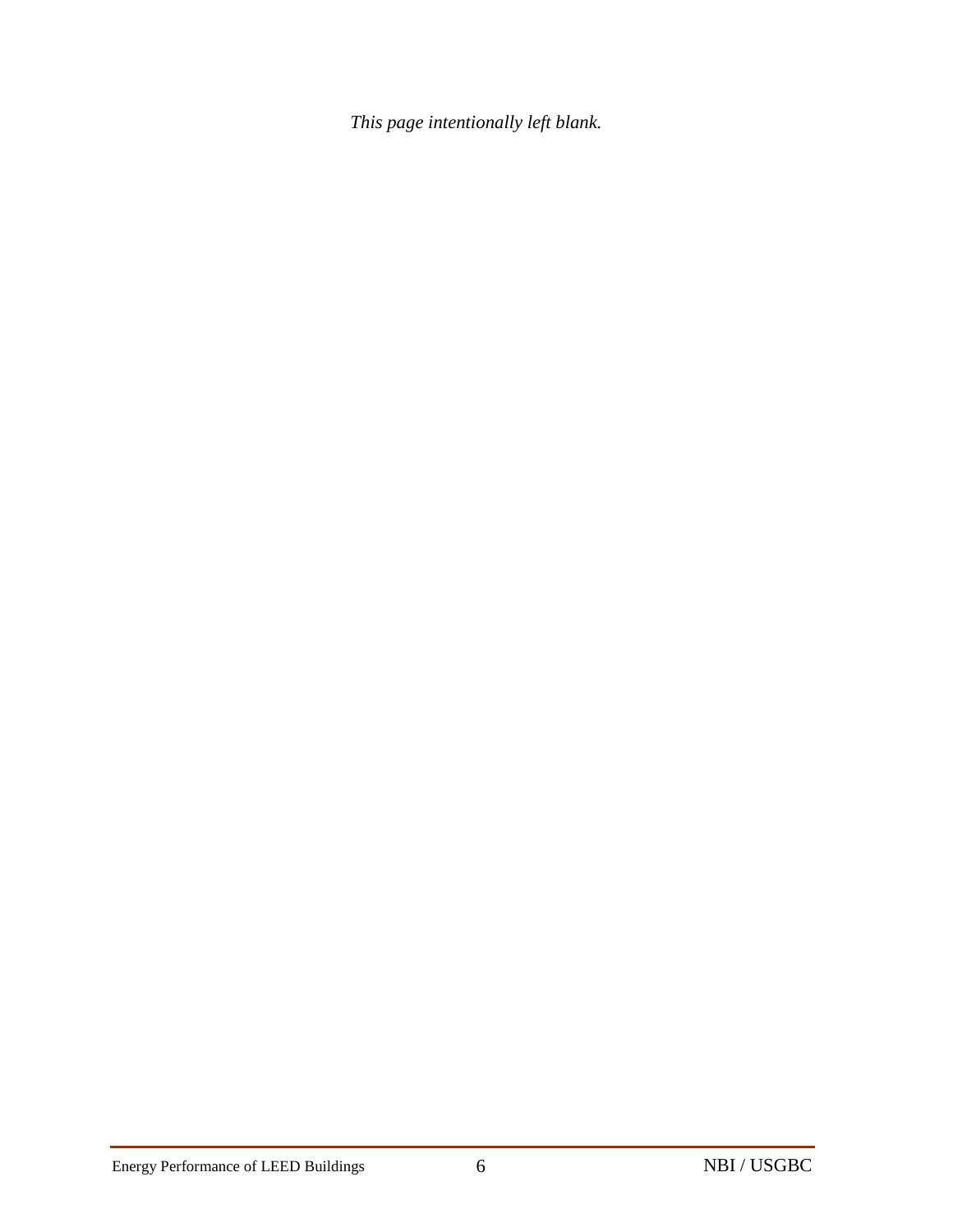# **Energy Performance of LEED**® **for New Construction Buildings**

## <span id="page-10-0"></span>**1 Introduction**

This report provides the most comprehensive view to date of post-occupancy energy performance of LEED buildings, providing a critical link between intention and outcome for LEED projects. With the recent exponential growth in annual LEED certifications [\(Figure 1\)](#page-10-2), the number of occupied LEED buildings now permits meaningful studies of how measured performance meets the overall program objective of more efficient buildings.



<span id="page-10-2"></span>**Figure 1: LEED-NC Certifications by Year, and Percent for Each Year Included in This Study**

This report compares measured energy usage to a variety of benchmarks, including Commercial Building Energy Consumption Survey (CBECS) averages, Energy Star ratings and modeled energy performance estimates provided as part of LEED submittals. Additional analyses explore the effectiveness and impact of the LEED-NC scoring system by examining measured performance in relation to characteristics such as certification level, Energy and Atmosphere (EA) points achieved, modeling accuracy, year built and climate zone. An analysis of occupant comfort in LEED buildings was also conducted on a subset of the projects. Findings here can also help identify possible changes in procedures and additional analyses that would further improve LEED program and building performance in the future.

This report describes a) Study Procedures; b) Participant Characteristics; c) Results, using the metrics of Energy Use Intensity (EUI), Energy Star ratings and Measured Performance Relative to Initial Modeling; and d) Conclusions and Recommendations. Appendices provide more detail on study procedures, definitions, and back-up data tables.

# <span id="page-10-1"></span>**2 Procedures and Data Sources**

All LEED-NC version 2 (NCv.2) buildings were invited to participate. NCv.2 comprises about ¾ of total certifications within the various LEED programs and provides the largest coherent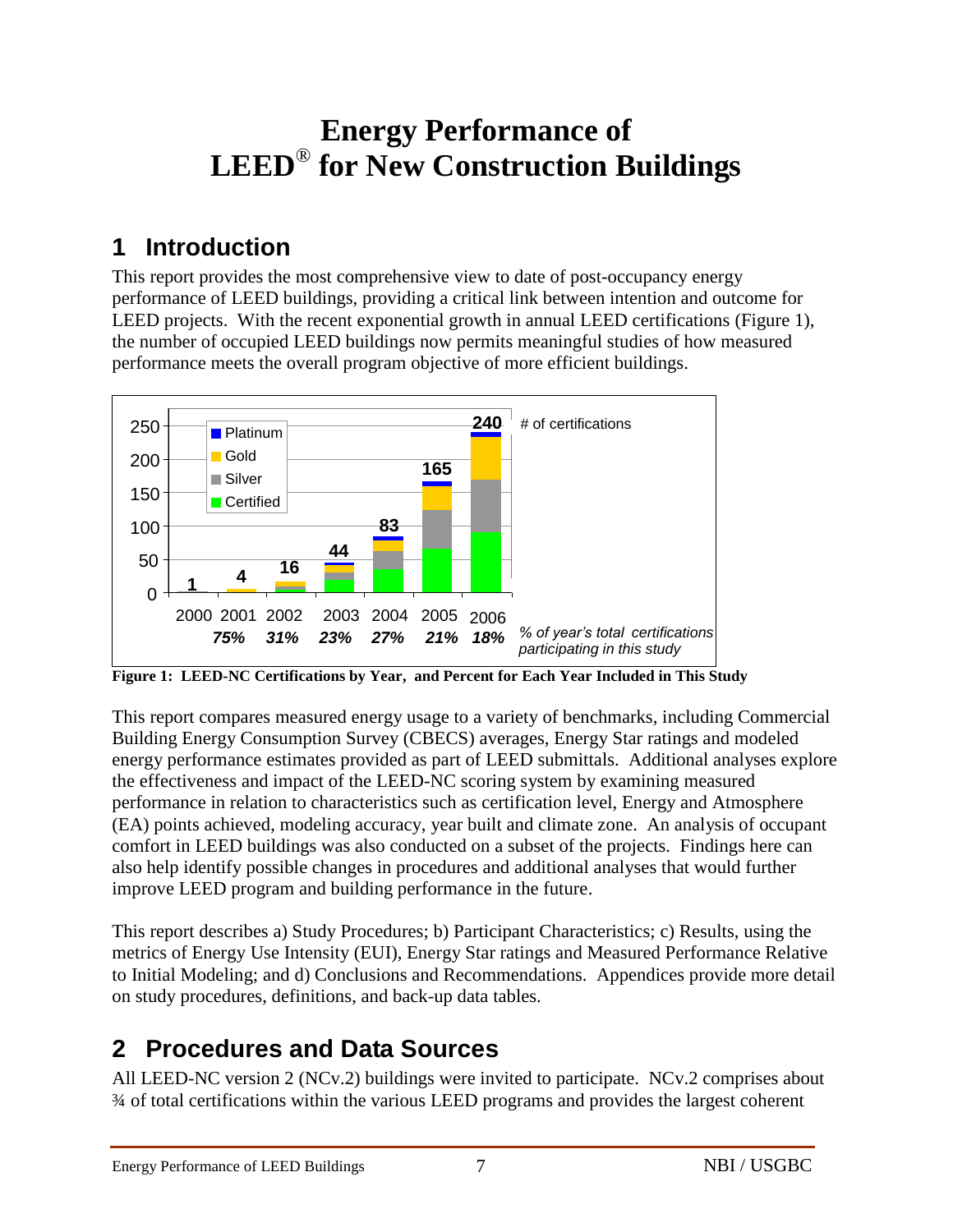subset on which to base energy analysis. With no restrictions by project type or number of energy points, the only additional requirement for participating was the ability to provide at least one full year of measured post-occupancy energy usage data for the entire LEED project. As of December 2006, 552 buildings had received NCv.2 certification. Of those, 121 (22%) are included in the results presented in this study.

*Measured energy usage* and basic building information, at the whole building, monthly energy bill level, was supplied for all participating facilities, usually by owners.

*Energy Star ratings* for eligible building types were obtained using the EPA's Portfolio Manager. These ratings rank a building's energy usage relative to similar buildings across the country, normalized for weather, activity and other key operational characteristics.<sup>1</sup>

*Design and Baseline modeled results* came from USGBC files for the final LEED project submittals when available. $2^2$ 



[Figure 2](#page-11-0) shows the portion of these buildings for which the various data types were available.

<span id="page-11-0"></span>**Figure 2: Study Participants by Available Metrics**

All information was reviewed for plausibility but not audited or otherwise verified for accuracy and completeness. Additional information on procedures, data sources and considerations can be found in Appendix A: Study Background.<sup>3</sup>

Except where otherwise noted, all EUIs in this study reflect:

- purchased energy only (excluding onsite renewables)
- $\triangleright$  site energy
- $\blacktriangleright$  the most recent twelve months available
- all end uses (including plug loads and other miscellaneous equipment)

<sup>3</sup> For example, a fully occupied facility showing total electricity usage of 1 kBtu/sf was excluded after repeated

 $\overline{a}$ <sup>1</sup> The Energy Star rating system was updated October 1, 2007, to reflect the most recent CBECS survey results and refined calculation methodologies. All ratings reported in this study were calculated *before* this revision. Anticipated changes to individual ratings from the new methodology were small. The difference would not be expected to affect any overall conclusions of this study, although results for individual buildings may vary slightly.<br><sup>2</sup> "Baseline" in this report refers to the "budget" calculations of ASHRAE 90.1-based modeling.

questions failed to determine whether additional accounts also served the space.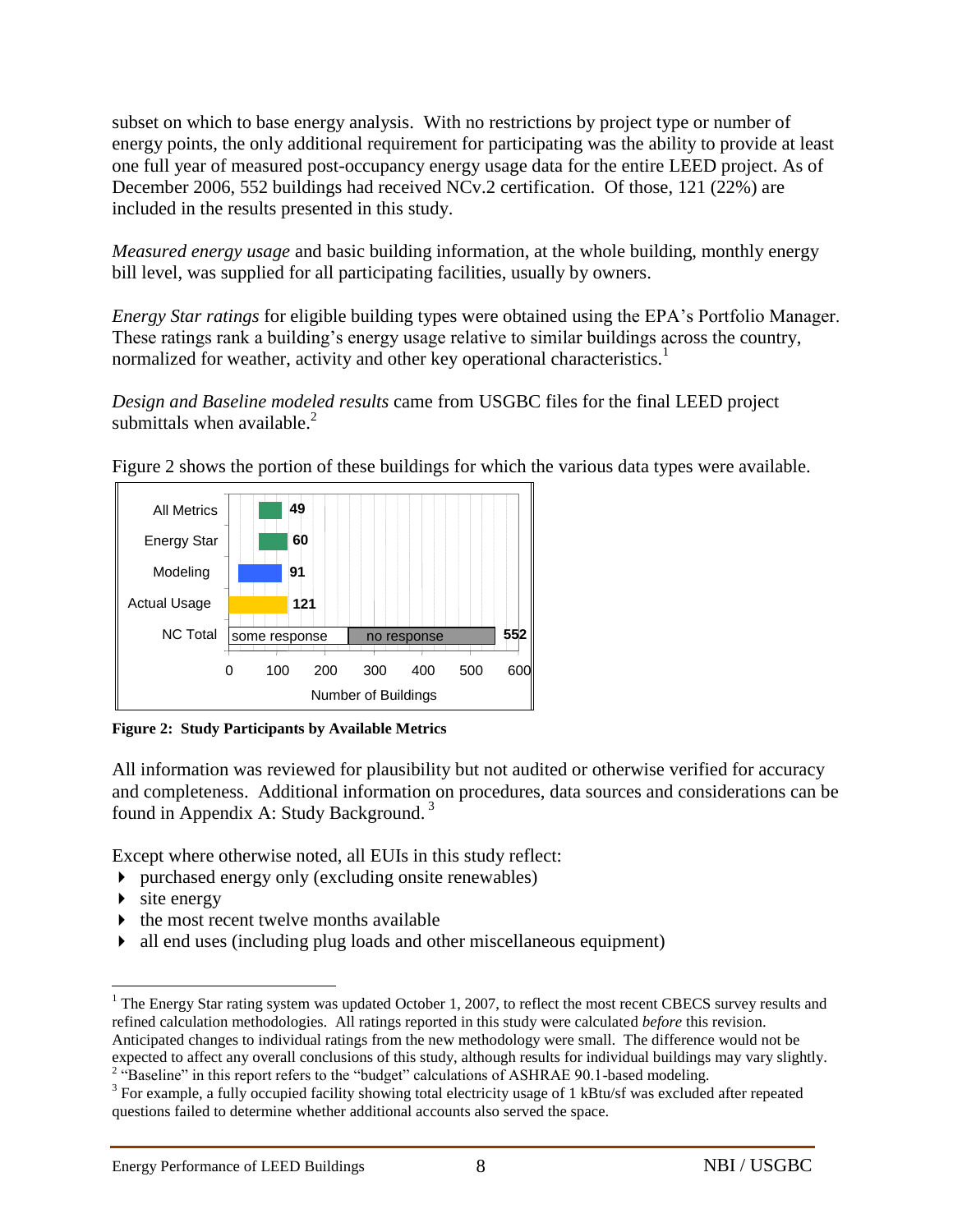**Site vs. Source Energy:** As noted above, most results in this report are based on site energy use, as measured at the building. Site usage is the metric most closely related to the building owner's energy bills and is also a prerequisite for calculating the alternate metrics of source energy (measured at the power plant level, including generation and distribution losses incurred before the energy reaches the building) or greenhouse gas emissions. The Energy Star ratings presented do, on the other hand, reflect *source* energy use; one step in their internal calculation is to translate measured site energy to source energy. A separate USGBC research project is currently underway to quantify greenhouse gas emission savings from the LEED program.

**Plug and Process Loads:** The term "plug load" is used in this report for the category of end uses described as "process loads" in ASHRAE 90.1. Sometimes also referred to as "unregulated" loads, this category includes plug loads, miscellaneous equipment and other activities primarily associated with the functions of the occupants as opposed to the lighting and conditioning of the building itself. For all modeled whole building results, this study assumed plug loads equal to 25% of the total 90.1 baseline energy usage. This is the default value currently used by LEED in modeling energy use. See Appendix D: Plug (Process) Loads, for further discussion.

## <span id="page-12-0"></span>**3 Things to Keep In Mind**

Even with 121 participating buildings, data volume can be insufficient for statistically credible differences when subdivided among multiple variables, particularly with high variability in individual performance results. Thus, the study is a beginning, not the final definitive analysis. Many patterns presented in the results of Section [5,](#page-16-1) showing for example energy usage by climate or by other related credit levels, should be considered approximate and suggestive of areas for further exploration, not precise performance levels. In several cases, similar categories have been grouped to avoid extremely low counts in any one subgroup. For example, results by LEED certification level show gold and platinum levels combined because the study includes only two platinum buildings. In addition, results by number of Energy Optimization points are grouped into four point ranges because there is not enough data for division among the individual 0 through 11 point levels.

None of the three performance metrics used in this study provides a perfect basis for precise determination of savings. However, viewing results from multiple perspectives offers a good general sense of accomplishments thus far, particularly when the general conclusions from multiple metrics agree. This exploratory view provides the basis for designing the structure of more complete future analyses.

#### **What this study is**

- A look at actual whole building energy usage of 121 LEED buildings of a wide variety of types, including graphic displays of the range of individual results as well as averages.
- A comparison of whole building energy usage to readily available benchmarks, including national average EUIs, Energy Star scores and initial modeling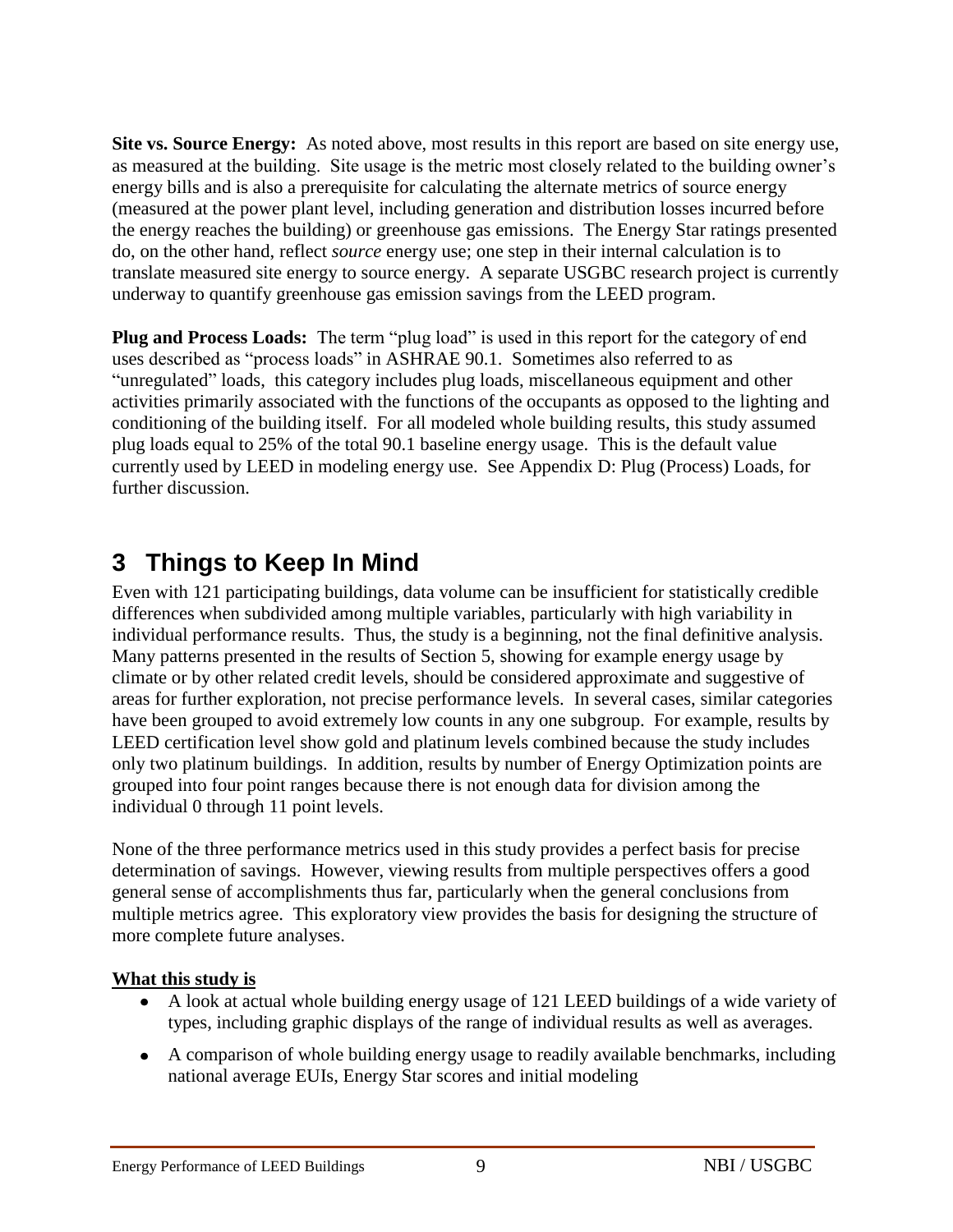- A summary of approximate *average* savings levels of LEED buildings, in relation to benchmarks from the available benchmarks
- A data exploration that suggests
	- o Future studies and data refinements to more precisely quantify and better understand results
	- o Areas for possible program revisions to better align related credits with energy efficiency

#### **What this study is not**

- A statistically robust evaluation of the precise energy savings of LEED buildings. The results show a level of spread within building types and certification levels that can't be explained solely by the building characteristics data available. While differences in averages suggest possible relationships, the variance in the data is too large for statistically significant confidence in the size of those differences.
- An in-depth investigative or diagnostic review of individual building operations and systems to identify reasons for high or low energy usage
- Development of a new benchmark for determining savings for buildings not currently rated by Energy Star
- An evaluation of the assumptions used in the energy modeling for these buildings
- A specific proposal which identifies specific LEED program areas to modify or further study to address results and limitations in this report

Keep these items in mind while reviewing the report. Several areas clearly suggest the need for greater detail and more directly aligned categories for drawing definitive conclusions. While specific limitations of the current data will be mentioned in some of those areas, the more general factors above apply throughout the report and will not be repeated in each section

# <span id="page-13-0"></span>**4 Participant Characteristics**

This section summarizes the general characteristics of the studied buildings compared to all LEED-NC buildings. In addition to providing general background on the nature of these buildings, the comparisons show that the characteristics of participating buildings, such as size, energy optimization credits and climate zone, were similar to those of all LEED-NC buildings. In the sections that follow, "2006 Summary" refers to a prior review that examined many relationships and patterns for energy credit achievement and initial modeling projections for all LEED-NC certifications through July 2006, based solely on information provided in the LEED submittal process. "This study" refers to the 121 buildings that also submitted measured postoccupancy energy data in 2007.

## <span id="page-13-1"></span>*4.1 Building Activity Type*

While building activity type is one of the most intuitively obvious ways to categorize a building, the variety of terms used, number of buildings with multiple activities and change in activities over time all confound attempts to compare different data sets. This study used current building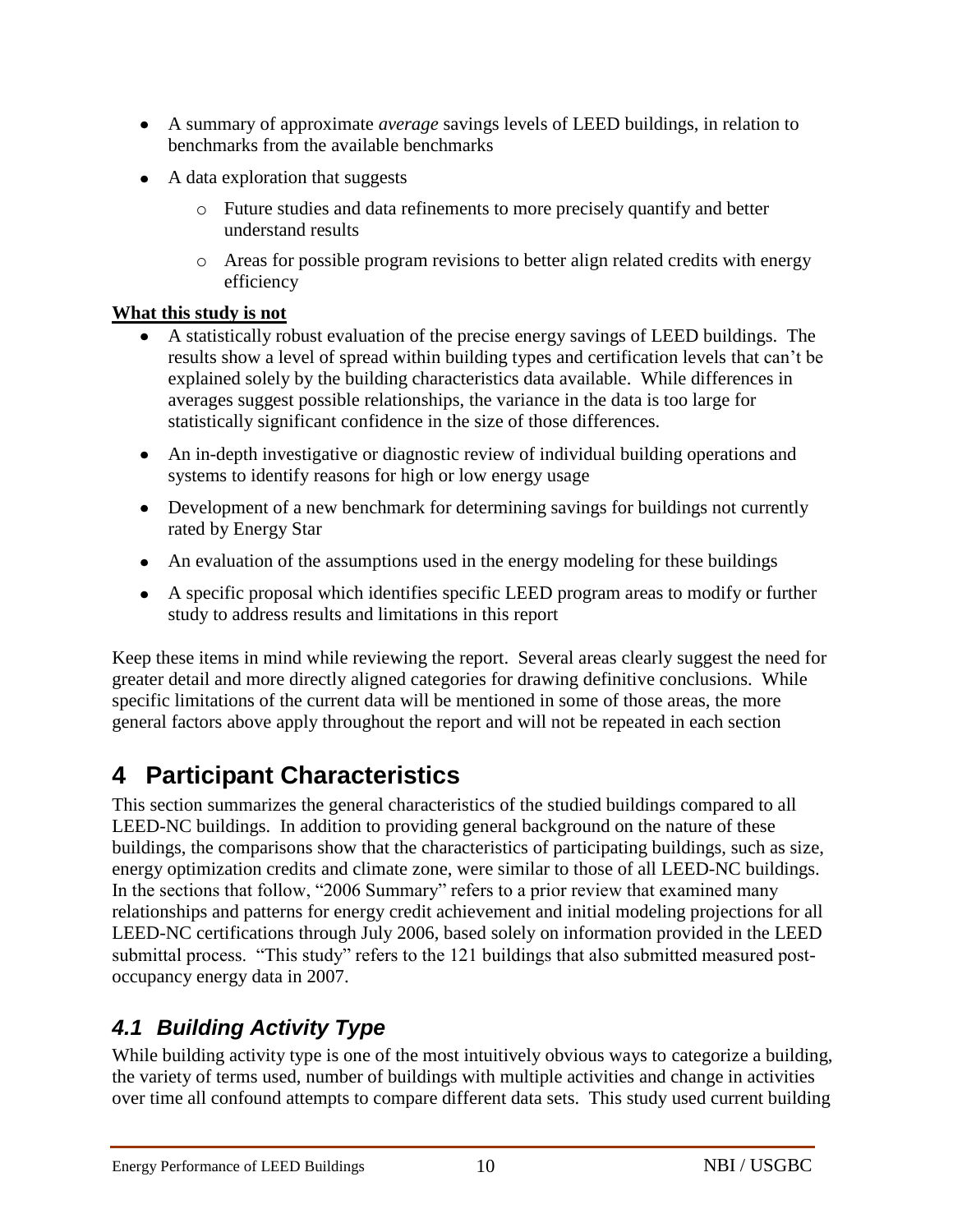activity information from owners, which often differed from or clarified the activity type recorded in the LEED submittal. The [Figure 3](#page-14-1) comparison of building type distribution for this study and for all LEED-NC buildings shows significantly more office buildings and fewer in multi-use and all remaining categories. That difference is largely the result of the more complete information available on the participating buildings. Office buildings are the dominant category in this study and in the LEED building stock as a whole.



<span id="page-14-1"></span>**Figure 3: Building Type Distribution**

Types with 3 or fewer participating buildings in this study are grouped under "remaining categories."

For the aggregate analyses of this study, building activities were classified into two broad categories. *Medium Energy Use Activities* include building types that generally have EUIs in a range similar to that of office buildings. (Measured EUI levels are shown later under Results.) These relatively similar Medium Energy Types form the basis for most of the performance analysis in the study.

Types with *High Energy Use Activities* typically have very high process loads (equipment, exterior lighting, etc.) and/or ventilation requirements, such as labs, data centers and recreation facilities. Further discussed in Section [5.4](#page-31-0) at the end of the [Results](#page-16-1) section, these types are otherwise excluded from most subsequent comparisons because the activity-related usage confounds analysis at the whole-building level of underlying building system efficiency.

Appendix B contains a more detailed discussion of the nature of CBECS data as a benchmark for this data. Appendix C contains detail on the participating building types, including the numbers by type with modeling or Energy Star information. (See Table [1: Participant Counts by Type,](#page-41-1)  [Modeling and Energy Star Availability.](#page-41-1))

### <span id="page-14-0"></span>*4.2 Projects by Size*

The size distribution for study participants is similar to that of all LEED buildings, with an average size just over 110,000 square feet and about half the buildings in the range of 25,000 – 200,000 square feet. [\(Figure 4\)](#page-15-1)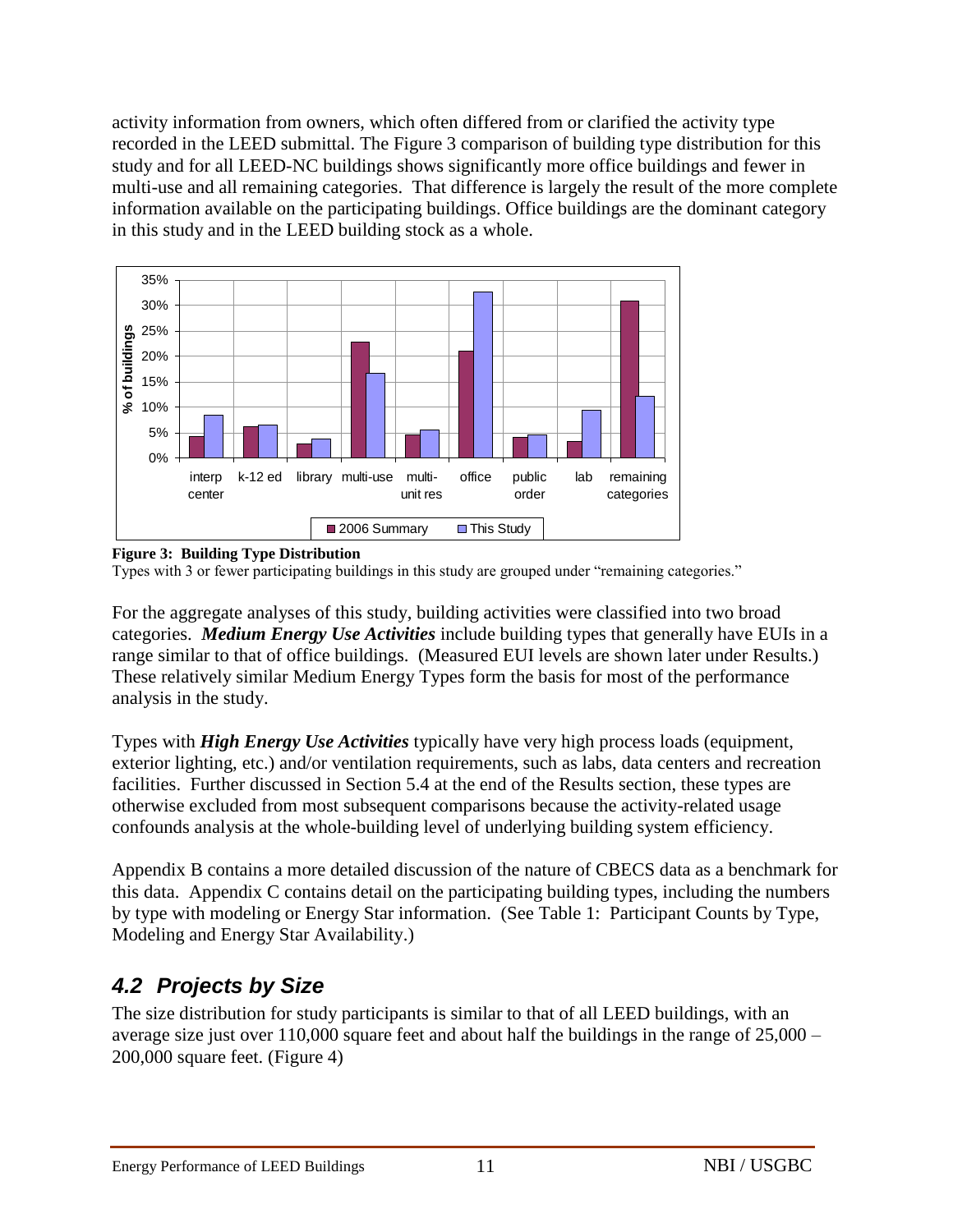

<span id="page-15-1"></span>**Figure 4: Size Distributions, This Study and All LEED-NC Projects**

The above results are in marked contrast to the size distribution for all national building stock as reported by CBECS, with 73% of all buildings below 10,000 square feet and an average size of 14,700. [\(Figure 5\)](#page-15-2)



<span id="page-15-2"></span>**Figure 5: Size Distribution Comparisons, LEED-NC and CBECS** by Building Count and by Floorspace

The significant difference in size distribution between LEED and CBECS building stock is one example of why average LEED and CBECS performance may not be directly comparable. However, while the projects participating in this study were distributed across a wide range of sizes, building size did not appear to be a significant predictor of energy use or savings in this sample.

## <span id="page-15-0"></span>*4.3 By Certification Level*

The distribution of participating buildings by certification level, shown below, is similar to that of all LEED-NC buildings. Likewise, the average total Energy Optimization points (EAc1) achieved is at each level is nearly identical between the study buildings and all LEED buildings.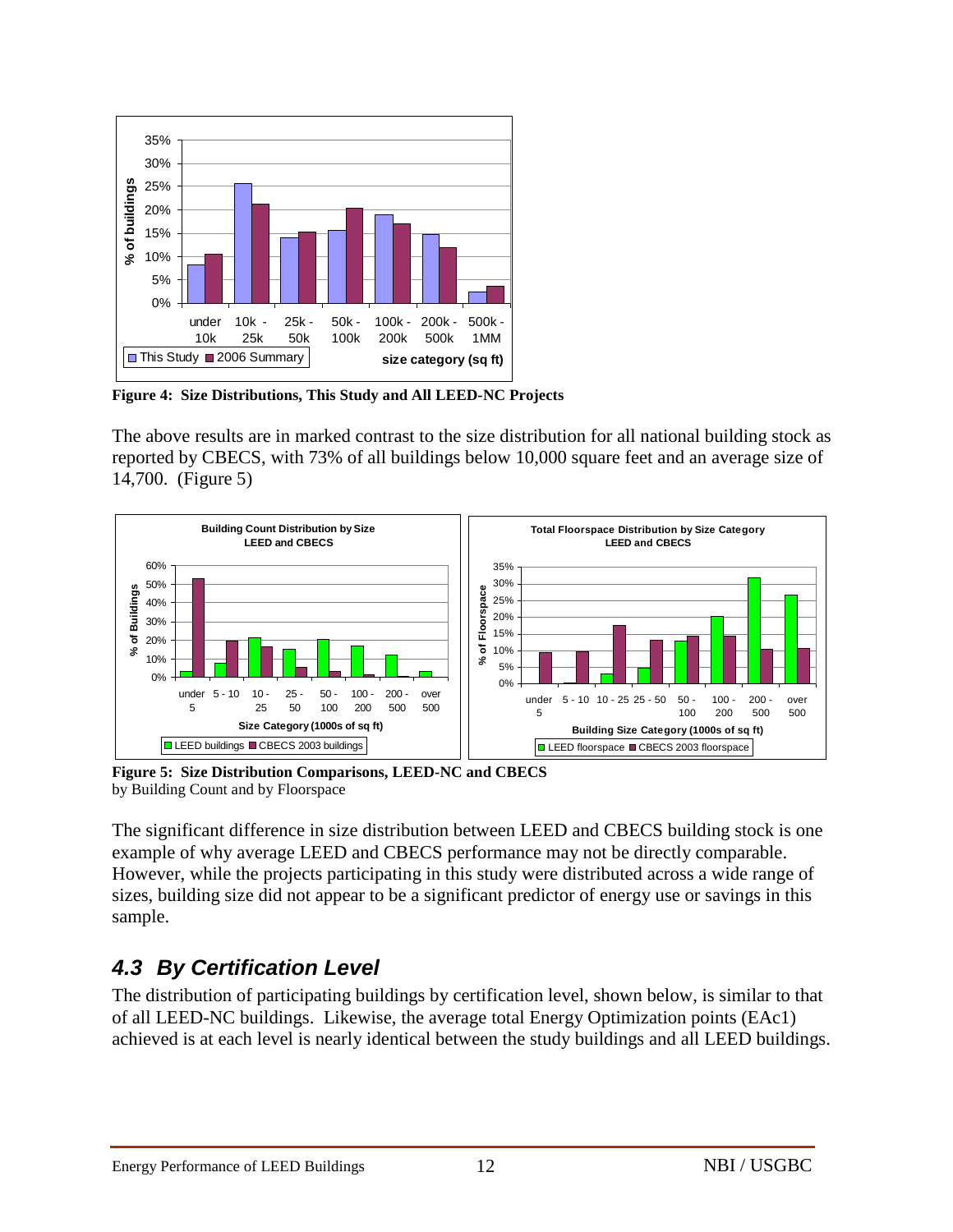

<span id="page-16-3"></span>**Figure 6: Certification Level Distribution with EAc1 Averages**

### <span id="page-16-0"></span>*4.4 By Climate Zone*

70% of participating buildings were in cool zone 5 (ASHRAE), including cities such as Denver and Boston, or mixed zone 4, with cities such as Seattle and St. Louis, a similar result to that for all LEED buildings [\(Figure 7\)](#page-16-4). Because of the low LEED building counts in the hot and cold zones, the energy analysis by climate zone in the following Results section groups together the warm–hot zones and the cold–very cold zones.



<span id="page-16-4"></span>**Figure 7: Climate Zone Distribution**

## <span id="page-16-1"></span>**5 Results**

This section presents the study's measured performance results for three metrics, reflecting the views of building EUI, Energy Star rankings and comparison of modeled-to-measured energy use and savings.

### <span id="page-16-2"></span>*5.1 Energy Use Intensities*

The median Energy Use Intensity (EUI) for all LEED buildings is 69 kBtu/sf, 24% below the national building stock average from the 2003 Commercial Building Energy Consumption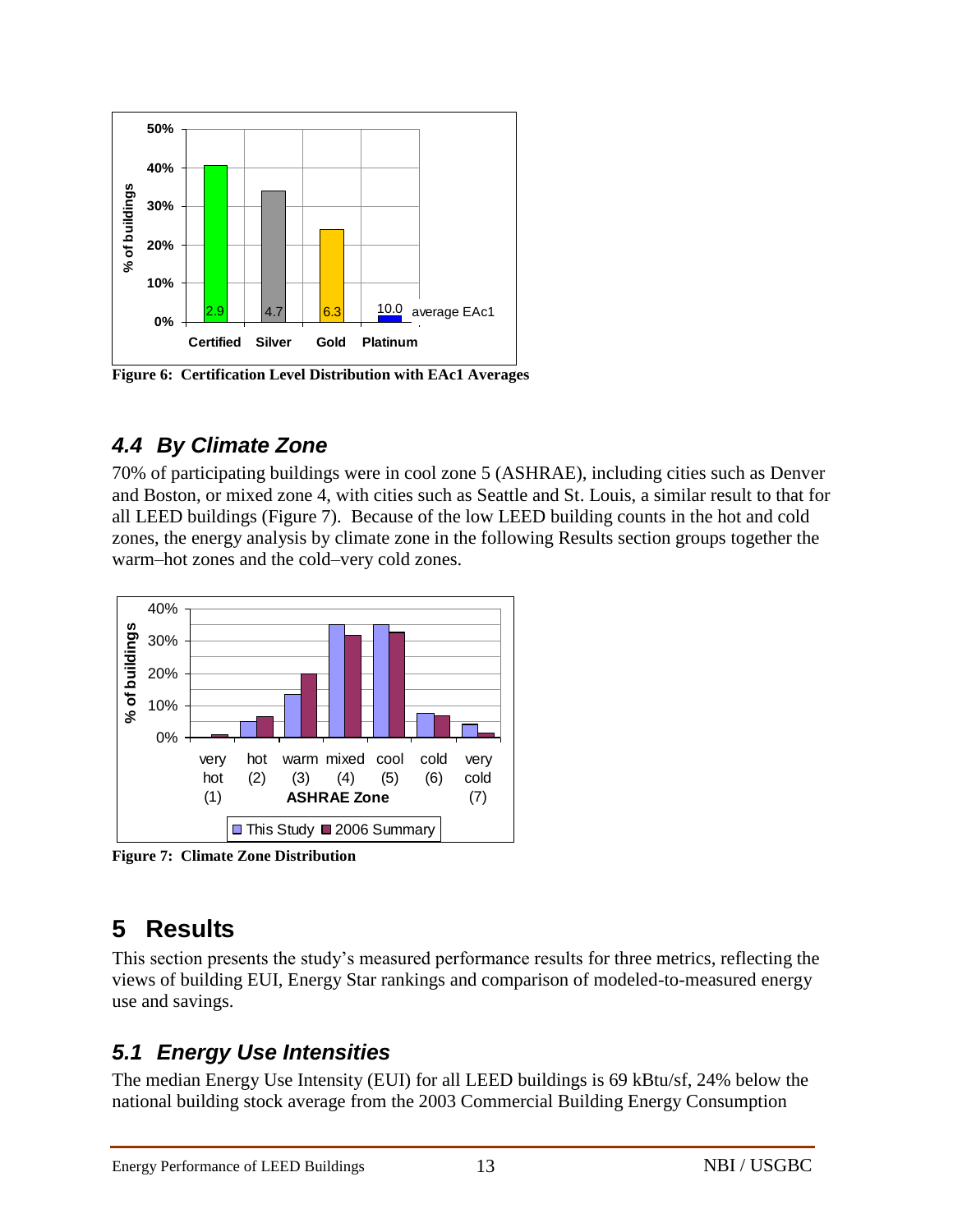Survey (CBECS) for all building types. As noted under [Participant Characteristics:](#page-13-0) [Building](#page-13-1)  [Activity Type](#page-13-1) (p. [10\)](#page-13-1), participants were divided by primary activity into two fairly distinct categories: those with high energy activities driven largely by plug or process loads such as labs and data centers, and those with medium energy activities with plug loads more characteristic of an office building. The overall LEED average of 69 kBtu/sf includes 21 High Energy Type buildings, which have a median EUI of 238 kBtu/sf, while the Medium Energy Type average is only  $62.4$  [\(Figure 8\)](#page-17-0)



<span id="page-17-0"></span>**Figure 8: EUI Ranges for High and Medium Energy Type Categories** Boxes show the range of values between the  $75<sup>th</sup>$  and  $25<sup>th</sup>$  percentiles. Labeled center line shows median value. All EUIs in kBtu/sf

The measured performance results in the following sections are based on the Medium Energy Types unless noted otherwise. The wide variability of the High Energy Type results, combined with the confounding effects of interactions between process requirements and basic building systems loads, would require a more complex and detailed analysis of these project types.

[Figure 9](#page-18-1) shows the measured EUIs for all Medium Energy Type Buildings in this study, along with the overall CBECS national average and LEED medium energy building medians by certification level. Another basis for comparison is the interim goal of the Architecture 2030 Challenge. That program, designed to make all new buildings carbon-neutral by the year 2030, phases in the reduction in fossil fuel use in new buildings over the next 23 years. The first step is for all new buildings and major renovations to reduce greenhouse gas emissions by 50% of the current average. Note that the median performance of gold and platinum buildings is very close to that 2030 interim goal, shown here for office buildings at 50% of the CBECS office average.<sup>5</sup>

 $\overline{a}$ 

<sup>&</sup>lt;sup>4</sup> LEED building averages throughout this report are medians, to reduce skewing by a few large or small values, particularly in subsets with relatively few data points. See Appendix A, on study background and procedures, for further detail.

<sup>&</sup>lt;sup>5</sup> Offices comprise one-third of the study buildings in this subgroup excluding the high energy usage types, and have an average EUI near the average for the group. Thus, the CBECS *office* EUI appears an appropriate benchmark for the Architecture 2030 interim goal comparison.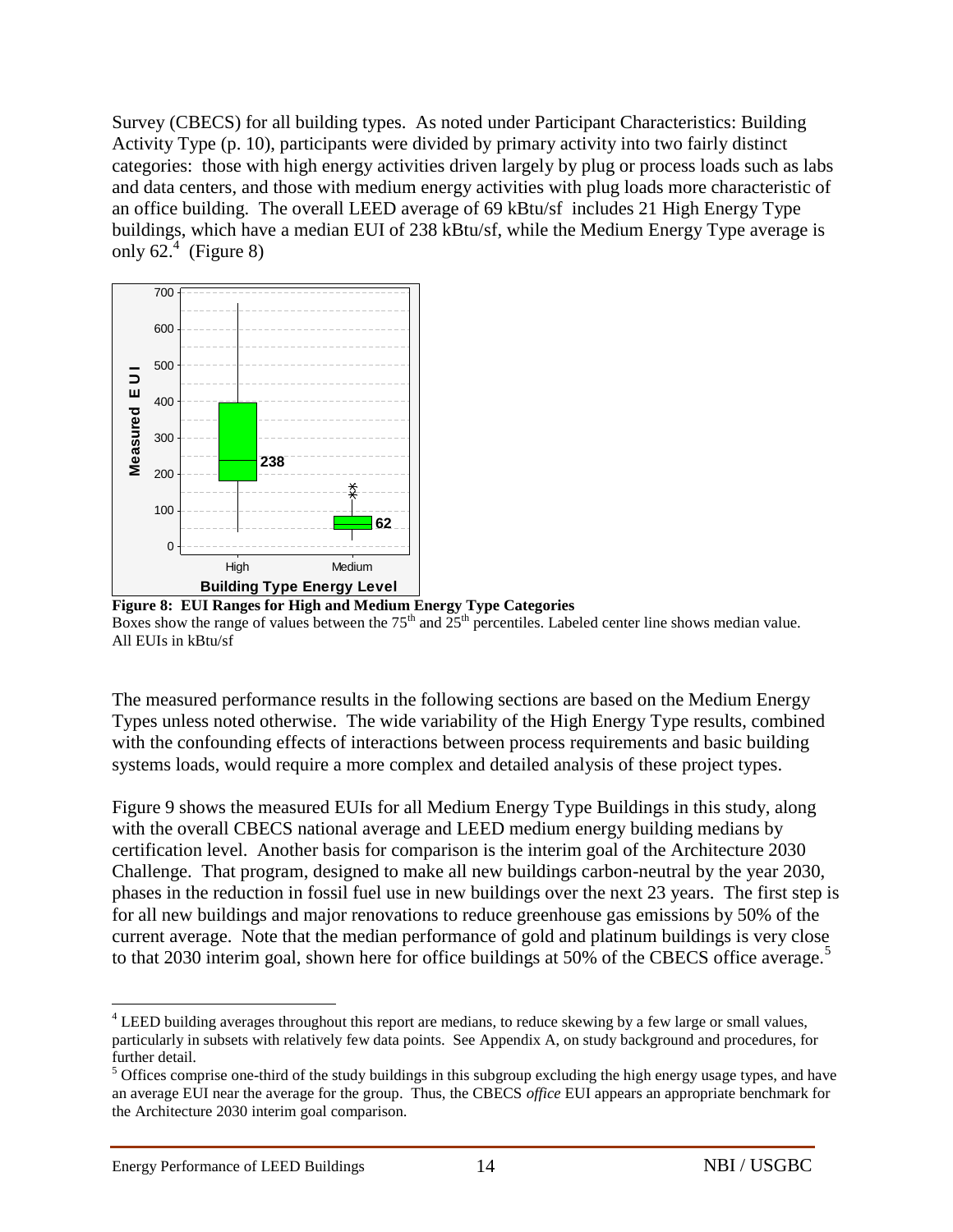

<span id="page-18-1"></span>**Figure 9: EUIs (kBtu/sf) for Medium Energy Buildings, with Medians by RatingLevel** 

These averages combine many activity types for buildings in the LEED study, and the overall CBECS average includes all types of commercial building stock, from high energy labs to vacant warehouses. To refine the comparison, the next section looks at ratios by building activity type.

### <span id="page-18-0"></span>**5.1.1 By Type**

LEED median EUIs average well below CBECS for each main activity type in the study. The grouping and definition of activity types is not identical for CBECS summaries and the LEED data, making some categories less directly comparable than others and preventing a simple comparison of overall type distribution between the study and CBECS. Offices buildings are the single most common type for the LEED data and do have a direct match in CBECS. For these projects, the LEED median is 67% of the CBECS average.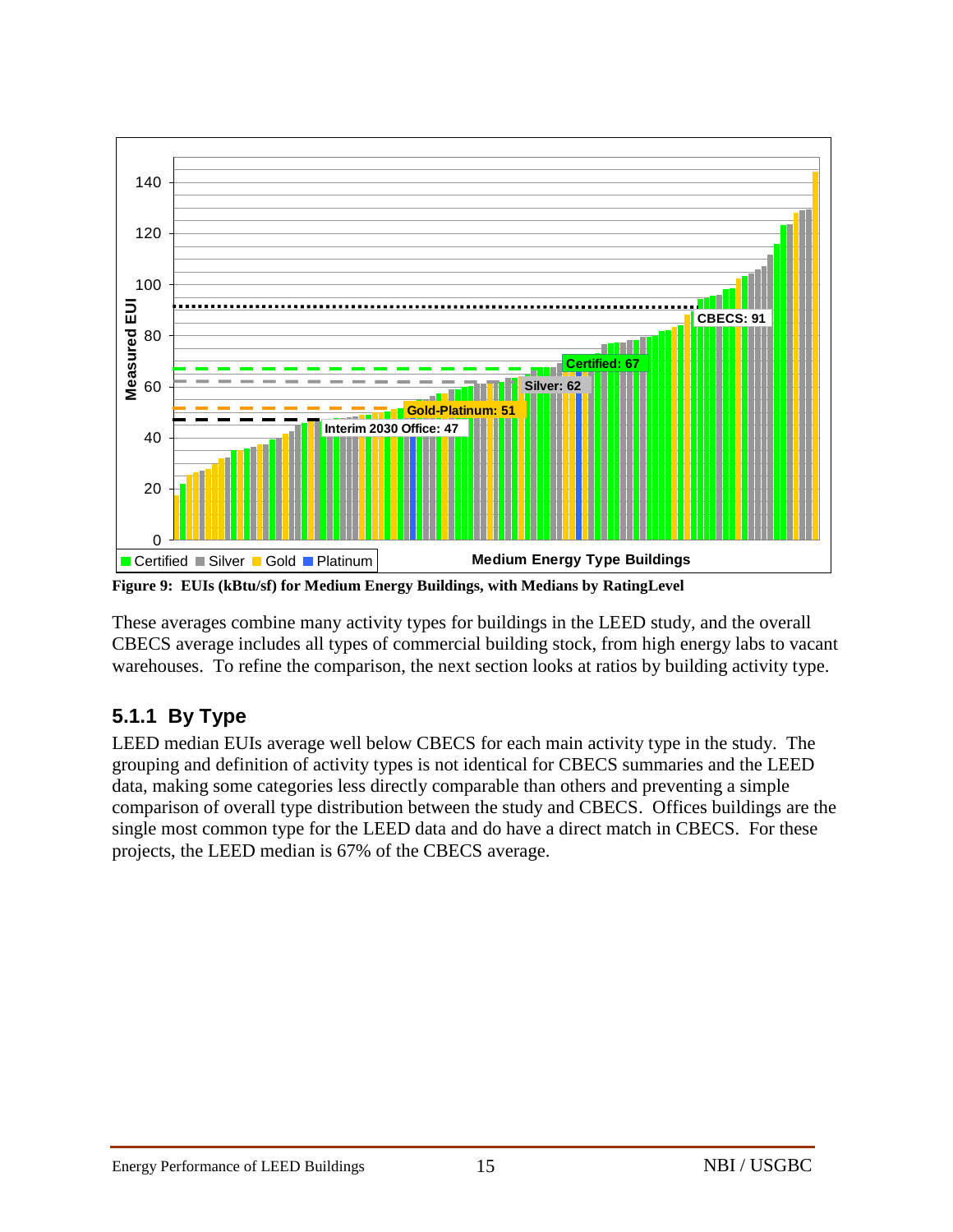

<span id="page-19-1"></span>**Figure 10: LEED-NC and CBECS EUIs (kBtu/sf) by Type** \* CBECS average for all building types combined were used for the Multi-Use and All Other categories.

Some project types above have few data points in this study. [Table 2](#page-42-0) and [Table 3](#page-42-1) in the Appendix give more detail on counts, measured EUI levels and ranges by building activity type. That section also contains further discussion of activity types as categorized by CBECS.

#### <span id="page-19-0"></span>**5.1.2 By LEED Level**

The following graph shows median EUIs improving as LEED levels improve. This suggested trend in medians is encouraging, while the wide scatter within each level shows significant further room for improvement.



<span id="page-19-2"></span>**Figure 11: Measured EUIs (kBtu/sf) by LEED-NC Rating Level**

These median EUIs, when expressed as a percentage of the overall CBECS average, are 26% lower (better) for certified projects, 32% lower for silver and 44% lower for gold-platinum.<sup>6</sup>

 $\overline{a}$ 

<sup>6</sup> Because the study included only two platinum buildings, gold and platinum results are combined in comparisons by certification level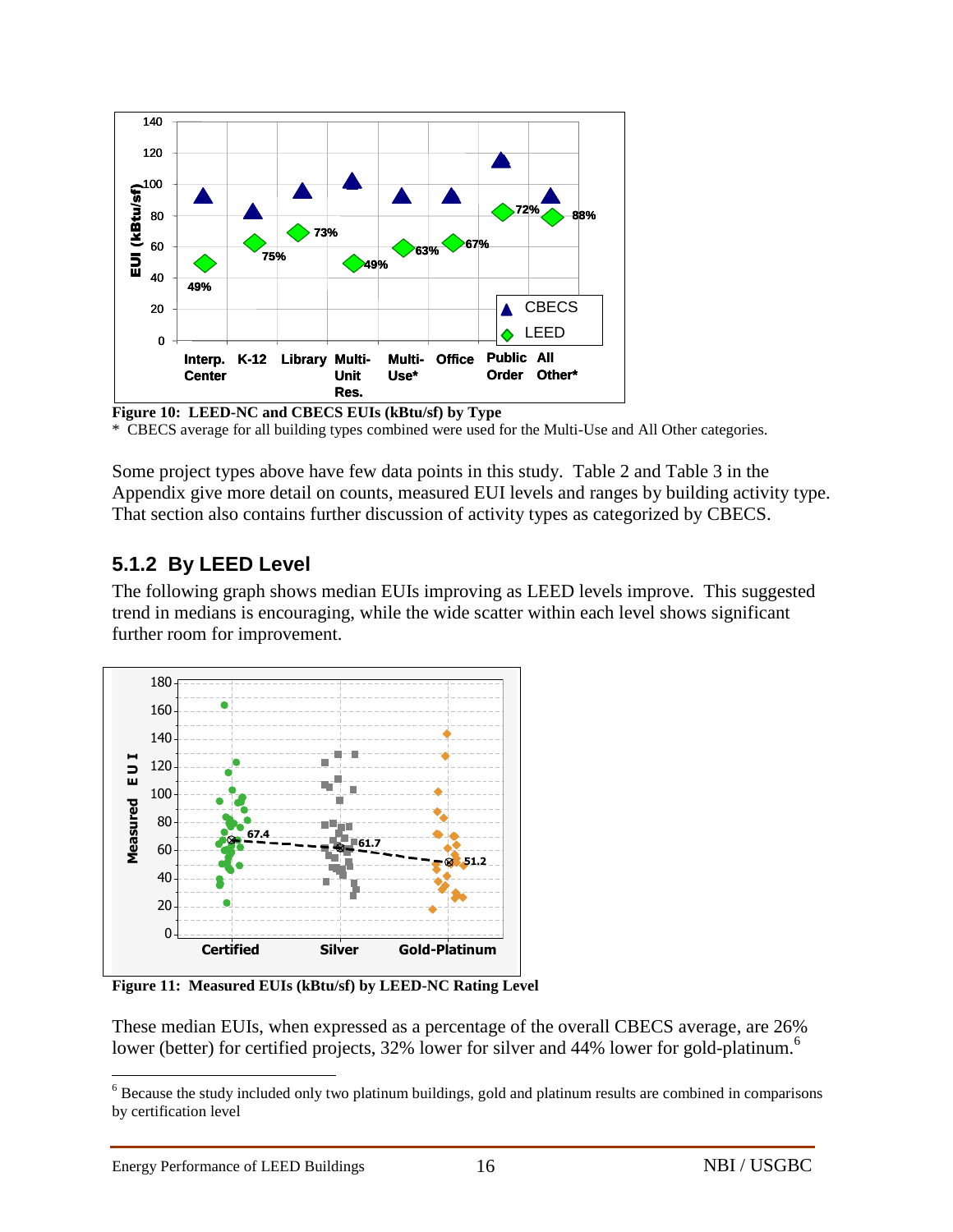### <span id="page-20-0"></span>**5.1.3 By Energy Optimization Credit Level**

A similar pattern appears when examined by the number of energy optimization points achieved, EA credit 1. The left chart in [Figure 12](#page-20-2) shows a generally declining (improving) EUI level as EAc1 points increase, although little differentiation appears within the range of 2 to 7 points. The right-hand chart, restricted to office buildings for greater consistency among building types, continues to show a range of results at these middle point levels.



<span id="page-20-2"></span><span id="page-20-1"></span>**Figure 12: Measured EUIs (kBtu/sf) by EAc1 Point Range**

### **5.1.4 By Climate Zone**

For all but the warm-to-hot zones, LEED buildings show significant improvement over CBECS, with median LEED EUIs between 51% and 64% of the CBECS average for those zones. For the warmer zones on the other hand, the median LEED result is virtually the same as CBECS. LEED building counts by zone are shown in the bars in [Figure 13.](#page-21-1) The warmer zone performance result may be partly a function of the relatively few buildings in this zone. But it also raises questions about whether these climates pose additional challenges for achieving energy efficiency, suggesting the need for additional study in this area.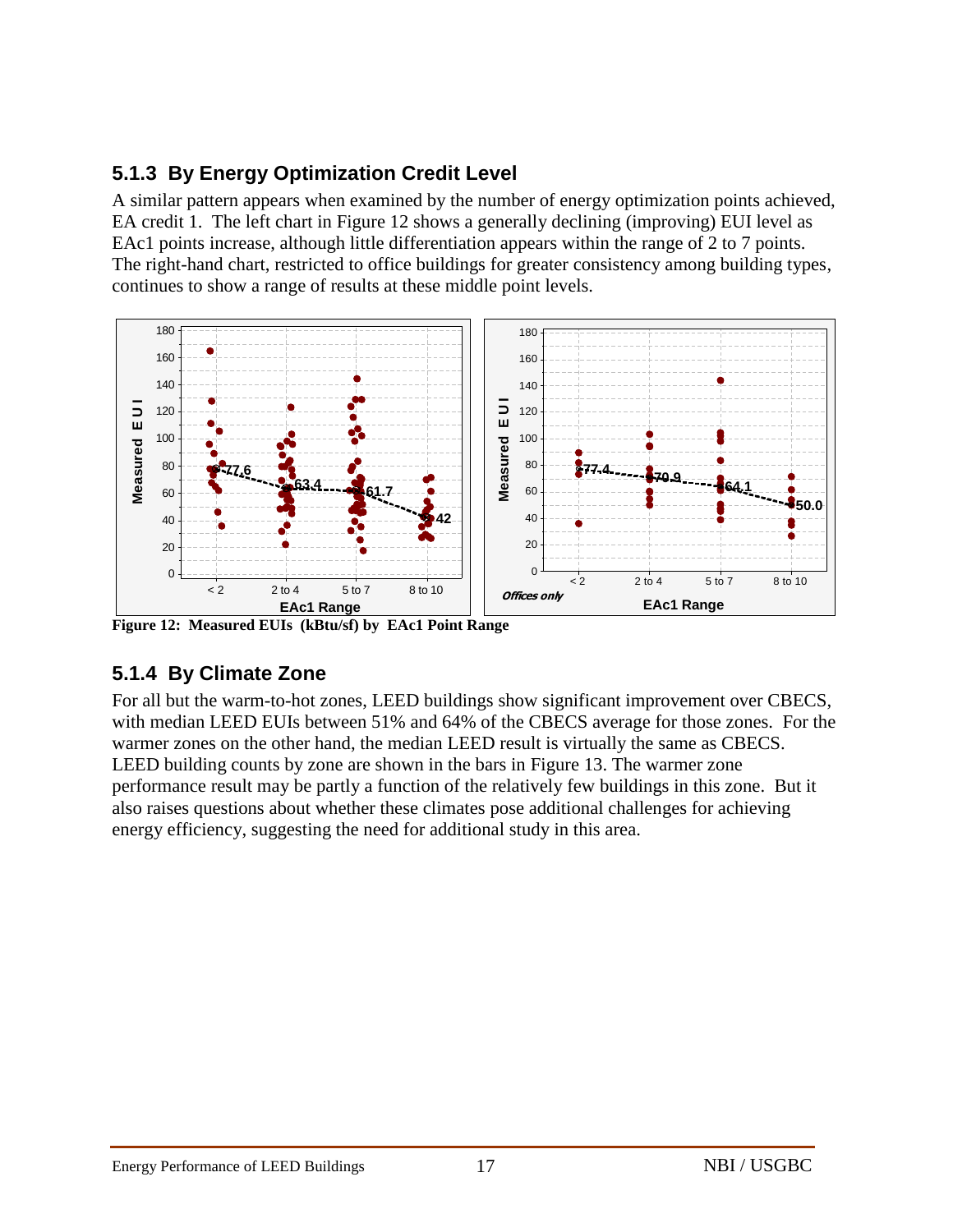

<span id="page-21-1"></span><span id="page-21-0"></span>**Figure 13: EUIs (kBtu/sf) by Climate Zone**

### *5.2 Energy Star Ratings*

Energy Star ratings estimate a building's source energy<sup>7</sup> performance relative to national building stock, normalized for building activity type, temperature and other key factors found from CBECS data to have the most significant correlations with measured energy performance. For example, the input for office building Energy Star Ratings includes average weekly operating hours, the number of occupants and the number of computers. The activity types of about half the buildings in this study made them eligible for Energy Star calculations. For those buildings, Energy Star's normalized results should give a more precise assessment of relative performance than a simple comparison to broad CBECS averages. Furthermore, because each building's rating is normalized to its activity type, it is possible to include all rated building types in result summaries. Thus, the ratings presented in this section are for all 60 participating buildings covered by the rating system, including high energy type supermarket and health care buildings.

The median LEED Energy Star rating was 68, compared to an assumed national building stock median of 50. These ratings represent performance percentiles, so a rating of 50 means 50% of similar buildings perform worse (use more source energy per square foot) than the rated building. The graph [below](#page-22-1) shows that 3/4 of LEED buildings have ratings above the national building stock median of 50. Nearly half (47%) had Energy Star ratings of at least 75, and 17% had ratings above 90. At the other extreme, 15% of the LEED buildings in this study have ratings below 30.

<sup>&</sup>lt;sup>7</sup> "Source Energy" includes the energy metered at the site plus the amounts lost in power generation, transmission, and distribution.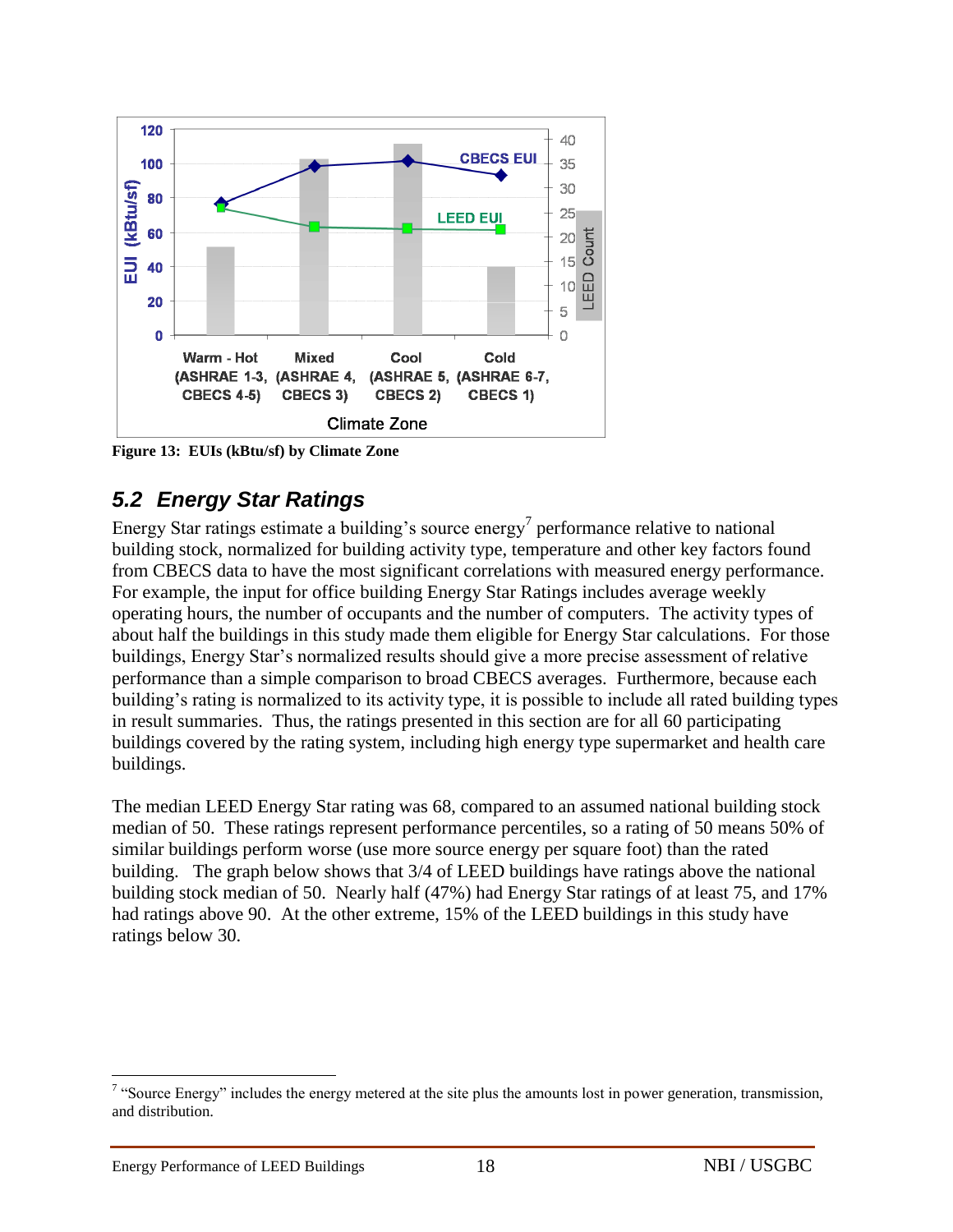

<span id="page-22-1"></span>**Figure 14: Distribution of LEED Building Energy Star Ratings**

#### <span id="page-22-0"></span>**5.2.1 By Building Type**

As seen in [Figure 15](#page-22-2) [below,](#page-22-2) the wide range of ratings shown in the above graph does not seem to be a function of building type. There is a significant amount of scatter in the Energy Star ratings even within the office building type alone, which comprised over half the buildings eligible for Energy Star ratings. This category displays nearly as much spread in ratings as the entire group. [Table 4](#page-43-0) in the appendix provides more detail on the range of performance by type as benchmarked through the Energy Star tool.



<span id="page-22-2"></span>**Figure 15: Energy Star Ratings by Type** "Other" includes types with only 1 or 2 buildings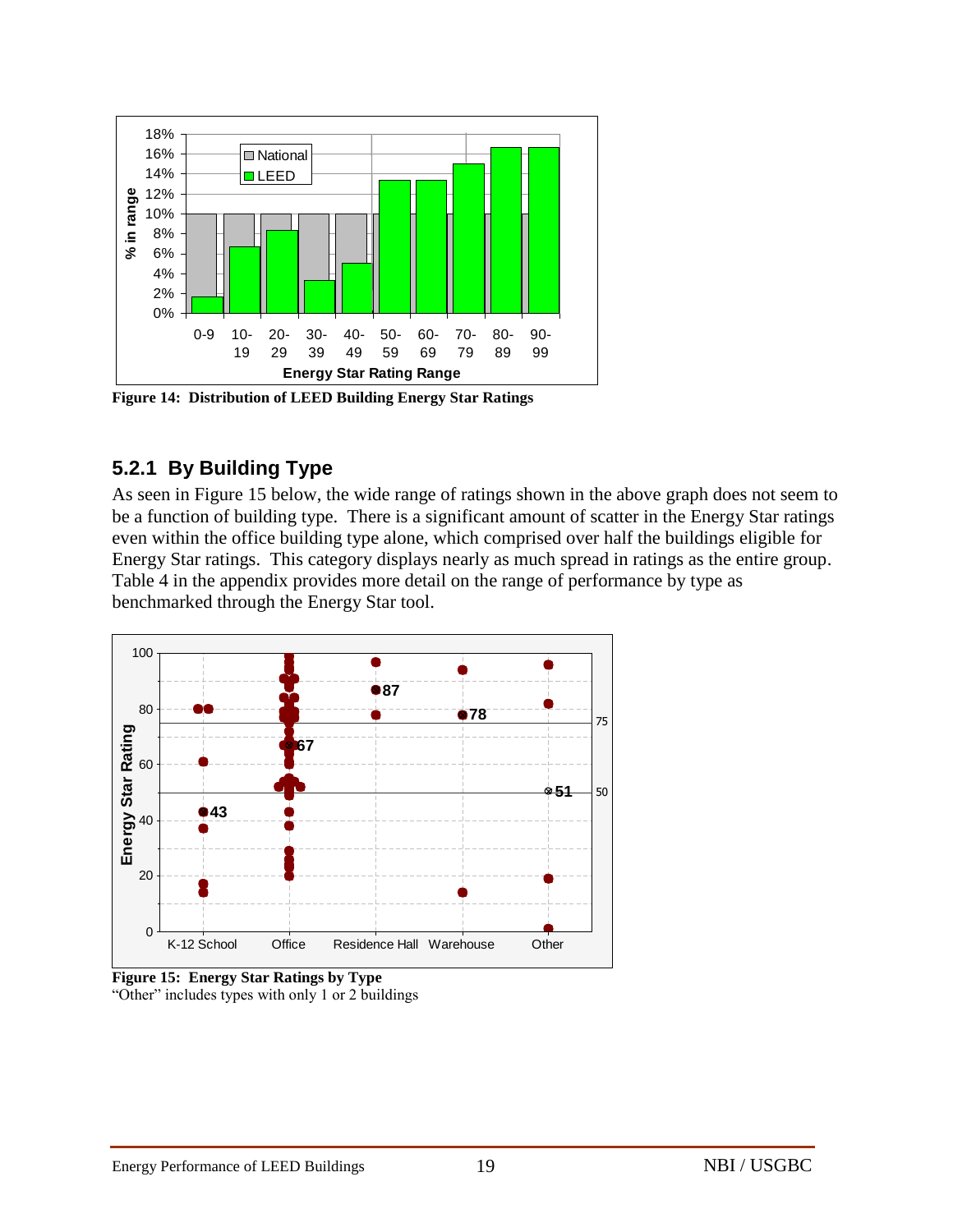### **5.2.2 By Energy Optimization Credit Level**

<span id="page-23-0"></span>Median Energy Star ratings increase for buildings with higher levels of LEED energy optimization points (EAc1), seen in [Figure 16.](#page-23-2) Again, there is a great deal of variability in individual results. While beyond the scope of this study, further investigation of the best practices of highly rated buildings and explanations of those at the other extreme could support improvement of future program performance.



# <span id="page-23-2"></span><span id="page-23-1"></span>*5.3 LEED Measured Performance Relative to Modeling*

For the majority of the Medium Energy Type buildings (71), USGBC provided energy modeling data from the information originally submitted by the project to document LEED achievement. This section compares the design intent shown by that data to measured performance. The following definitions are used for this study:

Proposed savings = *mod eled baseline EUI mod eled baseline EUI mod eled design EUI* Measured savings  $=$ *mod eled baseline EUI mod eled baseline EUI measured EUI*

To facilitate comparison among projects, the savings amounts are often expressed as a percentage of the modeled baseline. Modeled values are further described in [Appendix A:](#page-36-0)  [Study Background.](#page-36-0)

Energy modeling tools, which predict building energy performance, both for projecting actual energy use and for comparing use among alternative design options, are used throughout the design industry. The accuracy of modeling is limited not only by the inherent complexity of buildings, but also by variation in operational factors such as building schedule and occupancy, internal plug loads and weather. Therefore, most professionals in the energy modeling industry are careful to adopt caveats in their predictions or emphasize that modeling is a tool to identify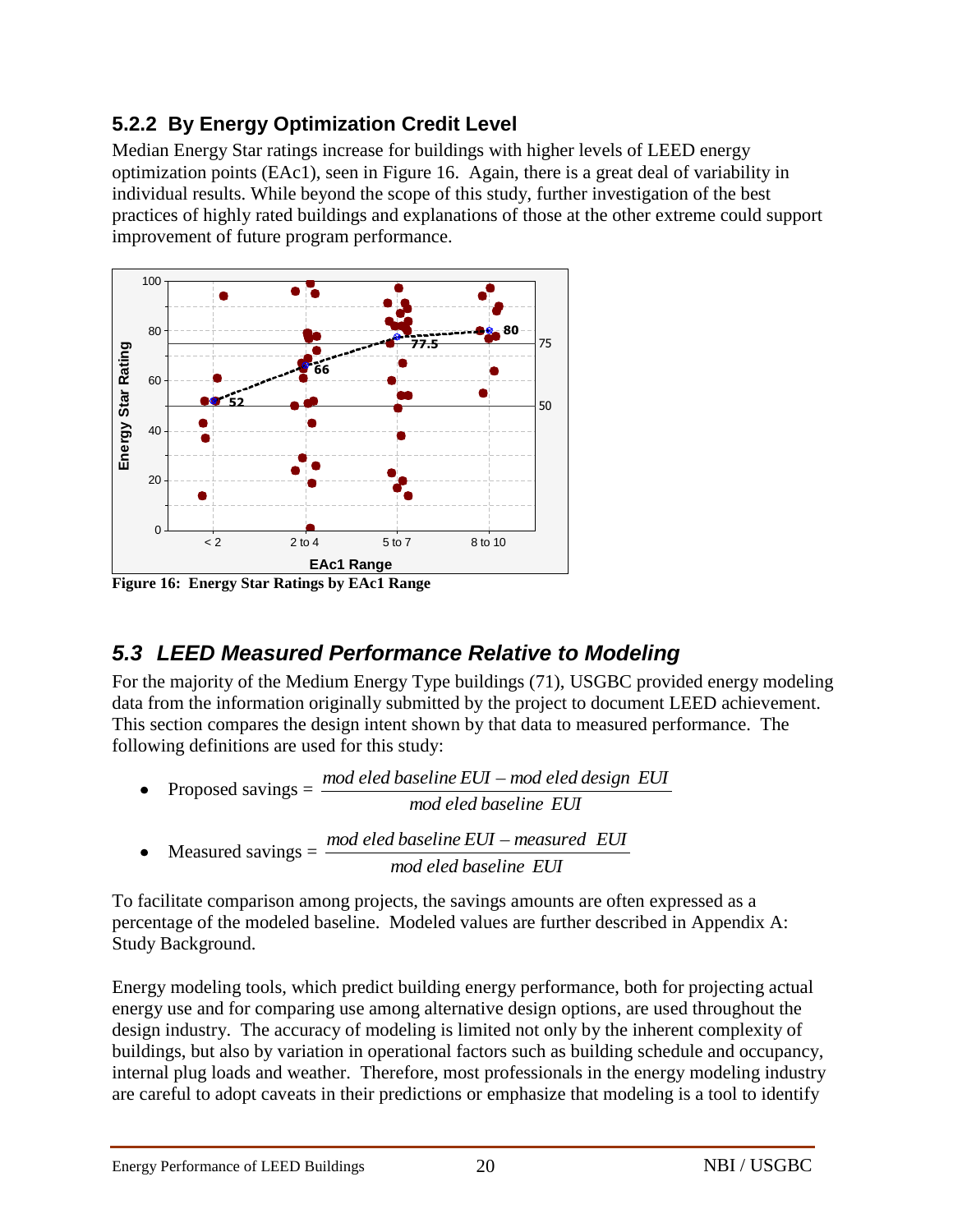relative energy performance, not to predict actual energy use. Despite these caveats, modeling is widely used to estimate actual future energy use. For example, utilities and code jurisdictions across the country use energy modeling to predict system loads and energy savings associated with specific building performance measures. Individual projects routinely use energy model predictions as a basis for life-cycle cost comparison of alternative construction methods. In this latter case, the cost-benefit calculation is based on specific predictions of actual energy savings in relationship to the fixed initial cost of the efficiency measure; thus the accuracy of the total building prediction becomes inherent in the analysis. Therefore, the predictive accuracy of energy modeling in terms of both relative and actual energy performance becomes critical to the building industry.

This study includes a relatively large sample of buildings with both measured and predicted energy use data. The following sections describe the findings of various comparisons of predicted and measured savings percentages relative to a code baseline and of predicted and measured total energy usage levels.

#### <span id="page-24-0"></span>**5.3.1 Program-Wide Predictions**

From a policy and planning perspective, program managers at USGBC and various utility and power planning agencies are interested in whether program-wide savings from conservation programs can be predicted and verified. This information is critical to policy and planning for utility load growth and public policy development on energy. To identify program-wide modeling accuracy, the ratio between actual and design EUI was evaluated across the sample.

[Figure 17](#page-24-1) shows the ratio between measured and design (predicted) EUI by LEED certification level for these projects. Although there is a good deal of spread in the data, the average modeling accuracy in the program is quite good. If all achievement levels are combined, the ratio for the entire sample is 92%. (Note that high energy use buildings are excluded from this analysis; see discussion on pages [15](#page-18-0) and [28.](#page-31-0))



<span id="page-24-1"></span>**Figure 17: Measured/Design EUI by LEED rating level, with Medians**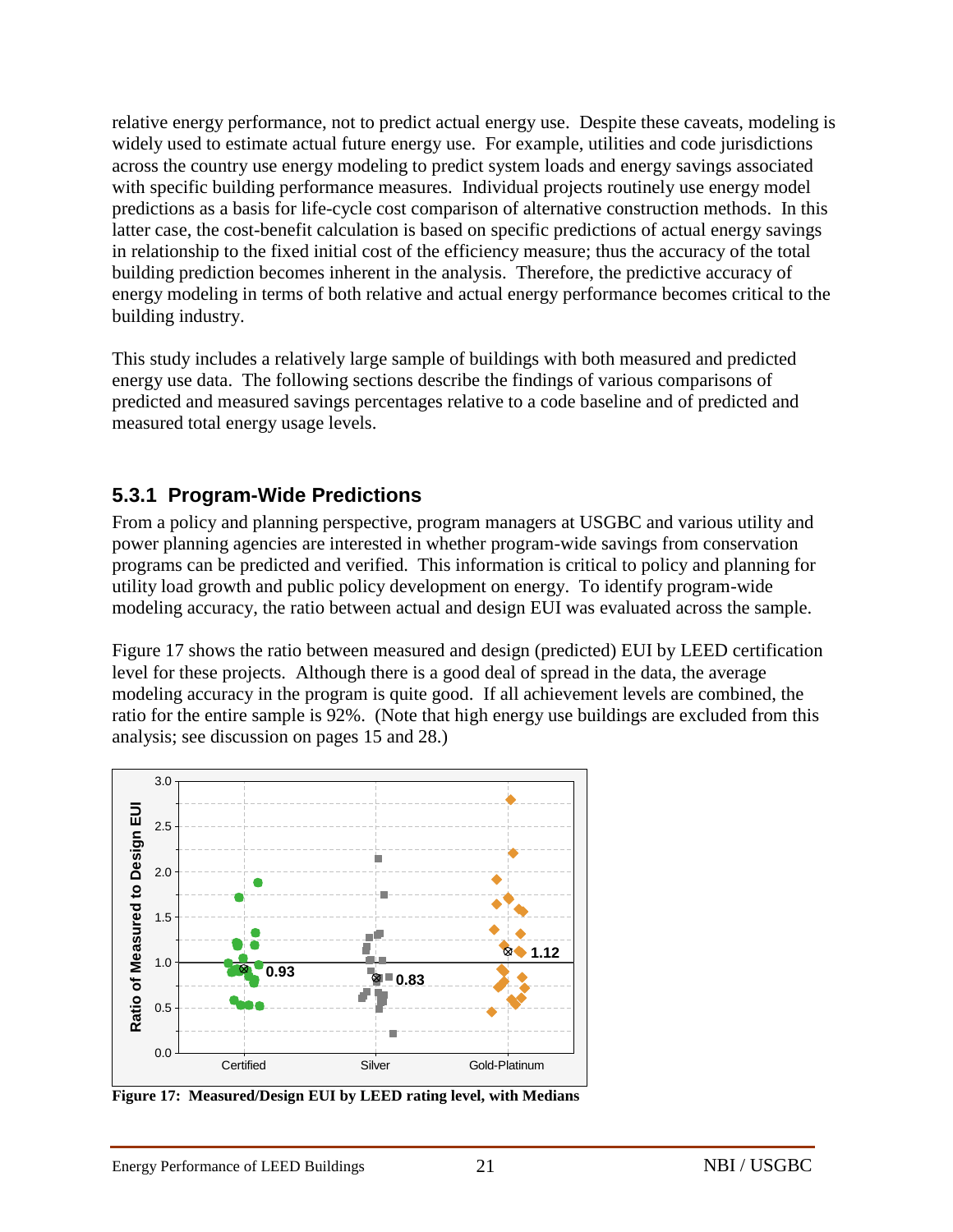Likewise, the data in [Figure 18](#page-25-1) suggests that program-wide predicted relative savings is aligned with the average actual savings outcome of the sample. This figure indicates actual building energy savings (relative to the code baseline) is 28%, close to the average predicted relative savings of 25%. This median savings level is also very near the simple 24% median savings calculated by comparing the LEED sample to the existing building stock on the basis of CBECS EUIs.



<span id="page-25-1"></span>**Figure 18: Proposed and Measured Savings Percentages** Boxes show the range of values between the  $75<sup>th</sup>$  and  $25<sup>th</sup>$  percentiles

This data suggests the LEED program is not only able to demonstrate significant savings on average but that it is also possible to make projections of total program savings based on program-wide energy modeling results. This finding is a key validation of the effectiveness of the LEED program in delivering energy savings.

### <span id="page-25-0"></span>**5.3.2 Project Specific Energy Performance**

### **Measured and Design EUIs**

From a project-specific prediction basis, the conclusions are quite different. Referring again to [Figure 17,](#page-24-1) it is apparent that the ratio of actual-to-predicted energy use varies widely across projects, even within one LEED certification level. In other words, the accuracy of individual energy use predictions is very inconsistent. An alternate view of this same data is provided in [Figure 19,](#page-26-0) which shows the actual/design EUI ratio on the vertical (y) axis, where a value of one represents a project that accurately predicted measured total energy use. The horizontal (x) axis shows design EUI. The ratios (y-axis) on this graph show quite a bit of scatter, ranging from less than 0.5 to more than 2.75. In the former case, the project uses less than half the energy predicted by the modeling, while in the latter case the project uses nearly three times as much. (Results from a similar analysis of high energy building types show even less correlation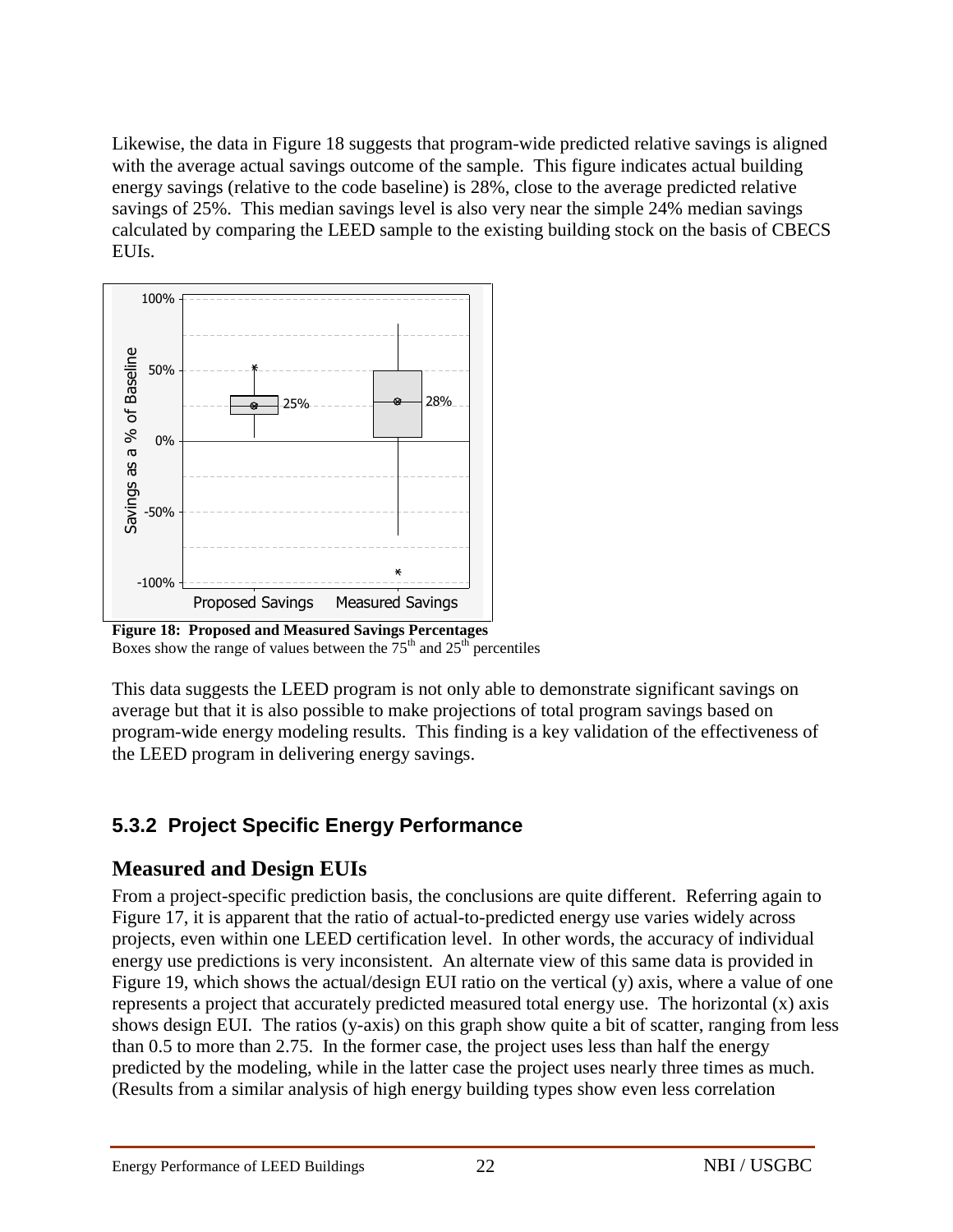between predicted and actual outcome, as described in section [5.4.](#page-31-0)) On an individual project basis, this suggests energy modeling is a poor predictor of project-specific energy performance. Measured EUIs for over half the projects deviate by more than 25% from the design projections, with 30% significantly better and 25% significantly worse.



<span id="page-26-0"></span>**Figure 19: Measured/Design Ratios Relative to Design EUI**

Clearly this range of accuracy for energy modeling has the potential for significant adverse impacts on design decision-making, which evaluates alternate energy efficiency strategies based on predicted actual energy savings and life-cycle cost analysis. This also suggests an area of further study and work, which was outside this study scope, to investigate reasons for substantial underperformance. The potential to better align predicted and actual energy outcomes would yield significant benefits to the building industry. A follow-up study to explore specific reasons for exemplary and under-performance is anticipated.

### **Measured and Proposed Savings**

The conclusions are similar for relative *savings* predictions on an individual project basis. Referring to [Figure 18,](#page-25-1) a range of outcomes is again apparent. Fully 25% of the buildings show savings in excess of 50%, well above any predicted outcomes, while 21% show unanticipated measured losses, i.e., measured energy use exceeding the modeled code baseline. More detail on this outcome can be seen in [Figure 20,](#page-27-0) which compares energy savings proposed in the energy model (horizontal axis) with actual savings (vertical axis), all relative to the code baseline developed for each project. Projects that fall on the diagonal line in the top half of the graph demonstrate actual savings that align with predicted savings. Projects above this line save more energy than expected, while projects below save less. Also shown is a horizontal line at zero measured savings. Projects which fall below this line are actually using more energy than was predicted for the code baseline building. Again, the degree of scatter of individual project data recommends caution when using energy modeling as a predictive tool on an individual project basis.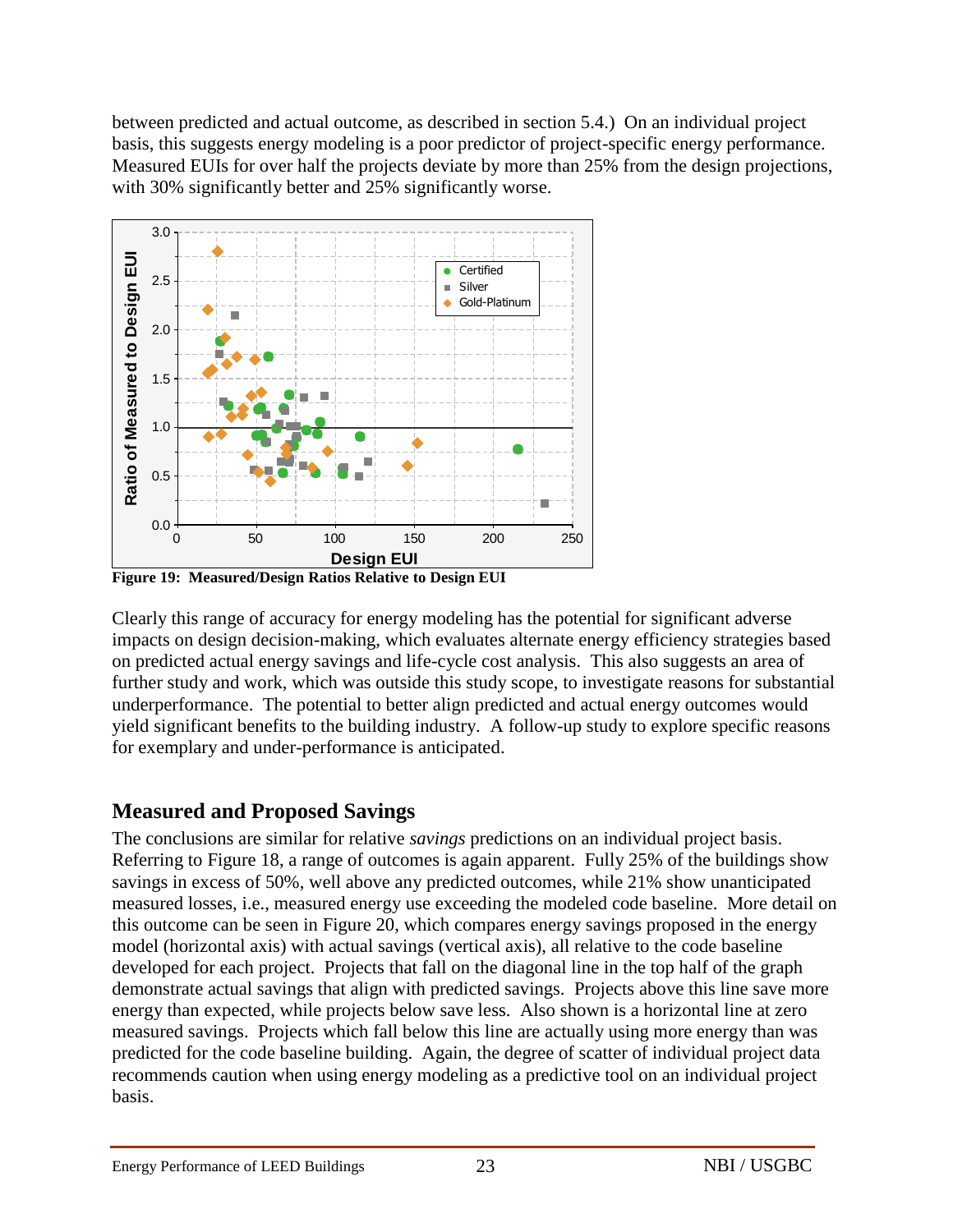

<span id="page-27-0"></span>**Figure 20: Measured versus Proposed Savings Percentages**

The wide range of measured savings is related to a lack of correlation between measured EUI and initial proposed EUI, as displayed in [Figure 21.](#page-28-1) Interestingly, while the measured *savings* are much more widely spread than proposed savings, the measured *EUIs* are actually more tightly grouped than the initial design EUIs. This suggests some component of modeling inaccuracy is related to uncertainty about typical building operating characteristics. Note that buildings with design EUIs below about 40 kBtu/sf (outlined by the red solid rectangle in the figure) tend to have measured results exceeding the design estimate. On the other hand, buildings with design EUIs above about 90 kBtu/sf (outlined by the dotted green rectangle) tend to have measured EUIs lower than the design estimate. Stated differently, projects with more aggressive energy performance goals seem to generate overly optimistic predictions of actual energy use, while higher energy use projects seem more likely to overestimate actual energy use.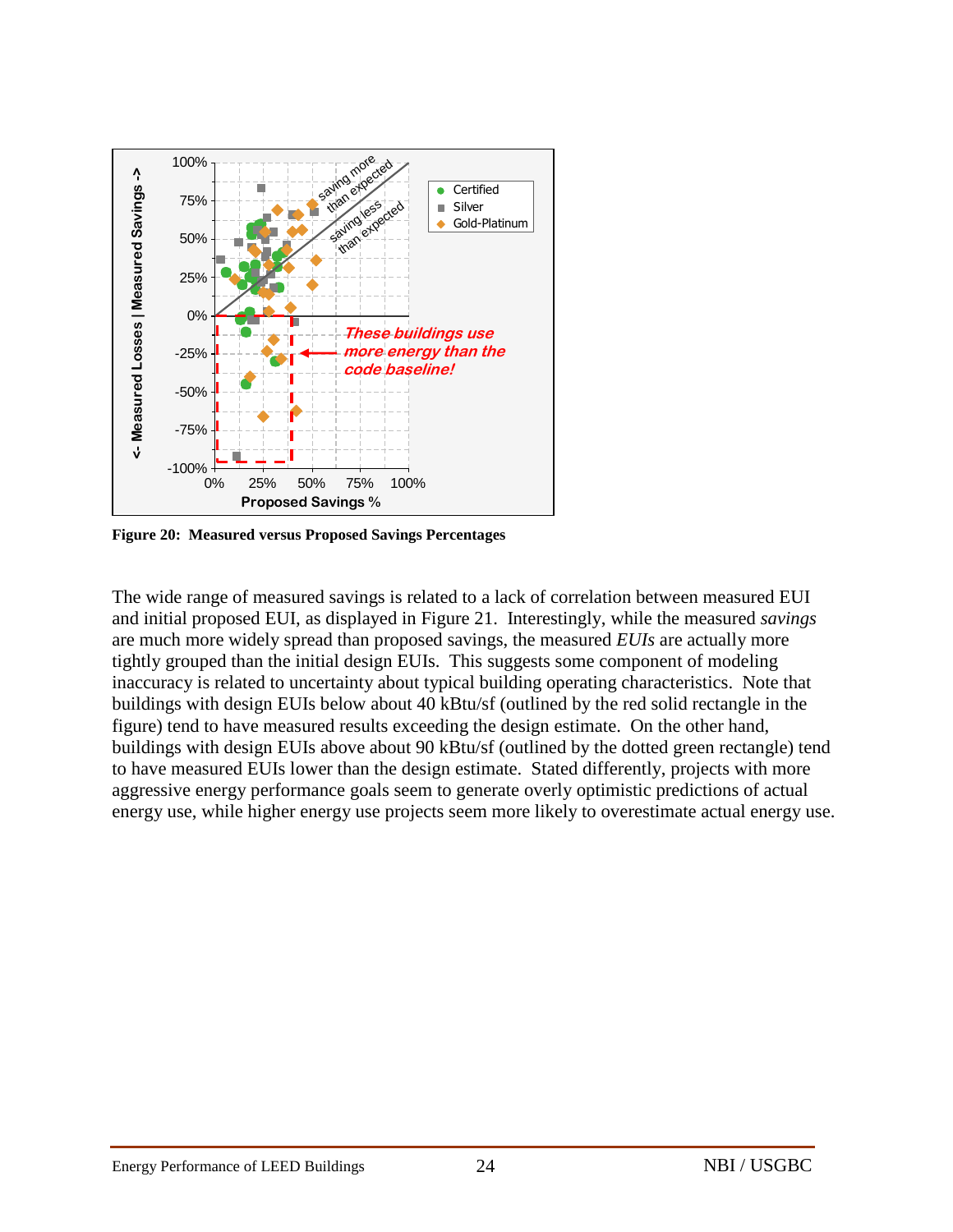

<span id="page-28-1"></span><span id="page-28-0"></span>**Figure 21: Measured versus Design EUIs (kBtu/sf)**

#### **5.3.3 Baseline**

A critical component of this evaluation is the code baseline to which projects are compared when predicting relative savings. LEED requires projects to generate a code baseline building using the ASHRAE 90.1 standard. The percentage by which project design exceeds the performance requirements of this standard (uses less energy) determines the number of LEED points achieved in Energy and Atmosphere credit 1, with up to 10 EAc1 points available for projects exceeding the baseline by 60% or more. (One additional point, for a total of 11, can be achieved in the Innovation category of LEED for substantially exceeding the 60% target of EAc1.) $8$ 

Although there is no way to verify the accuracy of code baseline energy use projections, the range of accuracy of the predicted energy use calculations suggests that baseline calculations are also subject to a level of uncertainty. Nevertheless, an analysis of baseline performance data suggests some interesting issues with respect to the use of modeling for the LEED program and for general planning and goal setting for efficiency and carbon reduction programs.

### **Baseline Variability by Project Type**

Like the predicted energy use values, the code baseline EUIs demonstrate significant variability, even within individual building types. [Figure 22](#page-29-0) shows the code baseline values generated from the initial modeling in the LEED sample by project type. Office buildings, the most common project type in the sample, provide a good example of this. Modeled code baseline EUIs for office projects range from about 35 kBtu/sf/yr to over 155 - a factor of four variability within a single project type! The submittal data reviewed for this study is not detailed enough to identify the key variables that generate this diversity, but one key factor in this variability was eliminated:

 $\overline{a}$ <sup>8</sup> As noted in Appendix A, nearly all of the projects in this study used the 1999 version of ASHRAE 90.1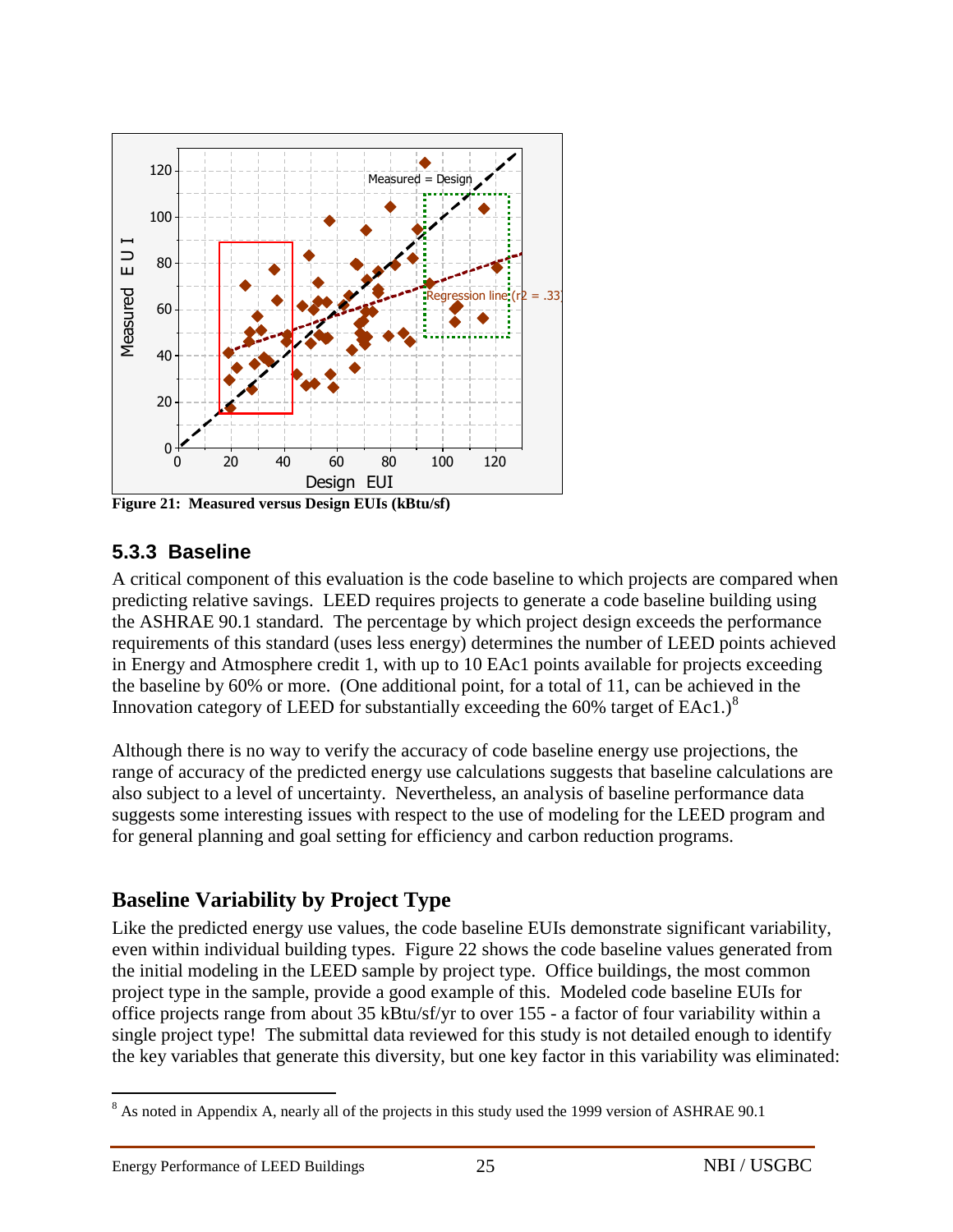Unregulated loads were fixed at 25% of total baseline energy for all projects in the study. (While actual variability in unregulated load consumption may contribute to the range of actual energy use seen in the study, using a fixed percentage for these loads in baseline and predicted usage calculations reduces variability in the modeling predictions. Unregulated loads are further discussed in Appendix D: Plug (Process) Loads.



<span id="page-29-0"></span>**Figure 22: Baseline EUIs (kBtu/sf) by Type** 

The variability of predicted energy use within and among building types for the code baseline has significant implications for utilities and regional utility planning organizations that use ASHRAE 90.1-derived energy codes as a regional baseline in predicting and planning for energy supply needs.

### **Baseline Variability by LEED Level**

[Figure 23](#page-30-0) demonstrates another interesting characteristic of the baseline performance levels generated by the 90.1 standard. Projects that set higher energy performance targets seem to be held to a higher baseline standard from which to measure improvement. Projects achieving Gold and Platinum LEED certification levels on average identified a significantly lower EUI "allowance" for the code baseline than did Certified and Silver projects. (Note that LEED achievement level correlates more or less directly with increased energy performance targets, as discussed in the initial results section on Energy Use Intensities.)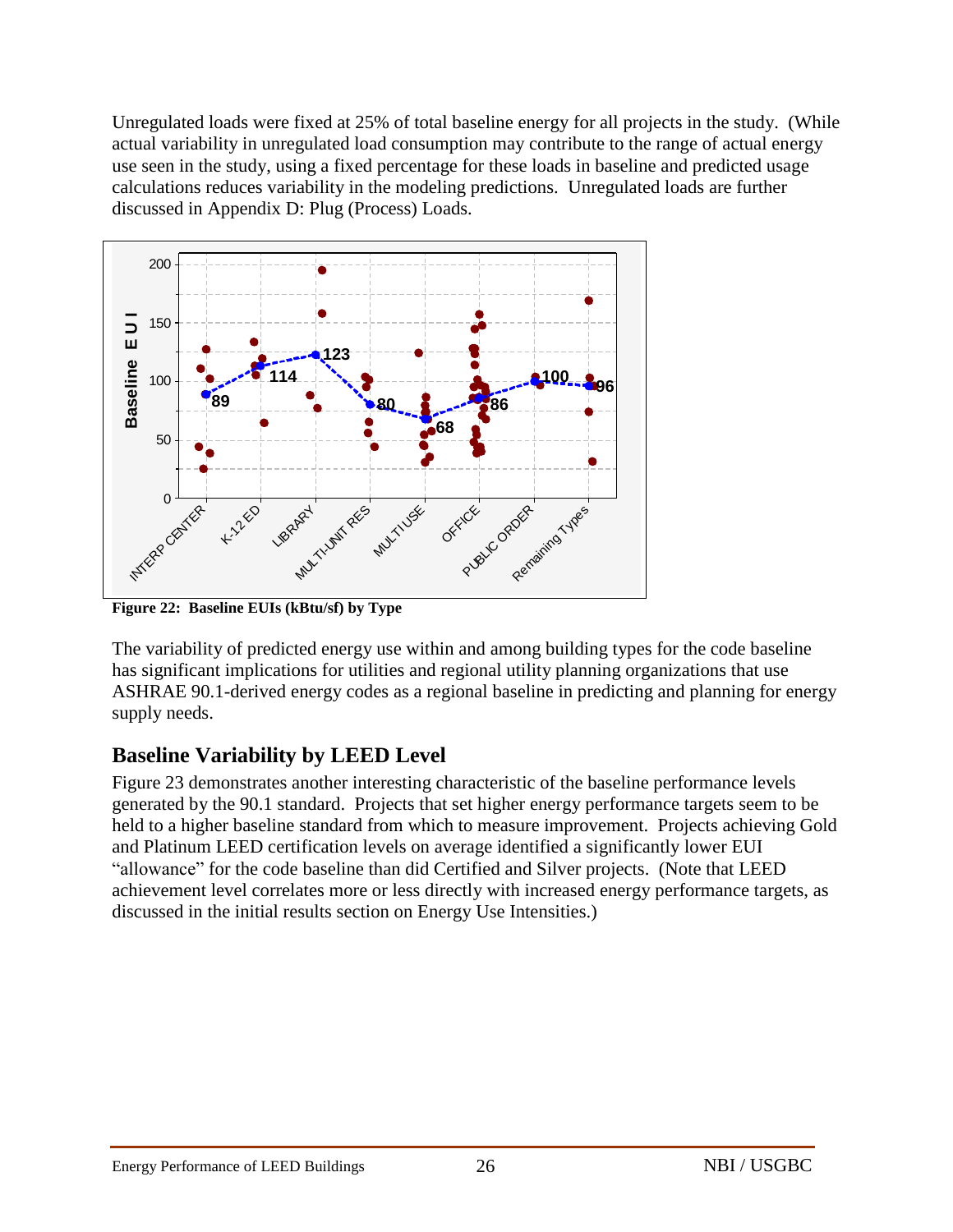

<span id="page-30-0"></span>**Figure 23: Baseline EUIs (kBtu/sf) by Level**

The data itself does not suggest why more aggressive energy performance targets would result in more stringent code requirements for these projects. However, design professionals familiar with the "system map" used in the energy modeling protocol of ASHRAE 90.1 might recognize that initial system selection for the project sets up differing performance requirements for the baseline building. For example, projects that anticipate the use of a ground-source heat pump system must compare to a more efficient code baseline system than projects using an air-cooled system. For projects targeting less aggressive energy performance, this protocol may represent a disincentive for the adoption of more efficient mechanical systems in the context of LEED or other energy incentive programs based on 90.1 modeling.

### **Performance Levels Implied by Code Baseline**

One of the most surprising findings in this study is the relationship between the EUI identified by LEED projects for the code baseline and the average EUI of existing commercial building stock as identified in CBECS and shown in [Figure 24.](#page-31-1) For all project types where the LEED designations align with CBECS project type definitions, the buildings in the LEED sample identified average code baseline performance targets near or above the energy use of the existing building stock. In [Figure 24,](#page-31-1) the mean value for the baseline performance target of LEED office buildings is within 5% of the national building stock. For schools, the mean code baseline value is actually well above national average energy use intensity for school buildings. These energy use code baseline targets, generated with 90.1 by practitioners all over the country working on some of the most advanced buildings being developed, might be considered representative of the stringency of the 90.1 energy standard

This information has significant implications for policies and programs that use ASHRAE 90.1- 1999 as a baseline for driving increasing levels of building performance/carbon reduction and suggests the relationship between the stringency of this standard and standard (unregulated) building practice needs significant further study and calibration.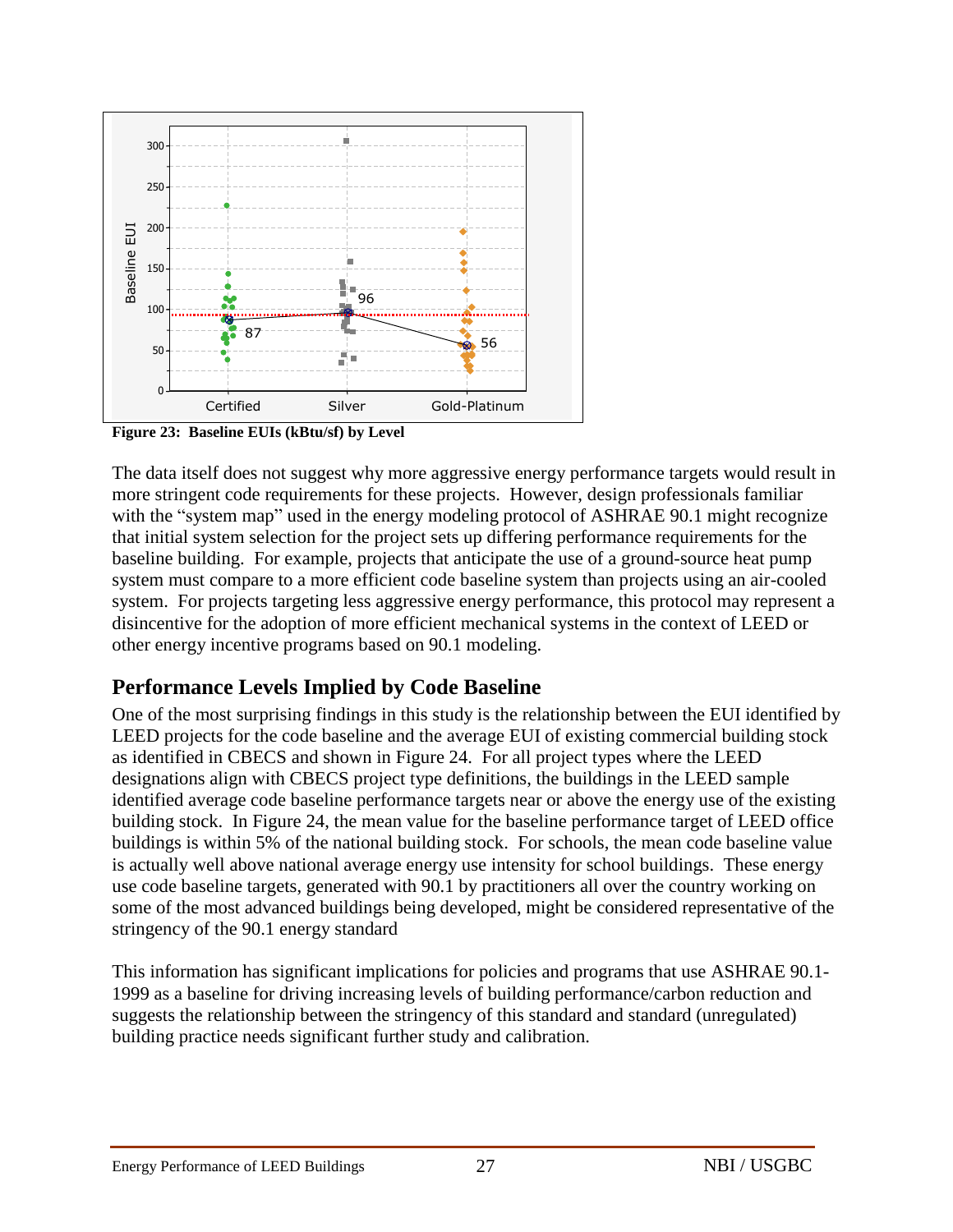

<span id="page-31-1"></span>**Figure 24: Baseline EUIs (kBtu/sf) by Type, with CBECS Averages**

[Table 5](#page-43-1) in the Appendix shows median values by type for measured and modeled EUIs and for several key ratios among those variables.

### <span id="page-31-0"></span>*5.4 A Note on High Energy Use Building Types*

The bulk of this study, including the above findings focus on "medium energy use buildings," as described in the section on Energy Use Intensities above. However, some analysis of the characteristics of "high energy use buildings" was also conducted. These types primarily include data center and lab uses. A key finding on these projects is demonstrated in [Figure 25,](#page-31-2) which shows that alignment between predicted and actual energy use for the high energy buildings is very poor, even on average. In fact, on average these buildings use nearly two-and-a-half times as much energy as was predicted during the design phase.



<span id="page-31-2"></span>**Figure 25: EUIs (kBtu/sf) for High and Medium Energy Type Buildings** Boxes show the range of values between the 75<sup>th</sup> and 25<sup>th</sup> percentiles. Labeled center lines show median value.<sup>9</sup>

 $\overline{a}$ 

<sup>&</sup>lt;sup>9</sup> Median measured EUI shown here differ slightly from those in [Figure 8](#page-17-0) because the latter included all participating studies while the figure above is restricted just to buildings with available modeling information for comparison.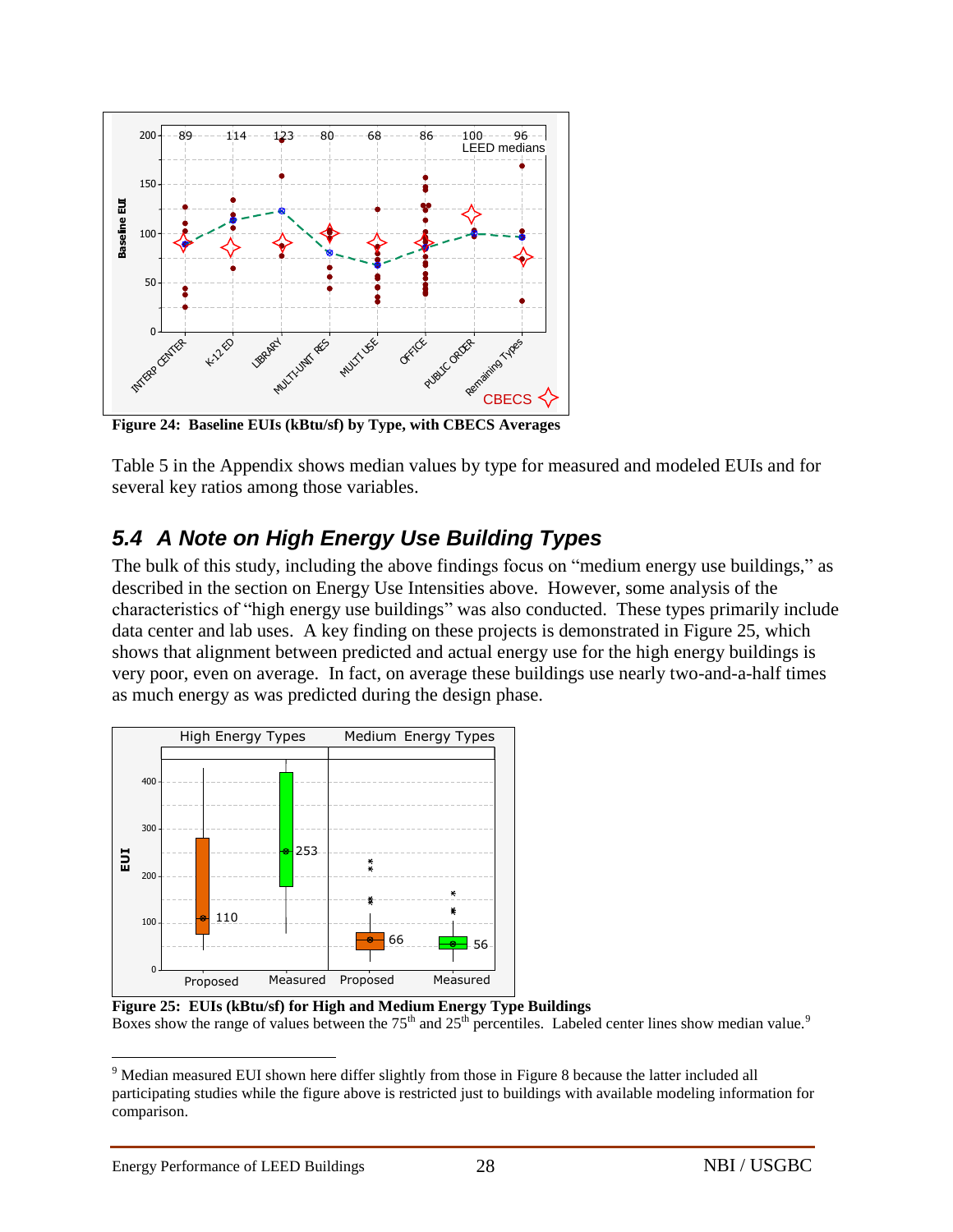This discrepancy suggests the actual performance characteristics of these building types are not well understood by the design community. This has significant implications on any life-cycle cost analysis that might have formed the basis of design decisions on cost-effective systems, operating budget predictions, system sizing, load planning and a host of other issues. It is clear there is a need for significant additional research into the performance characteristics for these building types and for direct feedback to the design and owner community. The data also suggests LEED may need to re-evaluate how these project types are treated with respect to energy performance achievement.

## <span id="page-32-0"></span>**6 Related Credit Analysis**

Another goal of this study was to explore the relationship between LEED credit achievement patterns and actual energy use. The correlation between achievement of LEED EAc1-energy performance and increasing levels of building energy performance has already been discussed. But what relationships are suggested between other LEED credits and building energy performance? This question was explored for four LEED credits with logical relationship to energy performance levels: EAc3 Additional Commissioning; EAc5 Measurement and Verification; and EQc8.1 and 8.2 Daylight and Views.

[Figure 26](#page-32-1) compares the actual savings between LEED buildings that achieved each of the abovelisted credits and those that did not (non-achievement is designated by a 0; achievement is designated by a 1). The large dots on the graph represent the mean value of actual savings for each column.



<span id="page-32-1"></span>**Figure 26: Measured Savings and Related Credits**

This sample shows little conclusive impact on energy performance associated with achievement of these credits.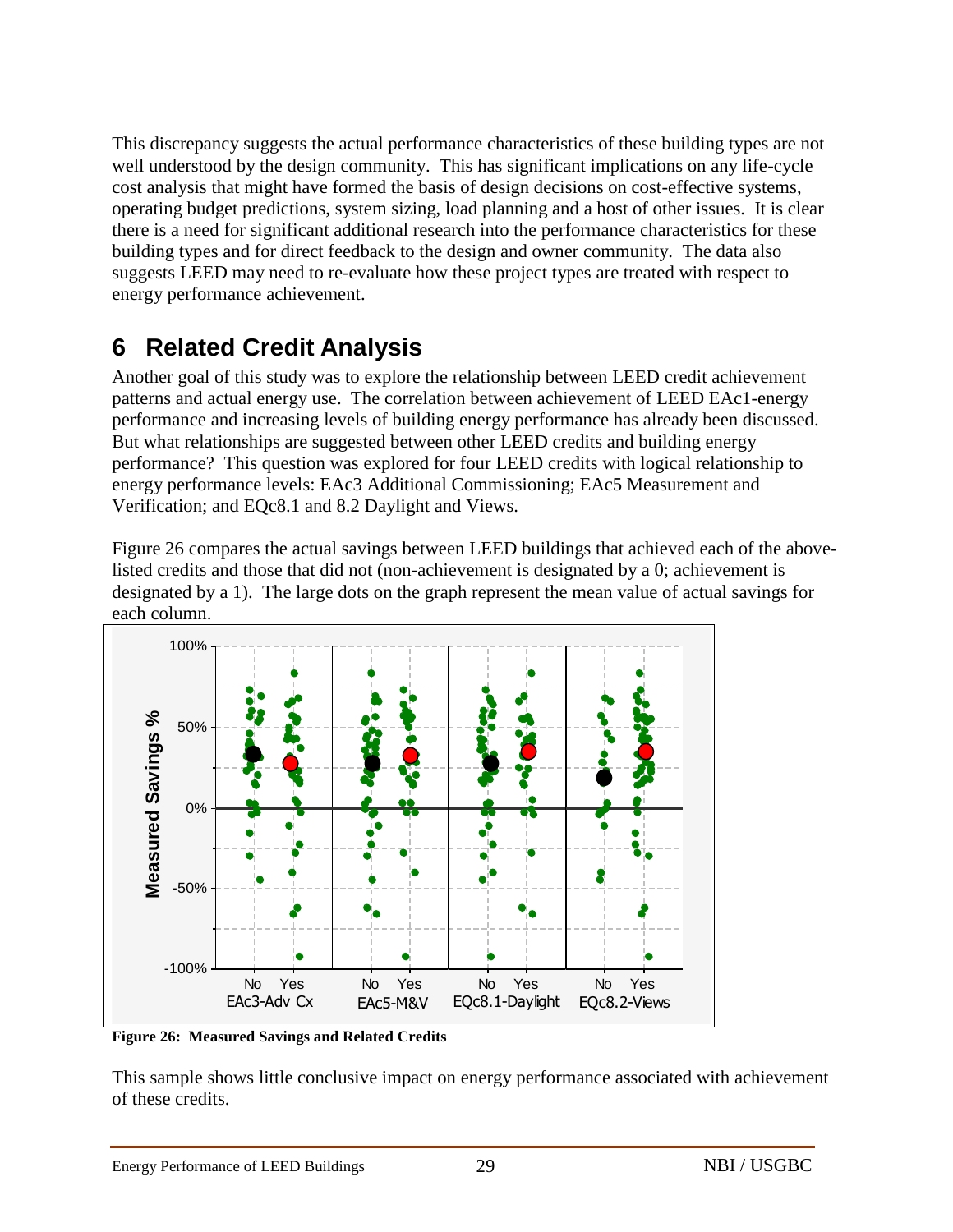**EAc3 Additional Commissioning:** It is important to keep in mind that basic commissioning is a LEED prerequisite for all buildings, so the additional commissioning credit represents primarily the impact of commissioning agent design reviews before the construction document phase of the project; the gist of the credit requirement. The lack of a clear performance impact from achieving this credit says nothing about the value of the basic post-construction commissioning.

**EAc5 Measurement and Verification:** The data reveals no impact on building performance from achievement of the M&V credit. Of note is the fact that although over 40% of the projects in the sample had achieved this credit, and all of the projects had been operational for at least a year, only three participants provided information generated by the M&V process as part of their actual performance documentation.

In the case of the M&V credit, the findings of this study suggest there is a significant missed opportunity for LEED to design this credit in a way that provides useable, ongoing data to the projects that achieve it. As currently designed, the credit requirements entail expensive data collection protocol and equipment, along with a detailed engineering review before any conclusions can be drawn. This level of expense and detail does not facilitate review and use of ongoing performance data by most building operations staff.

**EQc8.1 Daylight:** The lack of correlation between achieving the daylight credit and improved energy performance in this sample could be related to the fact that credit achievement may entail an increase in window area but does not require the installation of any lighting control system to take advantage of the increased daylight availability and thereby reduce energy use.

**EQc8.2 Views:** The final credit reviewed showed the largest increase in average energy savings, although still with too much scatter for statistical credibility. The requirements of the view credit have almost no direct relationship to energy, but rather prescribe that 90% of occupied spaces in the building have access to views of the outside through glazing. Perhaps the building configuration impacts of the implied occupant layout may affect daylight availability enough to generate lighting savings from that availability, however this conclusion is speculative.

For these LEED credits clearly intended to improve building performance, the overall lack of correlation between credit achievement and actual savings represents a significant opportunity for LEED to modify them to more directly encourage better energy performance. Further refinement of code baseline modeling guidance may also permit more accurate evaluation of credit-to-performance relationships, since savings are measured as a percentage of the 90.1 modeled baselines.

# <span id="page-33-0"></span>**7 Occupant Survey Results**

To provide a more complete view of building performance, participating owners were given the opportunity to survey the perceptions of occupants. Results of these surveys demonstrate whether a high performance building is both energy efficient *and* a contributor to employee productivity. This systematic approach can provide more complete input than simply relying on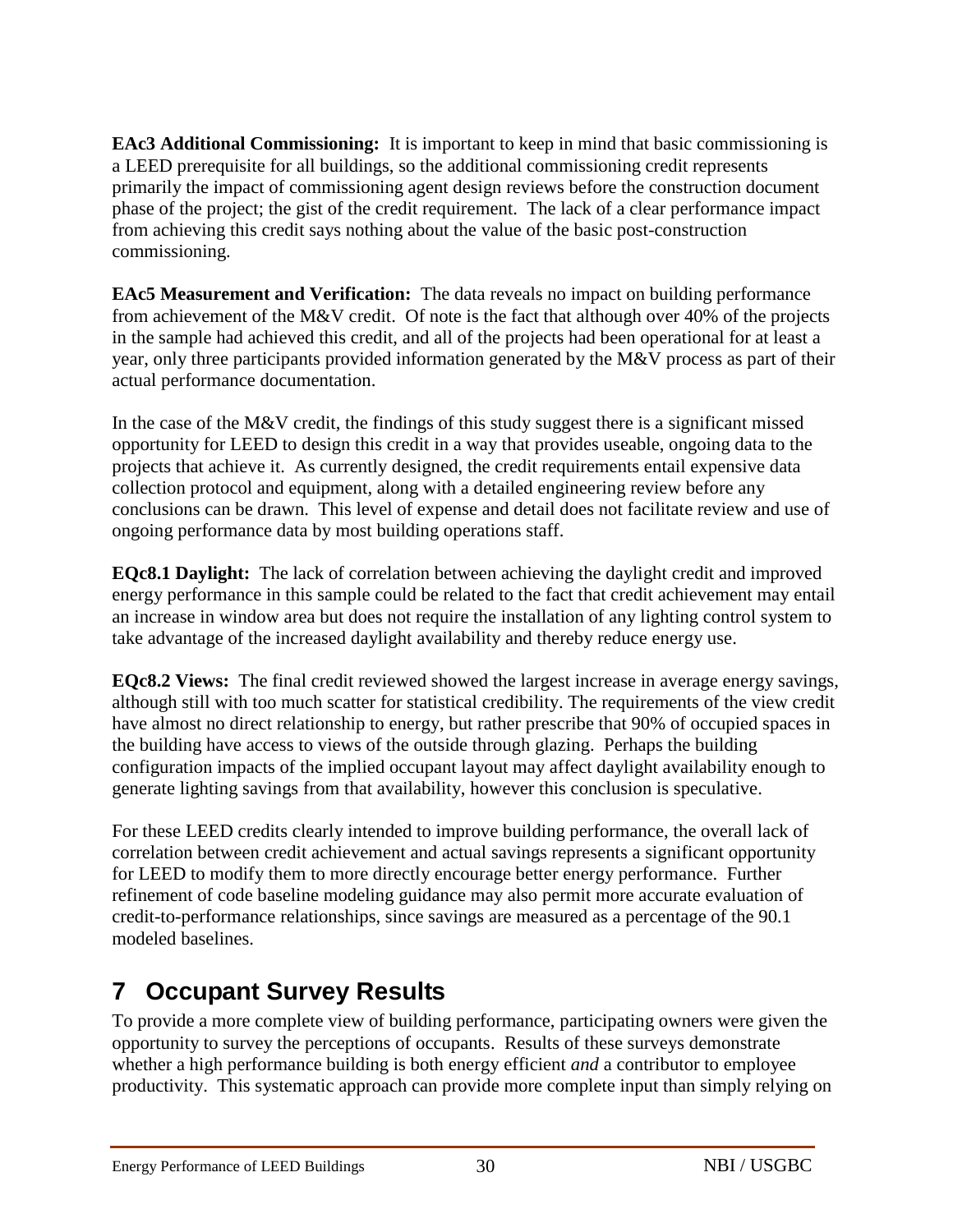anecdotal comments or complaints. Further, for buildings that may have problems in some areas, survey results can often help identify the appropriate areas for further investigation.

The brief online survey used, modeled after *Buildings In Use* work done by Jacqueline Vischer (Vischer and Preiser, 2005), asked occupants to rate the key functional comfort areas of acoustics, lighting, temperature and air quality, as well as the overall building. Individual questions within each of category were answered on a 5-point scale, from most comfortable to most uncomfortable.

[Figure 27](#page-34-1) displays, for each comfort dimension, the average comfort rating for each of the surveyed buildings (green diamonds). A rating of zero is a neutral response, neither comfortable nor uncomfortable. The red arrows show the average normative scores from typical buildings within the 1000-plus cases reviewed under the *Buildings In Use* (BIU) program.



<span id="page-34-1"></span>**Figure 27: Occupant Comfort Ratings**

(BIU averages available only for individual comfort dimensions, not the overall summary metrics)

For each dimension, the majority of LEED building ratings were positive and exceeded BIU normative scores. The lowest rated area, averaging neutral for both LEED projects and all buildings, was acoustics. Such results are typical for office occupant surveys, and often felt to be a result of open office floor plans, common in green and non-green buildings alike.

# <span id="page-34-0"></span>**8 Conclusions and Recommendations**

1. **On average, LEED buildings are delivering anticipated savings**. The three views of building performance consistently show average LEED building energy use 25–30% better than national average, a level similar to that anticipated by LEED modeling. Average savings increase as performance goals increase with higher LEED certification levels. Gold and platinum buildings average EUIs are 45% better than non-LEED buildings. This approaches the interim goals of Architecture 2030.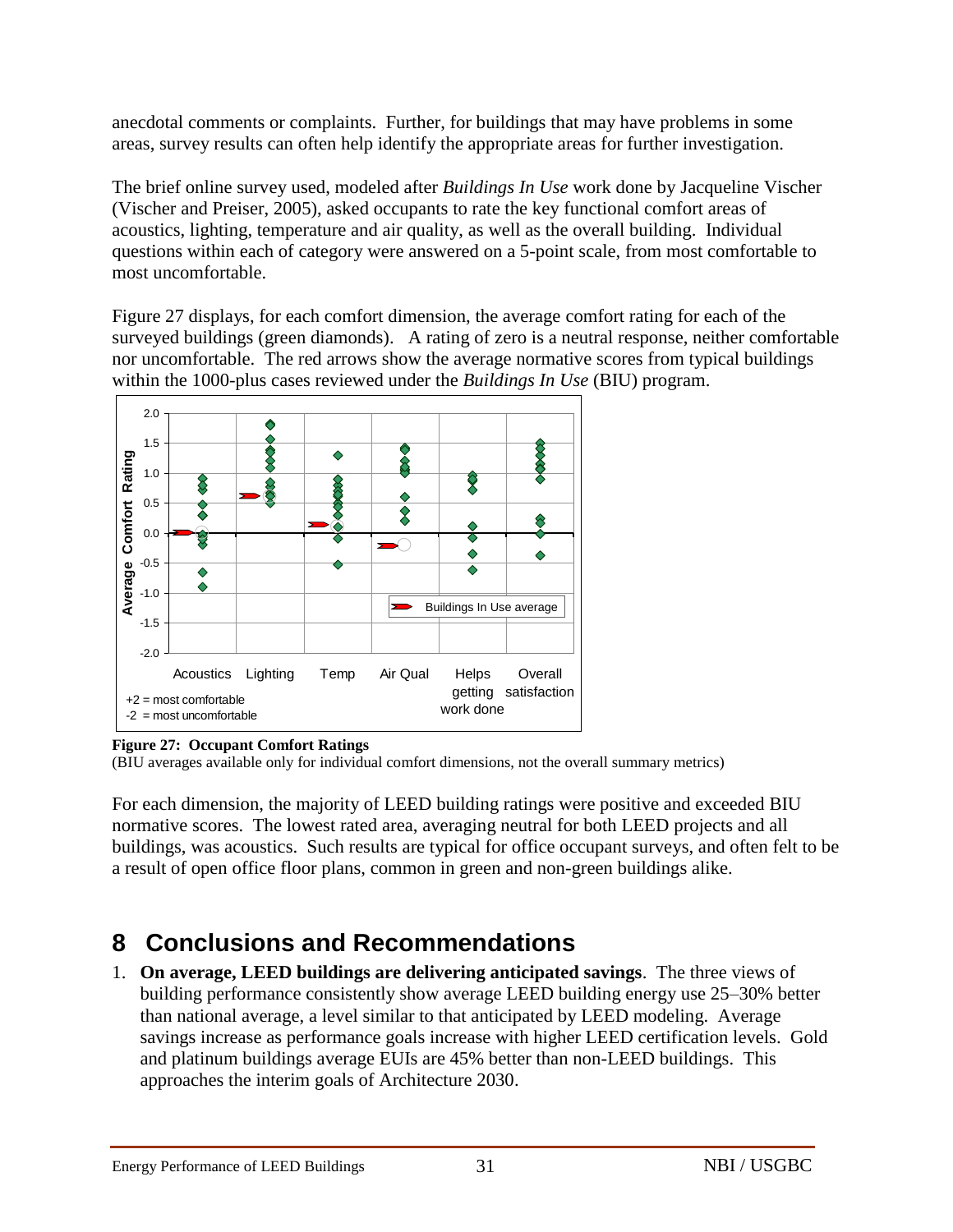- 2. **Within each of the metrics, measured performance displays a large degree of scatter, suggesting opportunities for improved programs and procedures**. Measured EUIs for over half the projects deviate by more than 25% from design projections, with 30% significantly better and 25% significantly worse. A handful of buildings have serious energy consumption problems. Statistically credible, precise quantification of LEED savings will first require narrowing this range of variability. A follow-up study of some of the good and poor performers could identify ways to eliminate the worst results and the lessons to be learned from the best.
- 3. **More feedback is needed between actual building performance results and design-phase performance predictions.** Although energy modeling is a good indicator of program-wide performance, individual project modeling predictions vary widely from actual project performance outcomes. This variability between predicted and measured performance has significant implications for the accuracy of prospective life-cycle cost evaluations for any given building. Better feedback to the design community is needed to help calibrate energy modeling results to actual performance outcomes. Follow-up investigation into the reasons for the deviations could help improve future modeling and benchmarking.
- 4. **Project types with high process loads are problematic.** Lab buildings use more than twice as much energy as expected. Energy use of high energy building types is not well understood by designers. Neither the LEED program nor the modeling protocol address these projects well.
- 5. **The Baseline performance standard used by LEED may not be delivering the energy savings anticipated in the industry.** Although the performance baseline used by LEED (ASHRAE 90.1) is generally assumed to deliver buildings with significantly higher performance than the national CBECS baseline, in this study the average performance of the code baseline buildings was close to the average performance of the national building stock. Like the measured and predicted building performance values, the baseline performance EUI's occupied a wide range, even within building types. Also, buildings targeting more aggressive energy performance tended to be compared to a more stringent baseline performance standard than were the more conventional buildings. These issues suggest the relationship between the stringency of the energy standard used by LEED and standard (unregulated) building practice needs significant further study and calibration.
- 6. **Continued improvements to the LEED program are suggested**. Improvements in LEED program quality control and follow-up are suggested to help encourage and maintain savings. Related LEED credits such as advanced commissioning and Measurement & Verification could be reworked to more directly contribute to better energy performance and provide more directly useful information to building owners and operators.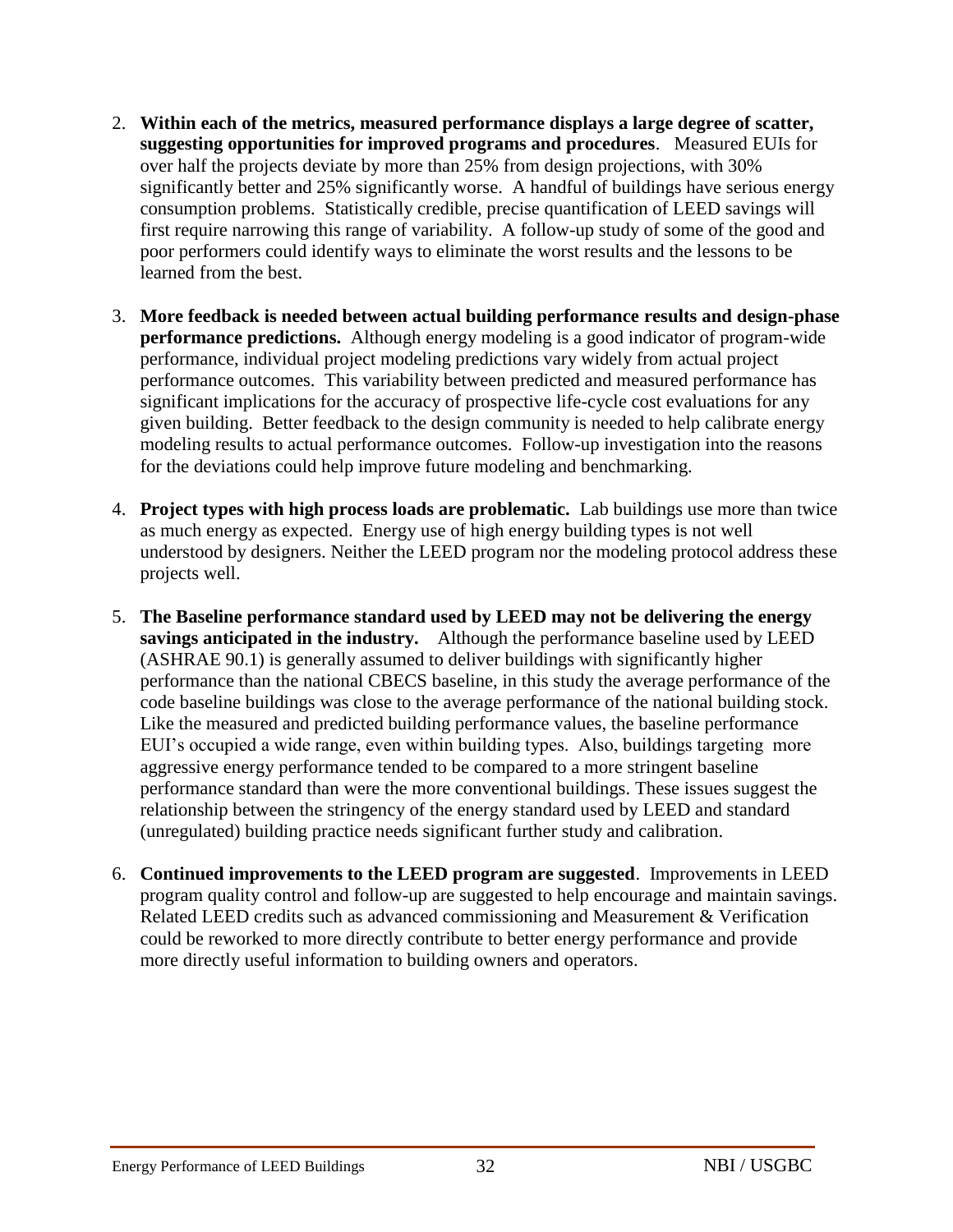## <span id="page-36-0"></span>**Appendix A: Study Background**

### <span id="page-36-1"></span>*Participant Recruitment*

Of the 552 total NC v.2 buildings, 121 (22% of all certifications through 2006) are included in this study. Another 128 owners provided some response but did not meet the requirements for report inclusion for a variety of reasons, including:

- Inability to provide usage data for the LEED project. These were typically cases where 1) the building was part of a campus that was metered only as a whole, 2) the project was a building addition that was not metered separately from the previous space or 3) energy bills included significant outdoor energy (ball field lighting, etc.) that could not be accurately isolated and materially distorted results. Clearly one prerequisite for achieving useful performance feedback is the basic metering of each building.
- Building occupied less than one year.
- A decision not to provide the data, sometimes from a desire to fully complete current building tuning before sharing results.
- Data submitted but ultimately excluded as appearing incomplete or not directly comparable to the modeled LEED project.

### <span id="page-36-2"></span>*Data Sources*

*Measured energy usage* and basic building information was usually obtained directly from owners or managers, at the whole building, monthly energy bill level. To create the largest possible data set while avoiding requests from multiple sources to the same owner, we also include some data from prior studies and published reports.<sup>10</sup> Of the 121 buildings, 75% provided new data directly for this study. Measured energy here refers to purchased site energy, excluding onsite renewables, for the most recent twelve months provided by the owner.

*Energy Star ratings* for eligible building types were obtained from EPA's Portfolio Manager. These ratings rank a building's energy usage relative to similar buildings across the country, normalized for weather, activity and other key operational characteristics. Site energy, by fuel, is converted to source energy for these calculations. Sixty of the participating buildings had activity types eligible for an Energy Star rating.

*Design and Baseline modeled results* came from USGBC files for the final LEED project submittals. Usable modeling information was available for 91 of the 121 participants. In the remaining 30 cases the original modeling could not be found or the recorded results were implausible (for example, expected EUIs below 5 kBtu/square foot), suggesting an error in unit reporting or other transcription problems.

Design and Baseline totals for modeled energy were adjusted to include an estimate of plug loads on a consistent basis. Treatment of plug loads in the original modeling varied widely, because of the historic lack of guidance in this area and the fact that LEED Energy Optimization credits are

 $\overline{a}$  $10$  Prior published studies were Diamond et al, 2006, which included LBNL analysis of federal building data collected by DOE/FEMP, and Turner, 2006. Other data sources included Energy Star for currently labeled buildings, the Oregon SEED program, and an independently conducted data collection.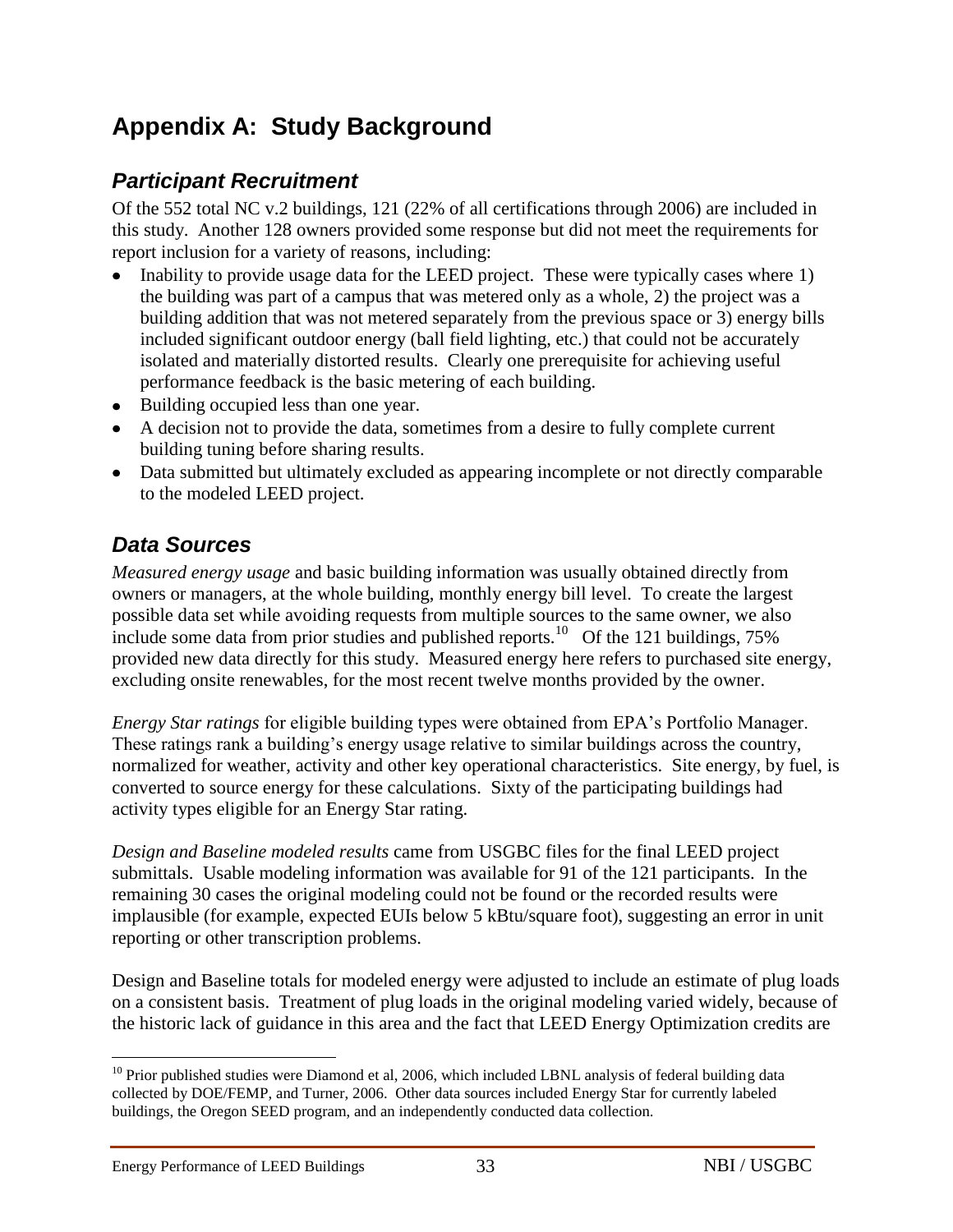calculated from regulated (non-plug) loads. For a better comparison with measured wholebuilding usage, and for greater consistency with current LEED guidelines, modeled plug loads were included for *all* buildings at the level of 33% of modeled baseline regulated usage (25% of the resulting baseline total usage). See Appendix D for further discussion.

Nearly all the participating projects used the 1999 version of ASHRAE 90.1. Because ASHRAE 90.1-2004 and California's Title 24 apply different performance standards, buildings modeled to those levels (5 of the total) were excluded from aggregate summaries including modeling.

## <span id="page-37-0"></span>*Caveats*

Submitted energy and building information was reviewed for reasonability, but not audited or otherwise verified for accuracy and completeness. Procedural checks included:

- Asking for fuels used for each major end use, and questioning missing data if no billings were provided for some fuels mentioned here.
- Asking for space usage by activity, number of tenants, and whether tenants paid bills directly. In a few cases, small retail space was excluded from both square footage and measured energy use, when separately paid bills were not available for that space.
- Ouestioning preliminary results with very low or very high EUIs
- Sending draft individual building reports to each owner for comment or correction, along with specific questions when key information appeared missing or inconsistent.

The Energy Star rating system was updated October 1, 2007, to reflect the most recent CBECS survey results and refined calculation methodologies. All ratings reported in this study were calculated *before* this revision. Anticipated changes to individual ratings from the new methodology were small. The difference would not be expected to affect any overall conclusions of this study, although results for individual buildings may vary slightly.

Initially modeled results were not calibrated for differences between design assumptions and actual as-built and occupied conditions. Differences may arise in areas such as materials and systems, occupancy levels and schedules, weather and operating procedures. Thus, comparisons of measured to modeling are at best rough indicators of performance in relation to expectations. This summary provides a basis not previously available for further investigation and refinement of modeling protocols, to better align expected and actual performance.

Even with over 120 participating buildings, the data volume can be insufficient for statistically credible differences when subdivided among multiple variables. Thus, many results presented should be considered as approximate and suggestive of areas for further exploration, not as precise performance levels. Expanded performance measurement is needed to refine these results and clarify some of the questions raised by this initial data.

## <span id="page-37-1"></span>*Use of Averages*

Medians, denoting the level at which half the observations are higher and half are lower, are used throughout this report to reflect the average results of the LEED buildings. The median is appropriate to reflect the average for small sets of widely scattered results, as is true for several of the subset views presented here. It is less skewed by extreme results than are mean averages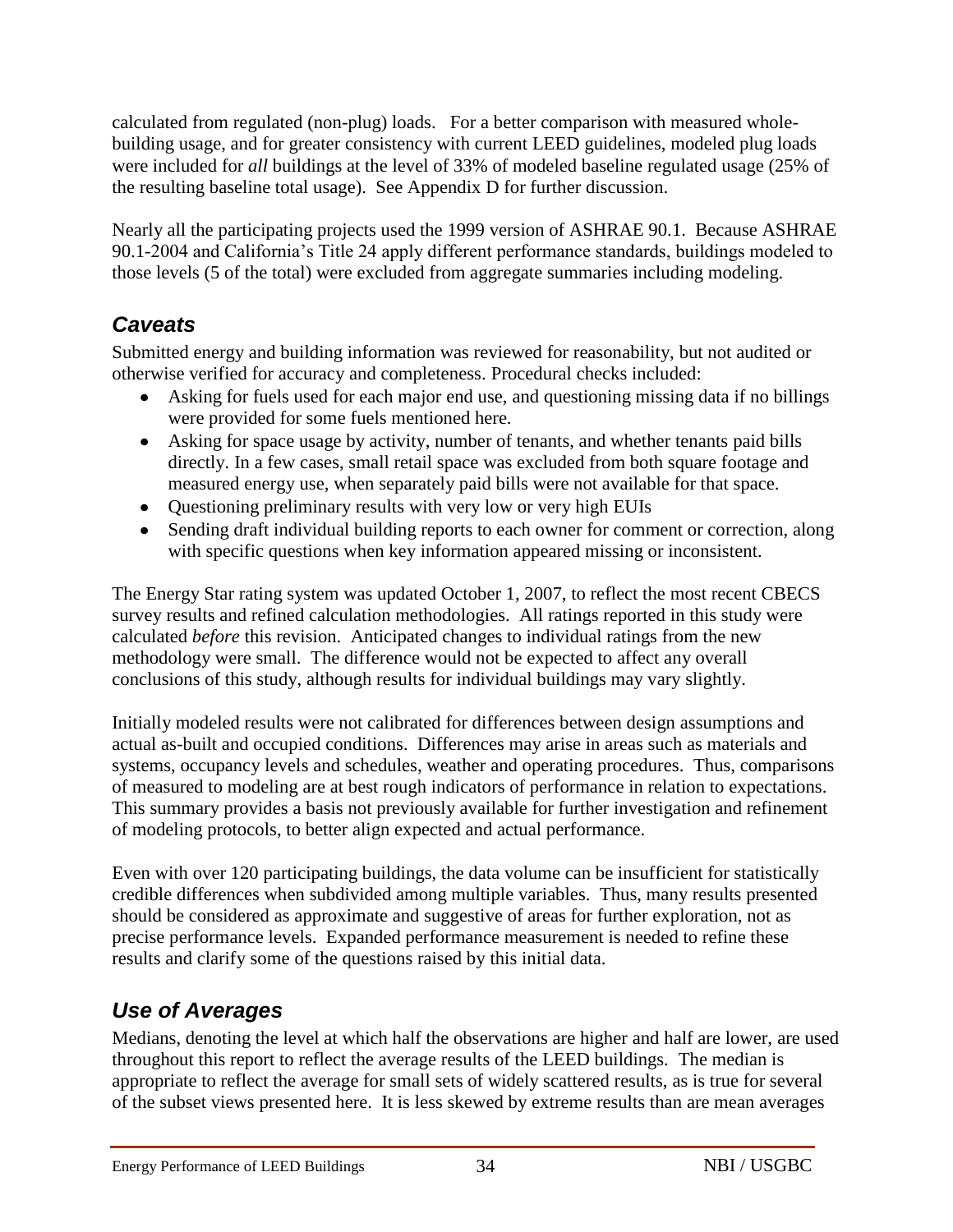(which are calculated as the total of all observations divided by the number of observations). Comparing these study medians to the *mean* averages published for the CBECS database, creates one imprecision in the quantitative savings estimates here.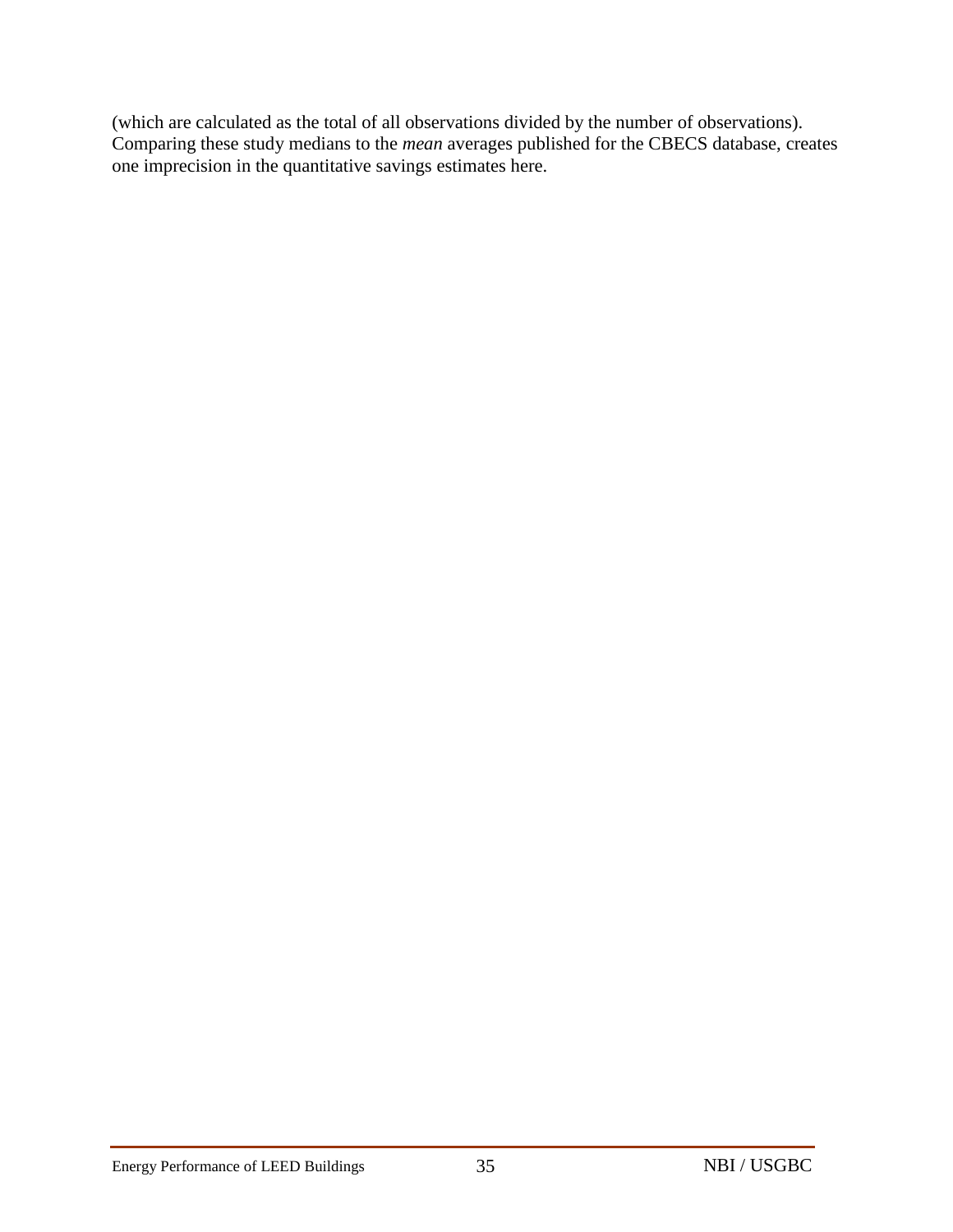## <span id="page-39-0"></span>**Appendix B: CBECS Results**

## <span id="page-39-1"></span>*By Building Type*

[Table](#page-41-1) 1 in Appendix C shows the distribution of building types in this study, based on the types originally specified in the LEED submittal, clarified when applicable with further information. Because these type categories are often not directly comparable to individual CBECS categories, accurate comparison of type distribution is difficult. In general, this study had a higher percentage of office buildings than CBECS (29% versus 18%), about the same percentage of K-12 schools, and a higher percentage of labs and data centers. The "other" plus labs subcategory in CBECS totals less than 3% of all buildings. That group includes, but is not limited to, labs and data centers. In this study, on the other hand, labs and data centers constituted 13% of all participating buildings. [The term "data center" was used broadly here to include all building types with very high computer activity around the clock.] At the other extreme, overall CBECS averages also include vacant buildings and very low energy users such as self-storage facilities (with a combined total of 8% of all buildings), none of which are have counterparts in the participants of this study.

### <span id="page-39-2"></span>*CBECS Results by Year of Construction*

All buildings in this study were constructed (or renovated) after 2000, which suggests comparing their performance with *recent* construction from the CBECS study rather than *all* construction. The comparison to all vintages of buildings was chosen because of the lack of a strong CBECS pattern of lower use in newer construction, and because of the relatively small amount of data specifically for 2000 and later buildings in CBECS. [Figure 28](#page-39-3) displays the average EUIs from the last four CBECS studies, with results of each subdivided by construction period. With the possible exception of 2000-2003 construction, newer buildings do not display average usage notably lower than the overall average.



<span id="page-39-3"></span>**Figure 28: CBECS EUIs by Year of Survey and Year of Construction**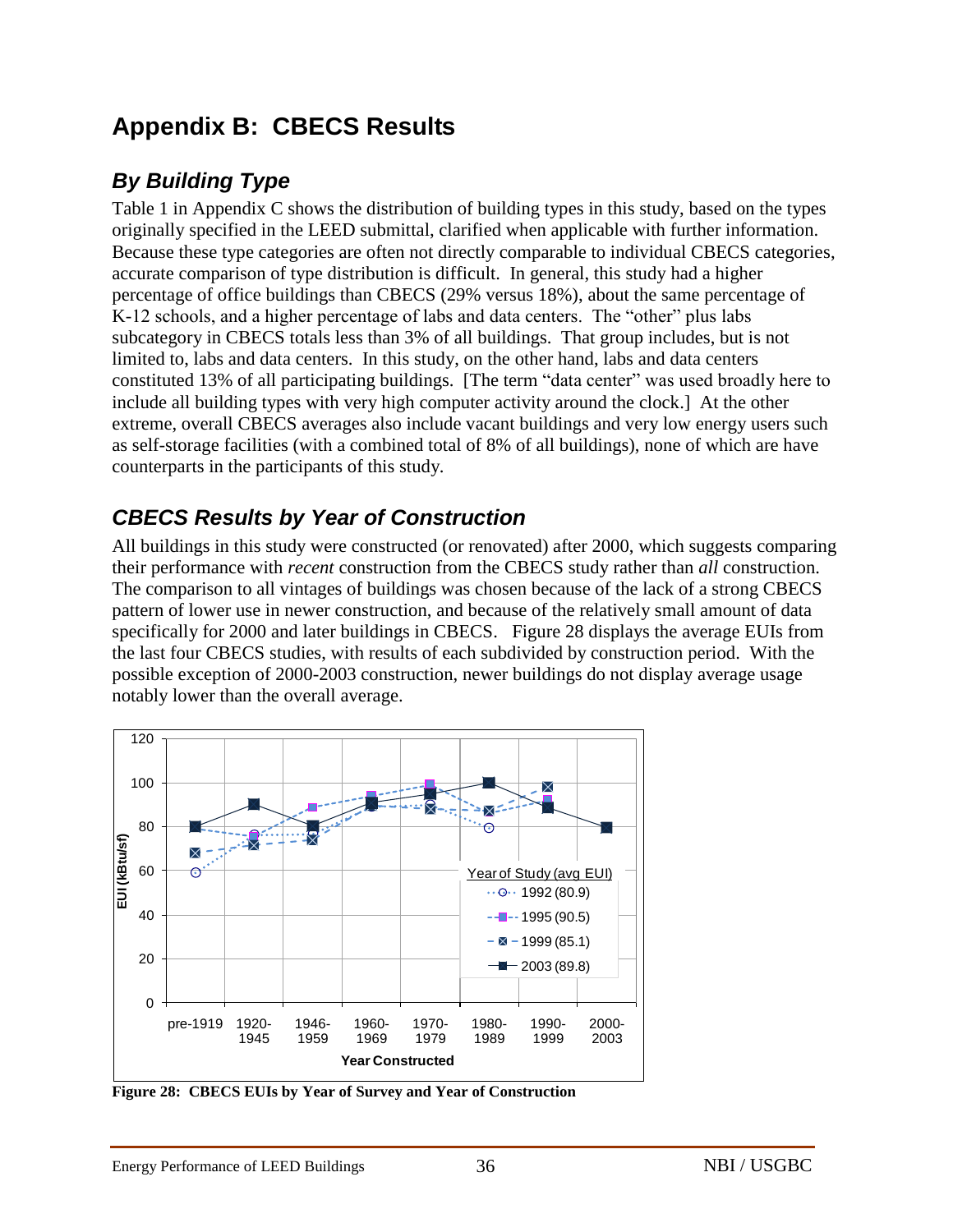The 2000-2003 subset from the latest survey is a small sample for a good comparison basis, with only 410 total observations across all national building stock (8% of the entire survey). Expanding the "recent" construction basis to everything 1990 and later produces overall averages close to all years of construction. As seen in [Figure 29,](#page-40-0) when divided by building type, the 1990 and later CBECS EUIs are sometimes a little lower and sometimes noticeably higher than the averages for all vintages combined.



<span id="page-40-0"></span>**Figure 29: LEED and 2003 CBECS EUIs by Activity Type and Vintage**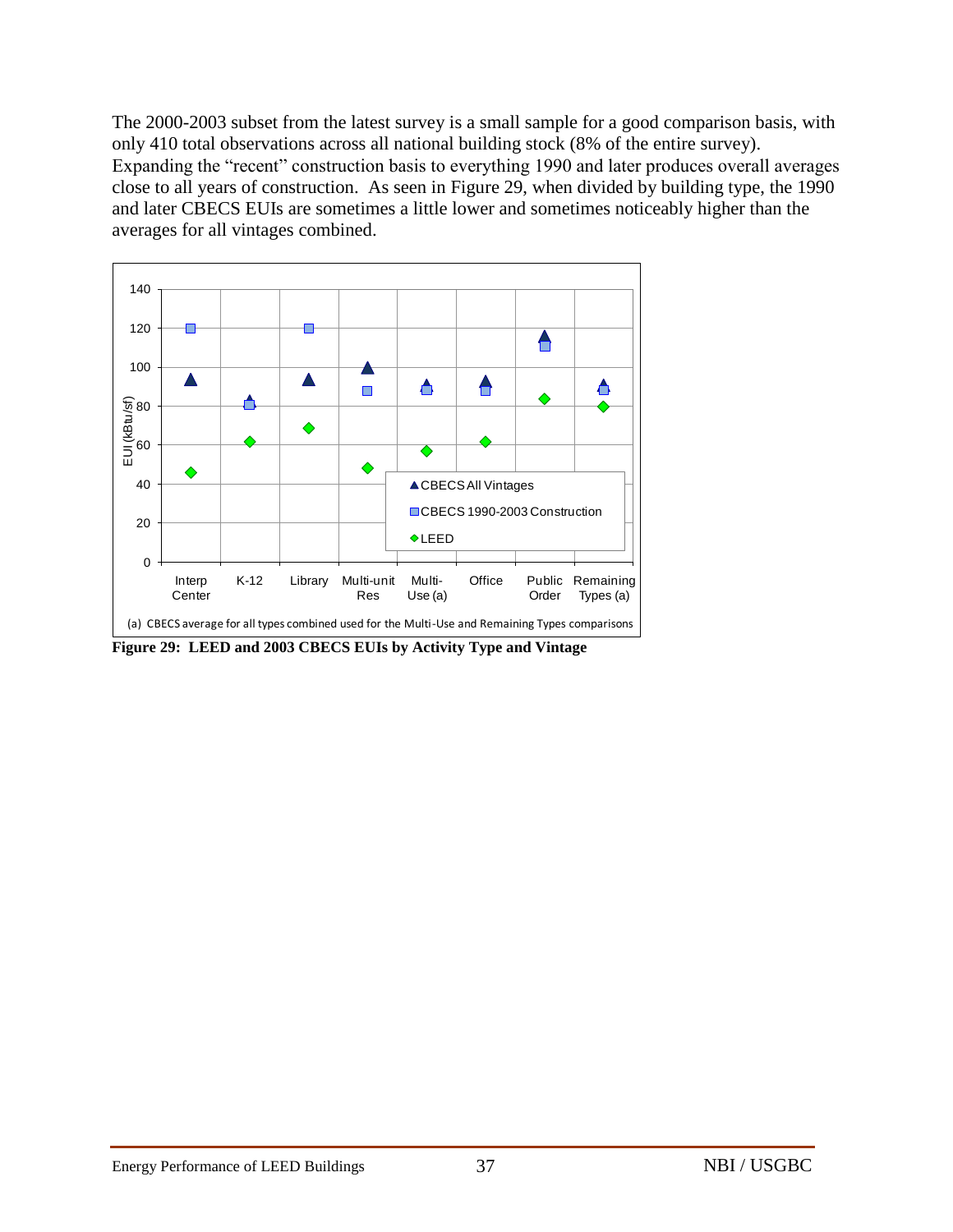## <span id="page-41-0"></span>**Appendix C: Detail Tables**

| таже т: тагисірані Counts by туре, моденне ана елегеу маг Ауанамін |                | With           | With                 | With             |  |  |  |  |
|--------------------------------------------------------------------|----------------|----------------|----------------------|------------------|--|--|--|--|
| <b>Activity Type</b>                                               | <b>Total</b>   | Modeling       | <b>Energy Star</b>   | <b>Both</b>      |  |  |  |  |
| <b>Medium Energy Use Activities</b>                                |                |                |                      |                  |  |  |  |  |
| <b>Interpretive Center</b>                                         | 9              | $\overline{7}$ | $\boldsymbol{0}$     | $\boldsymbol{0}$ |  |  |  |  |
| $K-12$ Ed                                                          | 7              | 5              | 7                    | 5                |  |  |  |  |
| Library                                                            | $\overline{4}$ | $\overline{4}$ | $\overline{0}$       | $\overline{0}$   |  |  |  |  |
| Multi Use                                                          | 18             | 13             | 10                   | 7                |  |  |  |  |
| <b>Multi-Unit Res</b>                                              | 6              | 6              | 3                    | 3                |  |  |  |  |
| Office                                                             | 35             | 27             | 33                   | 26               |  |  |  |  |
| <b>Public Order</b>                                                | 5              | $\overline{2}$ | 1                    | 1                |  |  |  |  |
| Remaining Categories*                                              |                |                |                      |                  |  |  |  |  |
| <b>Assembly</b>                                                    | 2              | $\overline{0}$ | $\overline{0}$       | $\overline{0}$   |  |  |  |  |
| Higher Ed                                                          | 3              | 1              | $\overline{0}$       | $\overline{0}$   |  |  |  |  |
| <b>Hotel/Resort</b>                                                | $\overline{1}$ | $\overline{0}$ | $\mathbf{1}$         | $\overline{0}$   |  |  |  |  |
| Industrial                                                         | $\mathbf{1}$   | $\mathbf{1}$   | 1                    | 1                |  |  |  |  |
| <b>Restaurant</b>                                                  | $\overline{1}$ | $\overline{0}$ | $\overline{0}$       | $\overline{0}$   |  |  |  |  |
| Retail                                                             | 1              | 1              | $\overline{0}$       | $\overline{0}$   |  |  |  |  |
| Transportation                                                     | 3              | $\overline{1}$ | $\overline{0}$       | $\overline{0}$   |  |  |  |  |
| Other                                                              | $\overline{4}$ | 3              | 1                    | 1                |  |  |  |  |
| Remaining                                                          |                |                |                      |                  |  |  |  |  |
| Category Total                                                     | 16             | 7              | 3                    | 2                |  |  |  |  |
| <b>Medium Energy</b><br><b>Type Totals</b>                         | 100            | 71             | 57                   | 44               |  |  |  |  |
| <b>High Energy Use Activities</b>                                  |                |                |                      |                  |  |  |  |  |
| <b>Data Center</b>                                                 | 6              | $\overline{4}$ | $\overline{0}$       | $\overline{0}$   |  |  |  |  |
| <b>Health Care</b>                                                 | $\mathbf{1}$   | $\overline{0}$ | 1                    | $\overline{0}$   |  |  |  |  |
| Lab                                                                | 10             | 9              | $\overline{0}$       | $\overline{0}$   |  |  |  |  |
| Recreation                                                         | $\overline{2}$ | $\mathbf{1}$   | $\overline{0}$       | $\overline{0}$   |  |  |  |  |
| Supermarket                                                        | $\overline{2}$ | $\overline{2}$ | $\overline{2}$       | $\overline{2}$   |  |  |  |  |
| <b>High Energy Type</b><br><b>Totals</b>                           | 21             | 16             | $\boldsymbol{\beta}$ | $\overline{2}$   |  |  |  |  |
| <b>All Participants</b>                                            | 121            | $86^{11}$      | 60                   | 46               |  |  |  |  |

<span id="page-41-1"></span>**Table 1: Participant Counts by Type, Modeling and Energy Star Availability** 

\* Remaining categories include all medium energy types with 3 or fewer participating buildings

 $\overline{a}$ 

 $11$  [Figure 2](#page-11-0) showed a total of 91 buildings with modeling. The total of 86 in this table excludes 5 buildings that modeled based on the higher standards of Title 24 or ASHRAE 90.1-2004. As noted earlier, that modeling was excluded from modeled results analysis for greater consistency of assumption basis.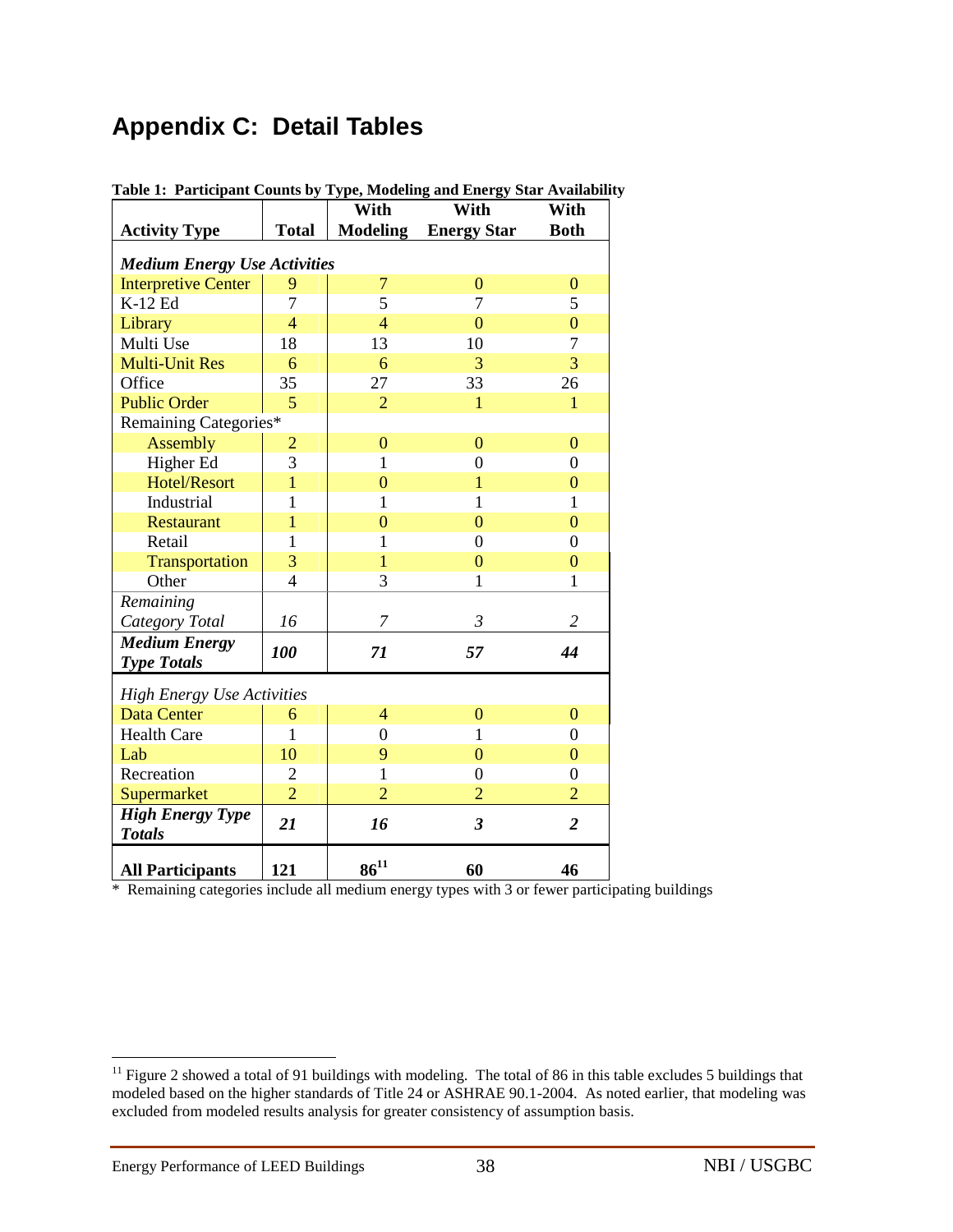|                                |                | <b>Measured</b> | <b>CBECS</b> | LEED/        |
|--------------------------------|----------------|-----------------|--------------|--------------|
|                                | N              | <b>EUI</b>      | (a)          | <b>CBECS</b> |
| <b>Interpretive Center</b>     | 9              | 46.2            | 94           | 49%          |
| K-12 Ed                        | 7              | 61.7            | 83           | 75%          |
| Library                        | $\overline{4}$ | 68.0            | 94           | 73%          |
| Multi-Unit Res                 | 6              | 48.8            | 100          | 49%          |
| Multi Use (a)                  | 18             | 57.3            | 91           | 63%          |
| Office                         | 35             | 62.0            | 93           | 67%          |
| <b>Public Order</b>            | 5              | 84.0            | 116          | 72%          |
| Remaining Types (a)            | 16             | 79.6            | 91           | 88%          |
| <b>All Medium Energy Types</b> | 100            | 61.9            | 91           | 28%          |
|                                |                |                 |              |              |
| Data Center                    | 6              | 216             | 164          | 132%         |
| <b>Health Care</b>             | 1              | 238             | 188          | 127%         |
| Lab $(a)$                      | 10             | 284             | 356          | 80%          |
| Recreation                     | 2              | 126             | 164          | 77%          |
| Supermarket                    | $\overline{2}$ | 225             | 200          | 112%         |
| <b>All High Energy Types</b>   | 21             | 238             |              |              |
| <b>ALL</b>                     | 121            | 69              | 91           | 76%          |

#### <span id="page-42-0"></span>**Table 2: LEED and CBECS EUIs (kBtu/sf) by Type**

(a) CBECS average for all types used for Multi-Use and Remaining Types categories. Labs21 Average used in place of CBECS for Labs.

#### <span id="page-42-1"></span>**Table 3: EUI Ranges (kBtu/sf) by Type, all buildings**

|                            |                |                | $25^{\text{th}}$  |               | $75^{\text{th}}$  |                |
|----------------------------|----------------|----------------|-------------------|---------------|-------------------|----------------|
|                            | N              | <b>Minimum</b> | <b>Percentile</b> | <b>Median</b> | <b>Percentile</b> | <b>Maximum</b> |
| <b>Interpretive Center</b> | 9              | 26             | 33                | 46            | 87                | 124            |
| $K-12$ Ed                  | 7              | 43             | 46                | 62            | 77                | 77             |
| Library                    | 4              | 35             | 40                | 68            | 86                | 88             |
| Multi-Unit Res             | 6              | 32             | 42                | 49            | 52                | 55             |
| Multi Use                  | 18             | 18             | 35                | 57            | 66                | 106            |
| Office                     | 35             | 27             | 50                | 62            | 84                | 144            |
| <b>Public Order</b>        | 5              | 79             | 79                | 84            | 120               | 129            |
| <b>Remaining Medium</b>    | 16             | 30             | 64                | 80            | 121               | 165            |
| <b>Energy Types</b>        |                |                |                   |               |                   |                |
| <b>All Medium Energy</b>   | <b>100</b>     | 18             | 47                | 62            | 82                | 165            |
| Data Center                | 6              | 78             | 138               | 216.2         | 519               | 555            |
| <b>Health Care</b>         | 1              | 237.9          | ∗                 | 237.9         | $\ast$            | 238            |
| Lab                        | 10             | 172.6          | <b>200</b>        | 283.8         | 465               | 674            |
| Recreation                 | 2              | 39.6           | ∗                 | 125.5         | $\ast$            | 211            |
| Supermarket                | $\overline{2}$ | 215.4          | $\ast$            | 224.7         | $\ast$            | 234            |
| ALL                        | 121            | 18             | 49                | 690           | 105               | 674            |

\* Too few data points for quartile determination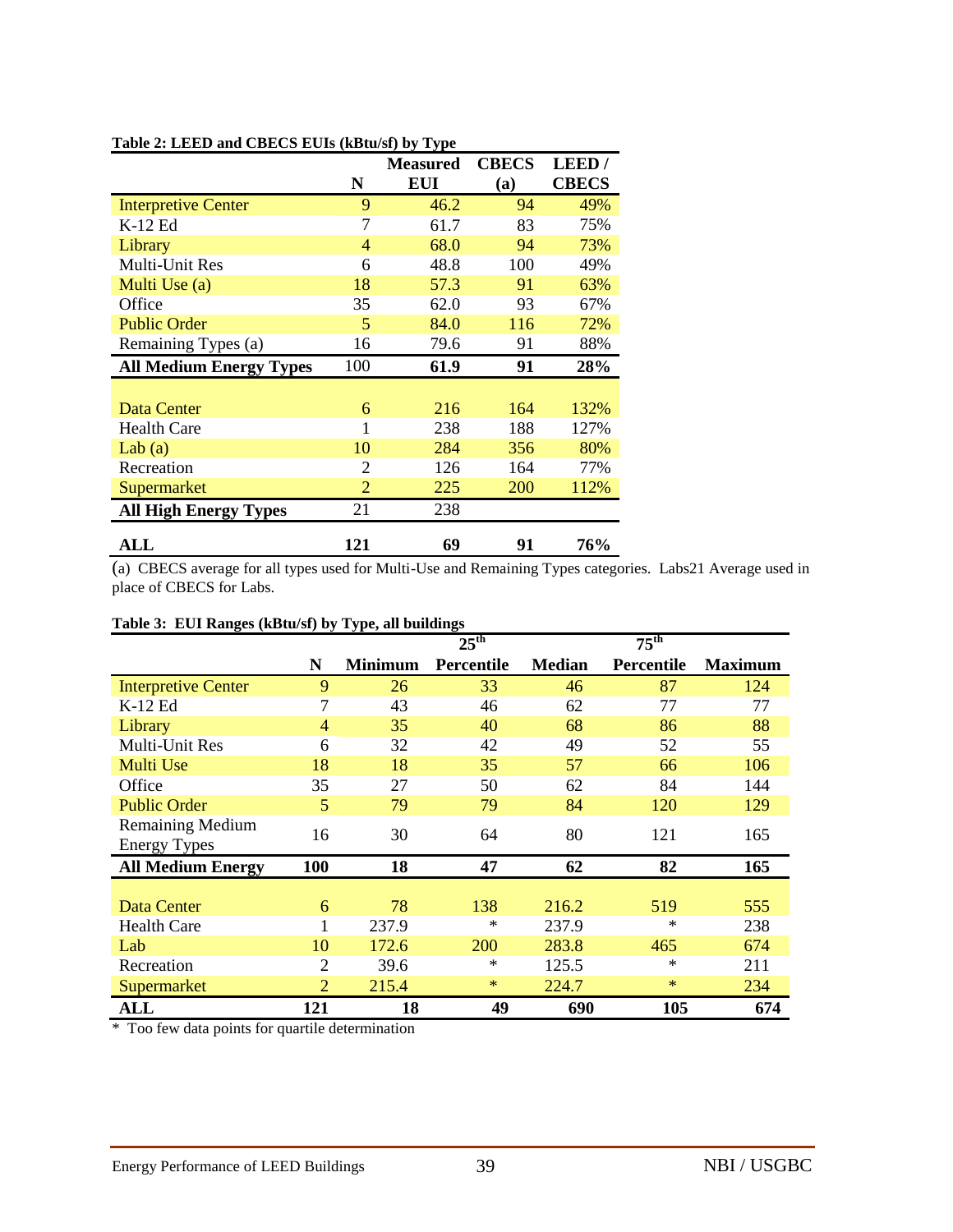|                            |                |                | $25^{\text{th}}$<br>$75^{\text{th}}$ |               |            |                |
|----------------------------|----------------|----------------|--------------------------------------|---------------|------------|----------------|
|                            | N              | <b>Minimum</b> | <b>Percentile</b>                    | <b>Median</b> | Percentile | <b>Maximum</b> |
| <b>Interpretive Center</b> | $\Omega$       | $\ast$         | $\ast$                               | $\ast$        | $\ast$     | $\ast$         |
| $K-12$ Ed                  | 7              | 14             | 17                                   | 43            | 80         | 80             |
| Library                    | $\overline{0}$ | $\ast$         | $\ast$                               | $\ast$        | $\ast$     | $\ast$         |
| <b>Multi-Unit Res</b>      | 3              | 78             | 78                                   | 87            | 97         | 97             |
| <b>Multi Use</b>           | 10             | 14             | 44.25                                | 64            | 82         | 99             |
| Office                     | 33             | 20             | 52                                   | 75            | 84         | 97             |
| <b>Public Order</b>        | 1              | 49             | $\ast$                               | 49            | $\ast$     | 49             |
| Remaining Medium           |                |                |                                      |               |            |                |
| <b>Energy Types</b>        | 3              | 19             | 19                                   | 64            | 95         | 95             |
| <b>All Medium Energy</b>   | 57             | 14             | 49.5                                 | 67            | 83         | 99             |
|                            |                |                |                                      |               |            |                |
| Data Center                | $\overline{0}$ | $\ast$         | $\ast$                               | $*$           | $\ast$     | $\ast$         |
| <b>Health Care</b>         | 1              | 1              | $\ast$                               | 1             | $\ast$     |                |
| Lab                        | $\theta$       | $\ast$         | $\ast$                               | $\ast$        | $\ast$     | $*$            |
| Recreation                 | 0              | $\ast$         | $\ast$                               | $*$           | $\ast$     | $\ast$         |
| Supermarket                | $\overline{2}$ | 82             | $\ast$                               | 89            | $\ast$     | 96             |
| ALL                        | 60             | 1              | 49.3                                 | 68            | 83.5       | 99             |

#### <span id="page-43-0"></span>**Table 4: Energy Star Ratings by type, all buildings with ratings**

#### <span id="page-43-1"></span>**Table 5: Measured and Modeled Median EUIs (kBtu/sf) by Type:**

medium energy buildings with modeling

|                                |                |                 |        |                 | <b>Measured</b> | <b>Measured</b> | <b>Design</b>  |
|--------------------------------|----------------|-----------------|--------|-----------------|-----------------|-----------------|----------------|
|                                |                | <b>Measured</b> | Design | <b>Baseline</b> | / Design        | <b>Savings</b>  | <b>Savings</b> |
|                                | N              | $EUI^{(a)}$     | EUI    | EUI             | EUI             | $\frac{0}{0}$   | $\frac{0}{0}$  |
| <b>Interpretive Center</b>     | 7              | 46.2            | 51.2   | 89.2            | 0.93            | 33%             | 32%            |
| $K-12$ Ed                      | 5              | 61.7            | 75.3   | 113.5           | 0.65            | 48%             | 23%            |
| Library                        | $\overline{4}$ | 68.0            | 91.0   | 123.1           | 0.57            | 58%             | 25%            |
| Multi-Unit Res                 | 6              | 48.8            | 61.6   | 80.2            | 0.76            | 43%             | 26%            |
| Multi Use                      | 13             | 51.7            | 48.0   | 67.9            | 1.13            | 15%             | 24%            |
| Office                         | 27             | 60.5            | 64.5   | 85.8            | 1.02            | 28%             | 25%            |
| <b>Public Order</b>            | 2              | 79.4            | 74.8   | 100.2           | 1.07            | 21%             | 26%            |
| <b>Remaining Medium Types</b>  | 7              | 63.3            | 71.2   | 96.2            | 0.84            | 24%             | 25%            |
| <b>All Medium Energy Types</b> | 71             | 56.3            | 65.6   | 86.6            | 0.92            | 28%             | 25%            |

(a) The measured median EUIs here differ from those shown in [Table 2](#page-42-0) because this table includes only the 71 buildings with modeling, while [Table 2](#page-42-0) includes all 100 Medium Energy Type buildings.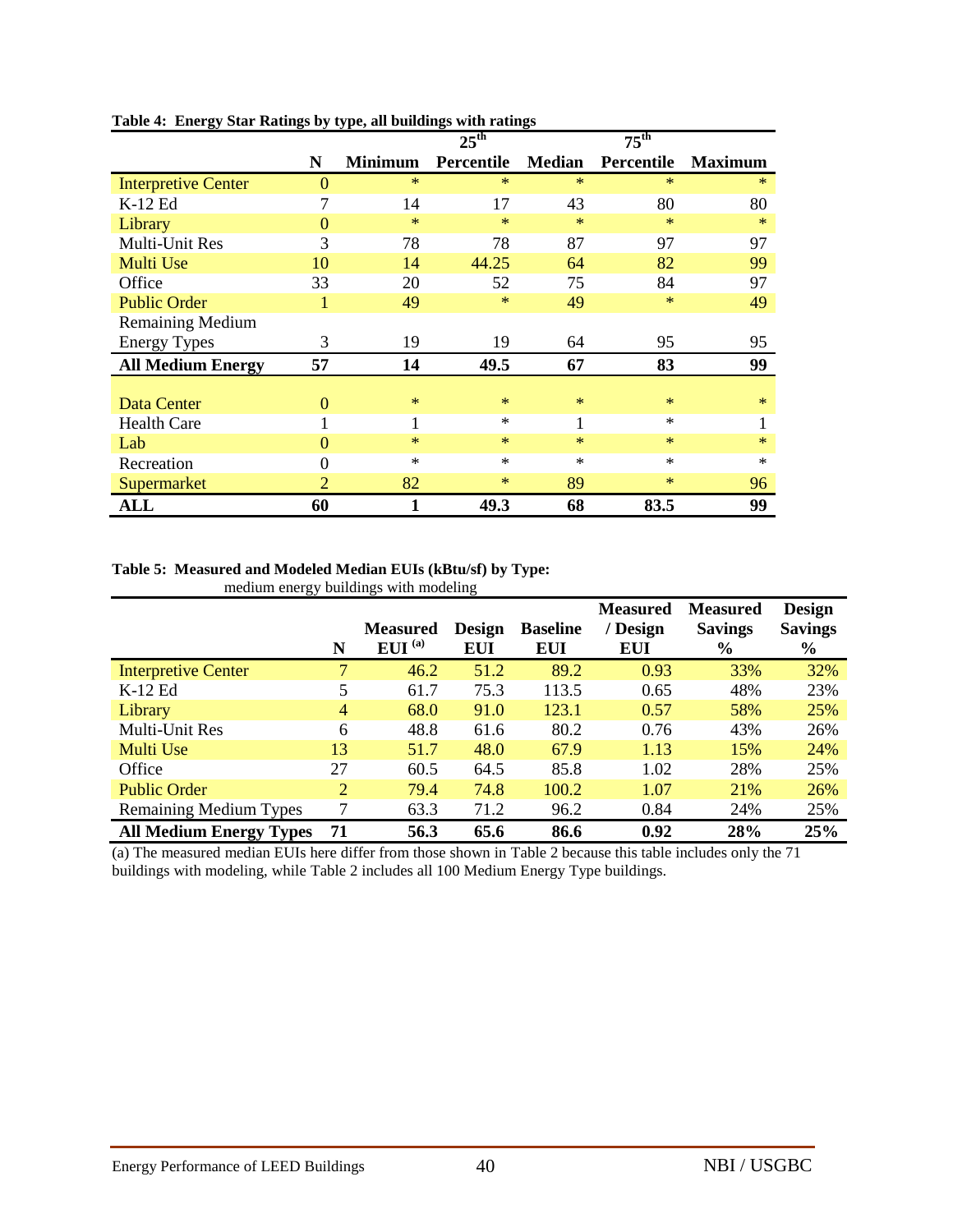# <span id="page-44-0"></span>**Appendix D: Plug (Process) Loads**

ASHRAE/IESNA Standard 90.1 is the basis for LEED modeling done for Energy Optimization (EAc1) points. In the LEED program versions in effect when this study's buildings were certified, EAc1 achievement was based on a subset of Standard 90.1 criteria related to building HVAC systems and lighting, and the USGBC characterized these in the LEED program as "regulated loads". The excluded or "unregulated" energy, also referred to as "process" energy, includes miscellaneous equipment, computers, elevators and similar items. This study uses the general term "plug loads" to refer to the entire category of process uses, which are primarily driven by the equipment and activities of those who work in the building, as opposed to the energy that maintains basic building comfort. In version 2.2, LEED required the inclusion of process loads in the energy performance calculation, at a default of 25% of total baseline energy. Although these loads are now eligible for inclusion in the total energy savings calculations, there is little good information or guidance provided about achieving unregulated load savings.

Previously completed LEED projects were unlikely to attempt any savings in the unregulated load category, and the basic assumptions about the percentage represented by unregulated loads in these projects varied widely. A July 2006 review of available energy modeling from 270 LEED projects showed less than half including any information on plug or miscellaneous loads. Those that did include this information displayed a wide range of assumed plug loads as a percentage of the total code baseline for the building [\(Figure 30\)](#page-44-1).



<span id="page-44-1"></span>**Figure 30: Plug Loads as a Percent of Total Baseline** From 2006 review of all LEED-NC v2 energy modeling Boxes show the range of values between the  $75<sup>th</sup>$  and  $25<sup>th</sup>$  percentiles.

Note that most projects for which plug loads were modeled showed results below the 25% of total baseline assumed by current LEED instructions and ASHRAE 90.1-2004 Appendix G. For better consistency with these guidelines and among projects, the modeled Baseline and Design numbers in this study use, in all cases, the original modeling for regulated loads plus 25% of total baseline. Alternate approaches were considered, including using other percentages for plug load level, or estimating plug load only when the modeled estimate was missing. None of those alternates would have materially changed the overall conclusions of the study, and the approach taken provides the most consistent basis for comparison.